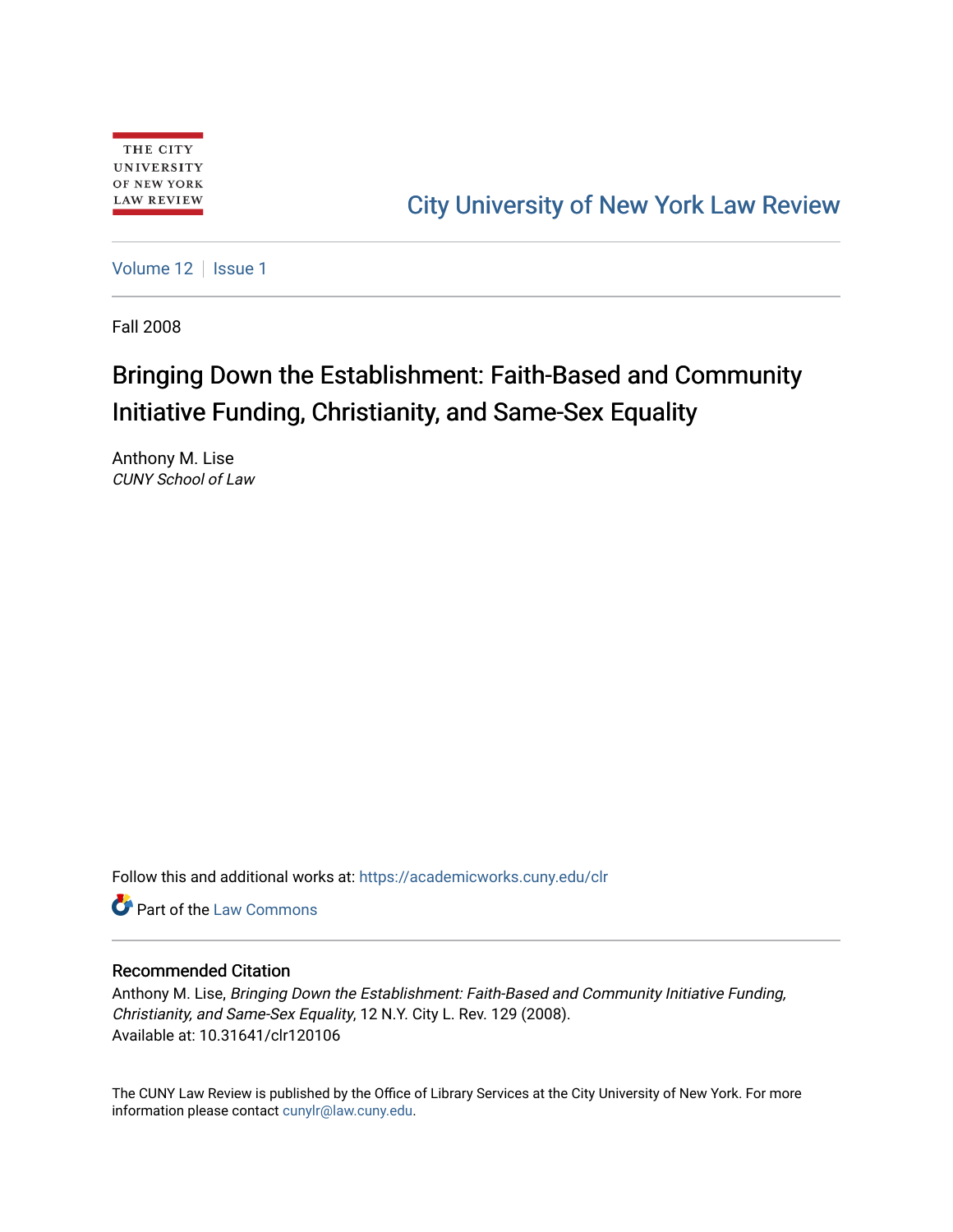# Bringing Down the Establishment: Faith-Based and Community Initiative Funding, Christianity, and Same-Sex Equality

# Acknowledgements

The author would like to thank Professor Ruthann Robson for her mentorship, support, and unmatched dedication to student scholarship.

This article is available in City University of New York Law Review: <https://academicworks.cuny.edu/clr/vol12/iss1/7>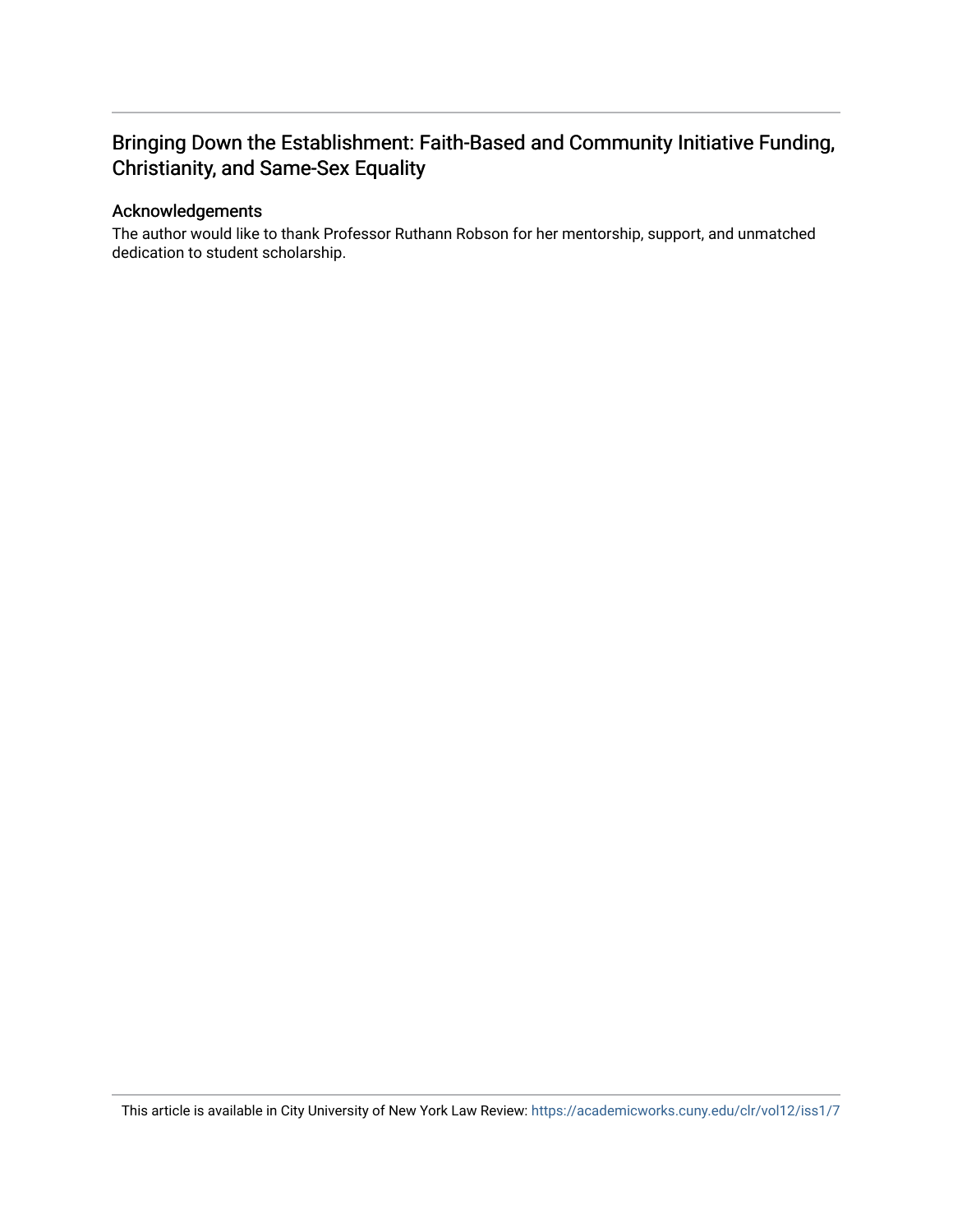# **BRINGING DOWN THE ESTABLISHMENT: FAITH-BASED AND COMMUNITY INITIATIVE FUNDING, CHRISTIANITY, AND SAME-SEX EQUALITY**

*Anthony M. Lise*\*

# TABLE OF CONTENTS

|      |    |                                                        | 130 |
|------|----|--------------------------------------------------------|-----|
| Ι.   |    |                                                        | 133 |
|      | A. | Heterosexual Morality as Christian Ideology:           |     |
|      |    | Homosexuality and Christianity                         | 133 |
|      | В. | History of Christianity and the Law                    | 136 |
| H.   |    |                                                        | 140 |
|      | A. | A Survey of Governmental Approaches to the Separation  |     |
|      |    | of Church and State: Bringing Down the Establishment   | 140 |
|      |    | Madison and Jefferson<br>1.                            | 140 |
|      |    | 2.                                                     | 142 |
|      |    | 3.                                                     | 143 |
|      |    | 4.                                                     | 145 |
|      |    | 5.                                                     | 146 |
|      |    | 6.                                                     | 147 |
|      |    | 7.                                                     | 148 |
|      | В. | Flast v. Cohen and Taxpayer Standing                   | 150 |
|      | C. | Recent Taxpayer Establishment Clause Challenges        | 150 |
|      |    | DeStefano v. Emergency Housing Group<br>1.             | 151 |
|      |    | Freedom from Religion Foundation v. McCallum<br>2.     | 151 |
|      |    | 3.<br>Freedom from Religion Foundation v. Montana      |     |
|      |    | Office of Rural Health                                 | 152 |
|      | D. | Roadway Blocked: Lown v. Salvation Army, Inc.          | 153 |
|      | Ε. | No Detour: Hein v. Freedom from Religion               |     |
|      |    |                                                        | 156 |
| III. |    |                                                        | 158 |
|      | А. | Taxpayer Standing Limited                              | 158 |
|      |    | The Far-Reaching Implications of <i>Hein v</i> .<br>1. |     |
|      |    | Freedom from Religion Foundation, Inc                  | 158 |
|      | В. | Government Dis-Establishment                           | 161 |
|      |    |                                                        |     |

<sup>\*</sup> Anthony M. Lise, Juris Doctor Candidate 2009, City University of New York School of Law. The author would like to thank Professor Ruthann Robson for her mentorship, support, and unmatched dedication to student scholarship.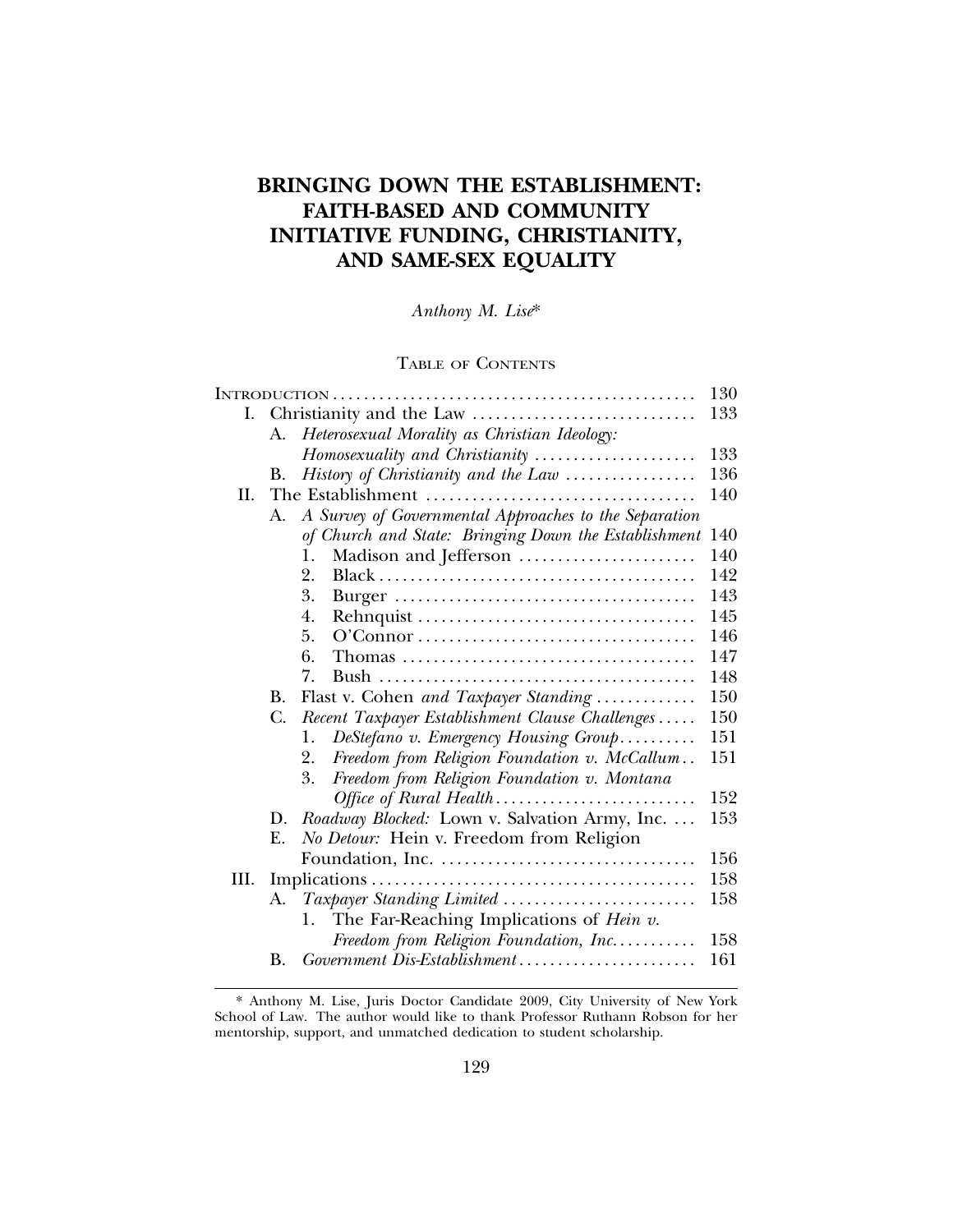| 1. | Government Funding of Faith-Based Social     |     |
|----|----------------------------------------------|-----|
|    | Service Organizations Serves No Secular      |     |
|    |                                              | 161 |
| 2. | Governmental Discrimination against          |     |
|    | Homosexuals Violates the Establishment       |     |
|    |                                              | 164 |
| 3. | Faith-based Organizations and the Executive  |     |
|    | Discriminate against Homosexuals             | 169 |
|    | CONCLUSION                                   | 172 |
|    | The laws of God, the laws of man,            |     |
|    | He may keep that will and can;               |     |
|    | Not I: let God and man decree                |     |
|    | Laws for themselves and not for me;          |     |
|    | And if my ways are not as theirs             |     |
|    | Let them mind their own affairs.             |     |
|    | Their deeds I judge and much condemn,        |     |
|    | Yet when did I make laws for them?           |     |
|    | Please yourselves, say I, and they           |     |
|    | Need only look the other way.                |     |
|    | But no, they will not; they must still       |     |
|    | Wrest their neighbour to their will,         |     |
|    | And make me dance as they desire             |     |
|    | With jail and gallows and hell-fire.         |     |
|    | And how am I to face the odds                |     |
|    | Of man's bedevilment and God's? <sup>1</sup> |     |

#### **INTRODUCTION**

Christian ideology is deeply embedded in our culture. Some, such as former President George W. Bush and those who adhere to his conception of Christianity, celebrate the marriage of Christianity and the law; however, that union violates a fundamental principle of American law—that "Congress shall make no law respecting an establishment of religion $[.]^{32}$  However, because Christianity has become so instrumental in shaping the law, it is often difficult to distinguish religious interests from secular interests, or interests that favor an establishment of religion from those that do not. The inability to make such a distinction has rendered permissible both government funding of faith-based organizations and legally sanctioned discrimination against homosexuals.

<sup>&</sup>lt;sup>1</sup> A.E. Housman, *The Laws of God, the Laws of Man, in* THE PENGUIN BOOK OF HO-MOSEXUAL VERSE 238, 238–39 (Stephen Coote ed., 1983).

<sup>2</sup> U.S. CONST. amend. I.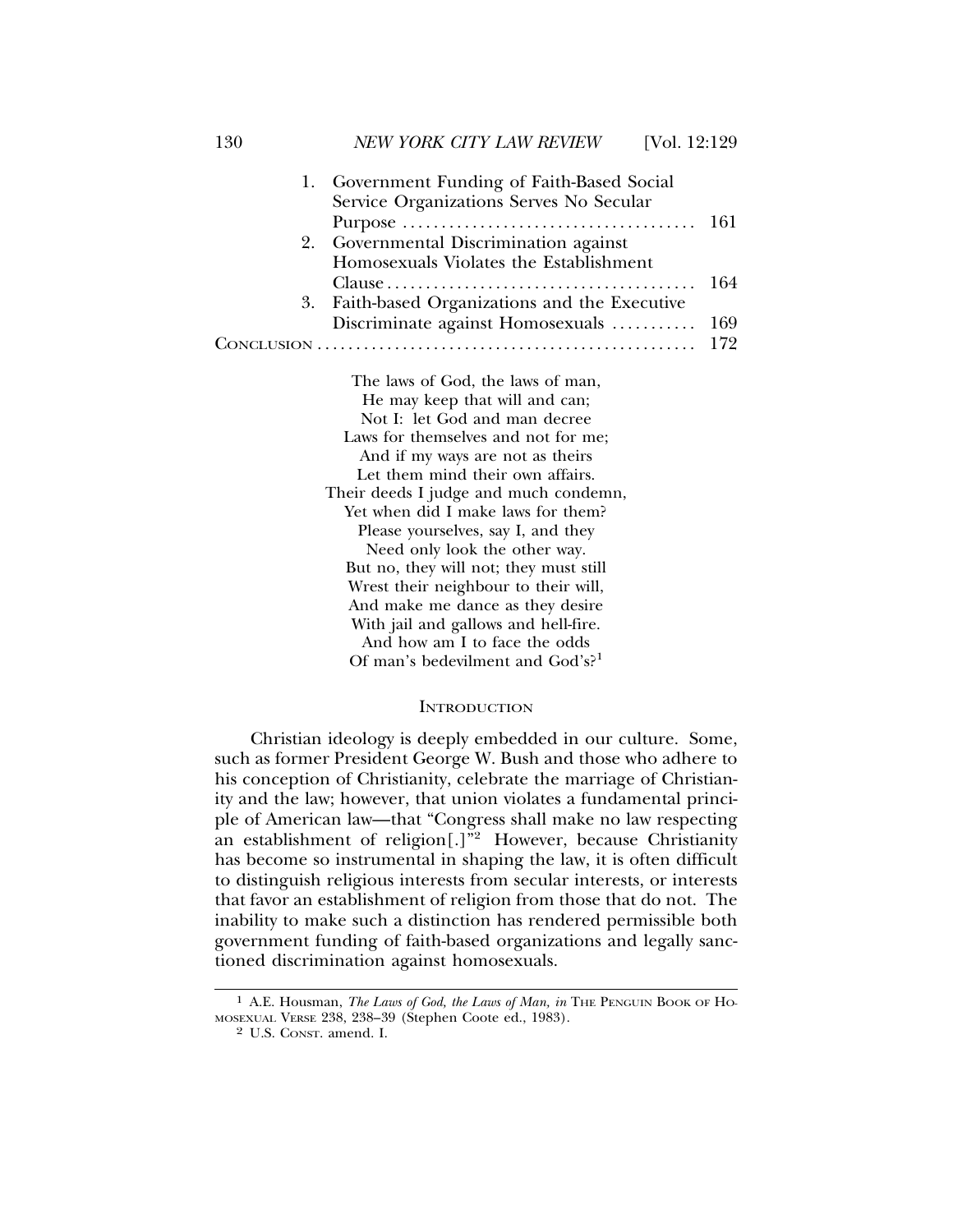The Establishment Clause was, in the words of Jefferson, meant to "[build] a wall of separation between church and State."3 The Supreme Court, in its interpretation of the Establishment Clause, has departed dramatically from this strict separation. Instead, it has developed a series of elementized tests for determining whether government involvement with religion has run afoul of the Establishment Clause. Although this departure is unfortunate, the author intends to demonstrate that both government funding of faith-based organizations and legally sanctioned discrimination against homosexuals violates the Establishment Clause, even in its weakened state.

Recently, the Supreme Court, in *Hein v. Freedom from Religion Foundation, Inc.*, 4 has effectively rendered the Establishment Clause meaningless with respect to actions by the Executive Branch. The Court, by denying standing to persons in their capacities as taxpayers, has immunized the Executive Branch from judicial review with respect to its general expenditures. In doing so, the Court has given license to the Executive Branch both to proselytize and to direct its funds to faith-based groups that discriminate. Although the Court has not deemed such actions constitutionally permissible *per se*, it has, by denying standing to those who may challenge those actions, rendered those actions practically permissible.

President Bush, through his Faith-based and Community Initiative ("FBCI"), has demonstrated his perception of the proper role of faith-based organizations in our society. However, his vision is fraught with the possibility that the government, through its funding of faith-based organizations, will use religion to discriminate against citizens of the United States. In fact, such discrimination has already occurred, and the Supreme Court, in *Hein*, has rendered that discrimination, at least with respect to the Executive Branch, permissible.

In the following pages, this Article will present the teachings of predominant Christian sects with respect to homosexuality, focusing on Catholicism. It will then provide a historical survey of Christianity to demonstrate how Christian teachings with respect to homosexuality have become embedded in American law.

The Article will then focus on the development and deconstruction of the Establishment Clause, focusing on what Madison and Jefferson understood it to mean, the Supreme Court's different interpretations, and the role of religion in government as per-

<sup>3</sup> Letter from Thomas Jefferson to the Danbury Baptists (Jan. 1, 1802). <sup>4</sup> Hein v. Freedom from Religion Found. Inc., 127 S.Ct. 2553, 2563 (2007).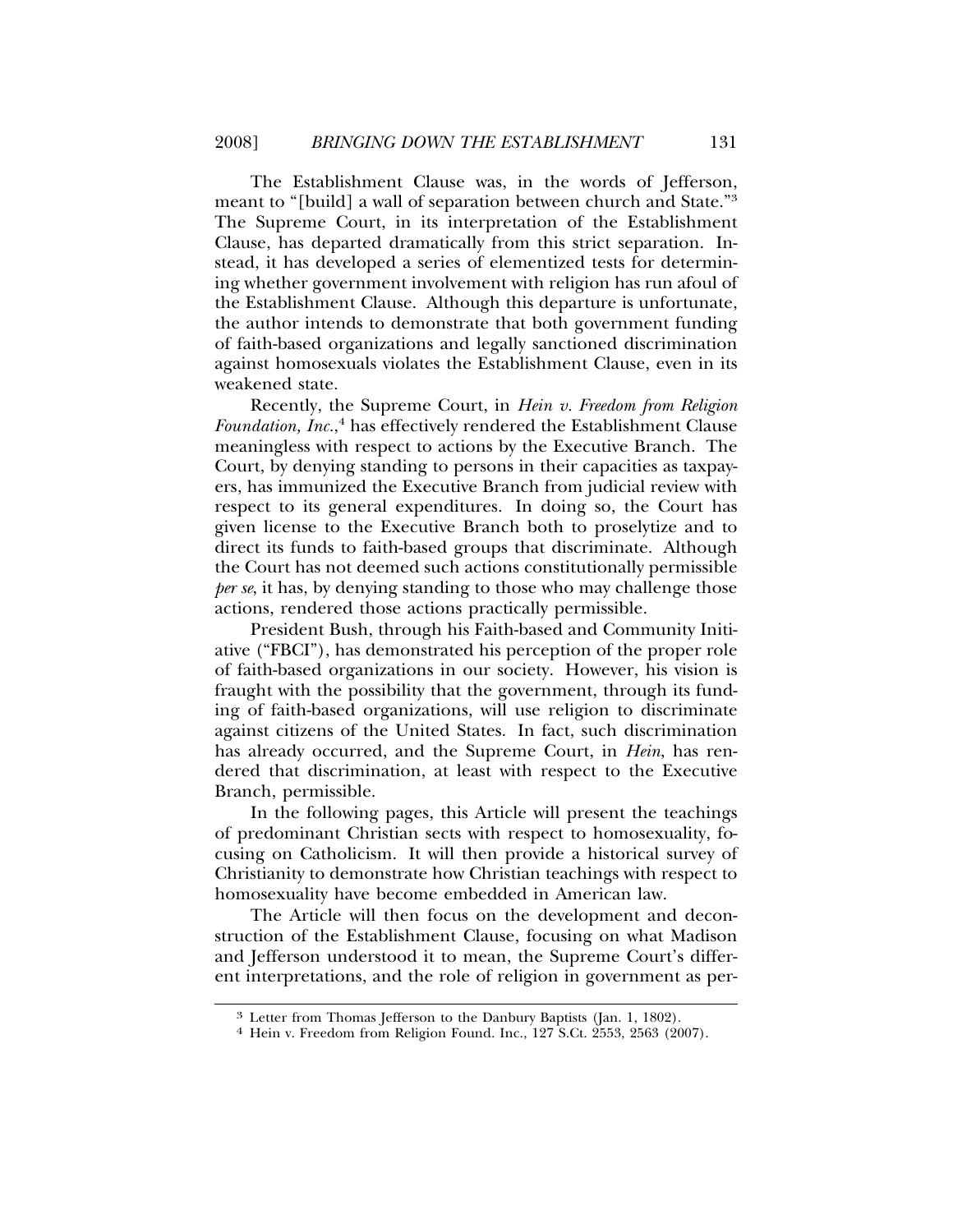ceived by President Bush as evidenced by his Faith-based and Community Initiative.

Then, the Article will briefly present the Supreme Court's holding in *Flast v. Cohen*<sup>5</sup> to assist in understanding the Supreme Court's construction of that holding in *Hein*, which the Article will discuss in greater detail. It will also present recent Establishment Clause challenges by taxpayers to government funding of faithbased organizations prior to *Hein*. Afterward, the Article will present the decision of the Southern District of New York in *Lown v.* Salvation Army, Inc.,<sup>6</sup> which suggests that such a challenge may be the only possibility of recourse for persons subjected to discrimination at the hands of government-funded faith-based organizations.

The Article will then analyze the repercussions of *Hein* with respect to the entanglement between the Executive Branch and religion as well as President Bush's Faith-based and Community Initiative. It will proceed to argue that government funding of faithbased organizations violates the Establishment Clause, that faithbased organizations use religion to discriminate against homosexuals and that the government, by funding those organizations, also discriminates. The Article will argue that legally sanctioned discrimination against homosexuals is merely an imposition of Christian ideology upon the electorate, and as such, violates the Establishment Clause. In the course of that discussion, it will demonstrate that both England's break with the Catholic Church and the medical profession have led to a misconstruction of religious interests as secular and have given secular and scientific clout to discrimination against homosexuals.

The Article then argues that, pursuant to *Hein*, the Executive Branch may, immune from judicial review, use religion to denounce homosexuality or provide funds to faith-based groups that do so.7 The article will discuss *Lown v. Salvation Army, Inc.*, which suggests that the Establishment Clause may be the only possibility for recourse for those who have been subject to discrimination by government-funded faith-based groups; but that the Supreme

<sup>5</sup> Flast v. Cohen, 392 U.S. 83 (1968). <sup>6</sup> Lown v. Salvation Army, Inc., 393 F. Supp. 2d 223 (S.D.N.Y. 2005).

<sup>7</sup> A caveat: The author has consciously chosen to use the term "homosexual." The term is meant to encompass those who identify as "gay," "lesbian," "queer," "bisexual," or "transgender." The author stresses that this does not in any way demonstrate a belief on his part that those identities should be excluded from discourse but merely the reality that religious groups and the law generally do not recognize the diversity of the queer community. The author has decided to use the term "homosexual" for consistency and to alleviate confusion; however, when the term is used in his voice, it is meant to encompass the aforementioned identities.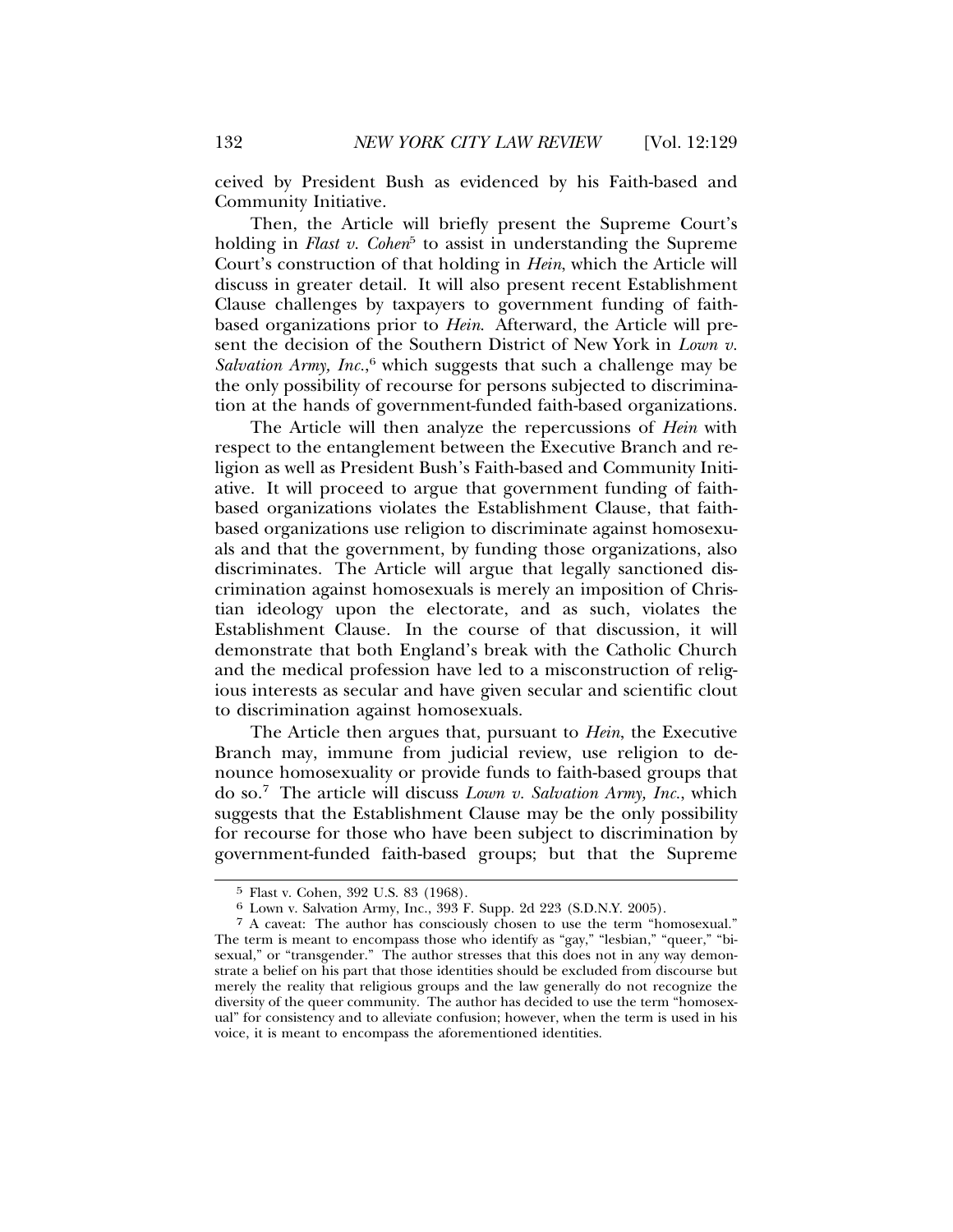Court, in *Hein*, foreclosed that possibility, at least with respect to general expenditures by the Executive Branch.

#### I. CHRISTIANITY AND THE LAW

# *A. Heterosexual Morality as Christian Ideology: Homosexuality and Christianity*

The Bible serves as the primary justification for Christians who discriminate against homosexuals. The book of Leviticus considers homosexuality an abomination, warning believers that, "Thou shalt not lie with mankind, as with womankind: it is abomination,"8 and that "If a man also lie with mankind, as he lieth with a woman, both of them have committed an abomination: they shall surely be put to death; their blood shall be upon them."9 The texts, as well as modern culture, construe homosexuals as equivalent to sodomites. The book of Deuteronomy proclaims that, "There shall be no whore of the daughters of Israel, nor a sodomite of the sons of Israel. Thou shalt not bring the hire of a whore, or the price of a dog, into the house of the Lord thy God for any vow: for even both these are [an] abomination unto the Lord thy God."<sup>10</sup>

Denunciation of homosexuality appears even in the New Testament, which Christians, especially Catholics, interpret as a symbol of and testament to the love of Christ for his followers.<sup>11</sup> The first book of Corinthians precludes the "effeminate" from inheriting the kingdom of God.12 The Book of Romans describes a shameful scenario where men "leaving the natural use of the woman, burned in their lust, one towards another; men with men working that which is unseemly and receiving in themselves the recompence of their error which was meet."13

Although the Torah and the Bible do not explicitly denounce sexual relations between women, proscriptions against same-sex relations have historically been construed throughout Anglo-European law as including both lesbian and gay male identities.14 The Catholic Church, a powerful political and religious force, considers

<sup>8</sup> *Leviticus* 18:22. <sup>9</sup> *Leviticus* 20:13.

<sup>&</sup>lt;sup>11</sup> See CATECHISM OF THE CATHOLIC CHURCH, 566 §§ 2357-59 (Libreria Editrice Vaticana 1994).

<sup>12</sup> 1 *Corinthians* 6:9–10.

<sup>&</sup>lt;sup>14</sup> See Ruthann Robson, *Lesbianism in Anglo-European Legal History*, 5 WIS. WOMEN's L.J. 1 (1990) (refuting the misconception that Anglo-European proscriptions against homosexuality applied exclusively to men).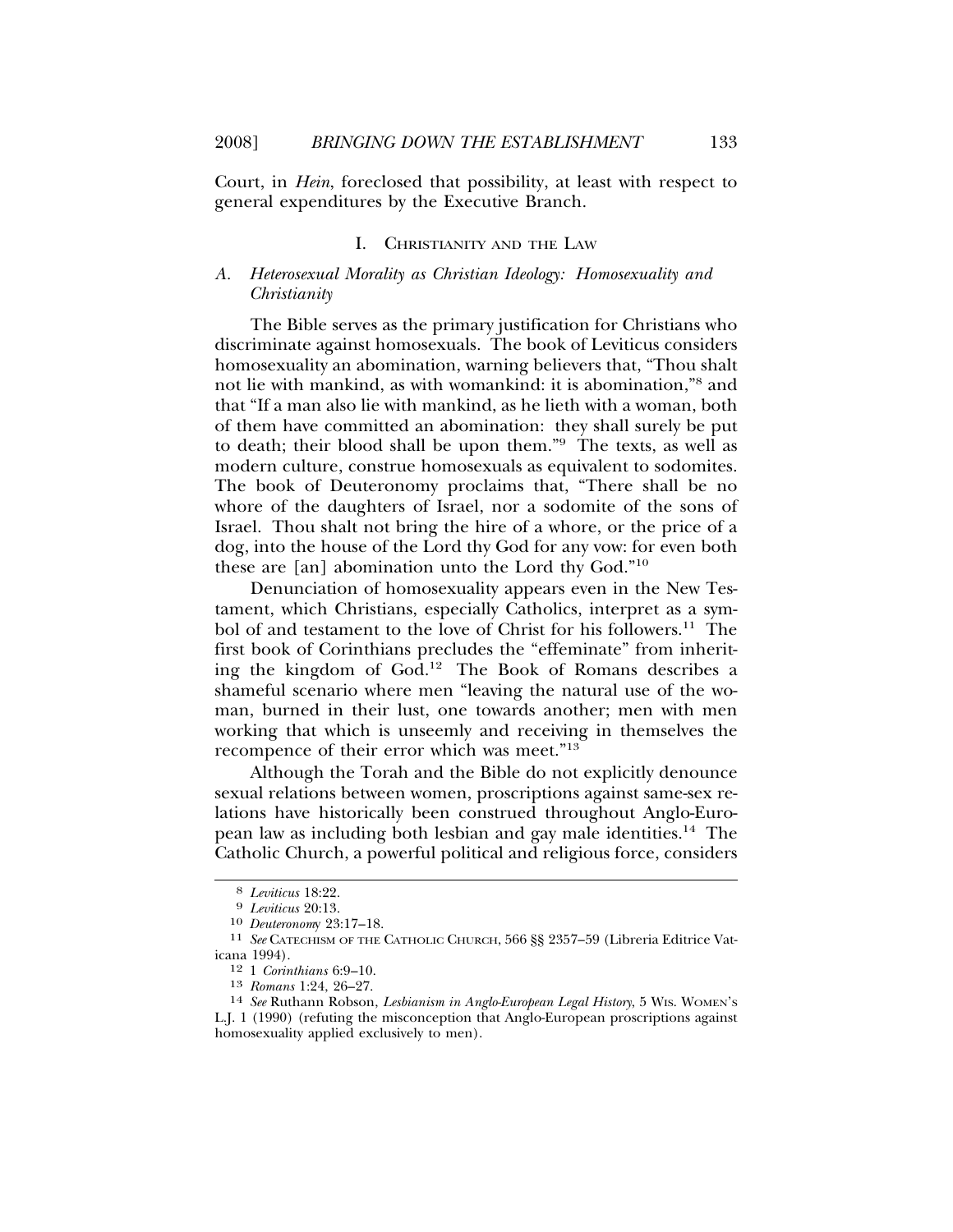homosexuality a burden akin to a physical or mental handicap.<sup>15</sup> Catholics do not deny the pervasive existence of homosexuals, but direct homosexuals to live a life of celibacy for which they will be rewarded in the afterlife.16 The Catholic Church condemns not what it considers the homosexual condition, but rather acts of homosexuality. It directs homosexuals to accept the plight that is their homosexuality and assures homosexuals they will be rewarded for their abstinence.<sup>17</sup>

Though the Catechism suggests that discrimination against homosexuals should be avoided, the Vatican, in 1992, in the wake of proposed anti-discrimination legislation in Congress issued a statement warning that anti-discrimination legislation could "encourage a person with a homosexual orientation to declare his homosexuality or even to seek a partner."18 Though hypocritical, the statements by the Vatican are relatively humane compared to the statements by and proposals of members of the religious right conservative Christians and Evangelicals. That same year, the director of the Coalition on Revival declared that "homosexuality makes God vomit,"19 while fundamentalists, angered by President

*Id.*

<sup>15</sup> CATECHISM OF THE CATHOLIC CHURCH, *supra* note 11.

<sup>16</sup> *Id.*

<sup>17</sup> *Id.*

<sup>&</sup>quot;Homosexuality refers to relations between men or between women who experience an exclusive or predominant sexual attraction toward persons of the same sex. It has taken a great variety of forms through the centuries and in different cultures. Its psychological genesis remains largely unexplained. Basing itself on Sacred Scripture, which presents homosexual acts as acts of grave depravity, tradition has always declared that 'homosexual acts are intrinsically disordered.' They are contrary to the natural law. They close the sexual act to the gift of life. They do not proceed from a genuine affective and sexual complementarity. Under no circumstances can they be approved. The number of men and women who have deep-seated homosexual tendencies is not negligible. They do not choose their homosexual condition; for most of them it is a trial. They must be accepted with respect, compassion, and sensitivity. Every sign of unjust discrimination in their regard should be avoided. These persons are called to fulfill God's will in their lives and, if they are Christians, to unite to the sacrifice of the Lord's Cross the difficulties they may encounter from their condition. Homosexual persons are called to chastity. By the virtues of self-mastery that teach them inner freedom, at times by the support of disinterested friendship, by prayer and sacramental grace, they can and should gradually and resolutely approach Christian perfection."

<sup>18</sup> JIM HILL & RAND CHEADLE, THE BIBLE TELLS ME SO: USES AND ABUSES OF HOLY SCRIPTURE 72 (1996).

<sup>19</sup> *Id.* at 70–71 (quoting *The Advocate*, Oct. 20, 1992) (the Coalition on Revival calls for the adoption of the Old Testament as American law).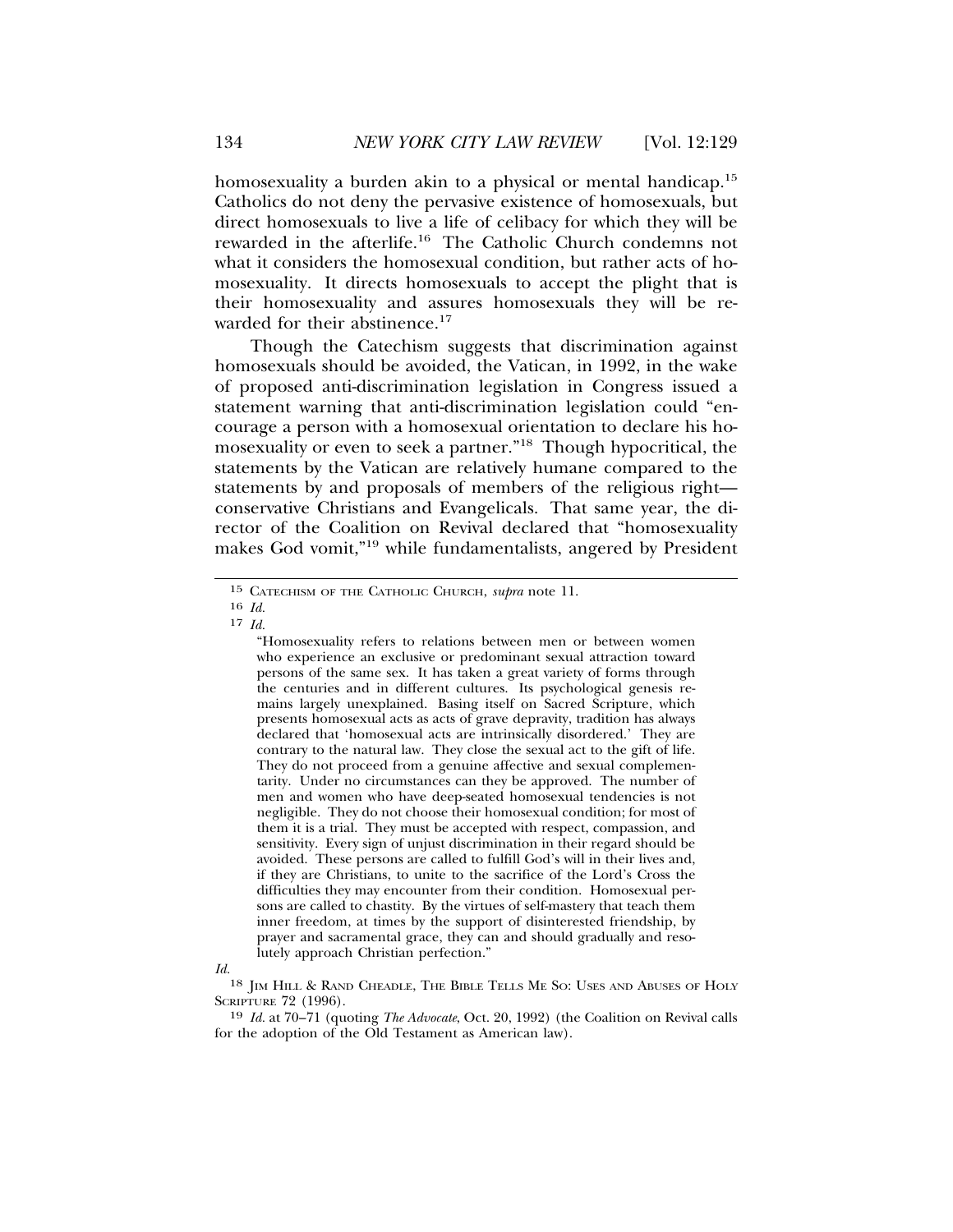Clinton's "pro-gay stance," called upon Rev. Billy Graham to break his tradition of leading the nation in prayer at the President's inauguration.20

However, contemporary protest by Christian groups against homosexuality did not begin with the Clinton Administration. In the 1960s, the Roman Catholic Church, in response to the proposed repeal of New York State's sodomy law, led a campaign that defeated the proposal.<sup>21</sup> When the New York Court of Appeals eventually invalidated the statute in 1980,<sup>22</sup> the Church "urged that consensual sodomy must remain a crime because: 'We must take every reasonable step to inhibit [homosexuality's] spread and to eradicate it.'"23 In 1977, singer Anita Bryant, driven by her Baptist faith, led a successful campaign to rescind a gay rights ordinance that had been passed in Dade County, Florida.<sup>24</sup> Bryant warned fellow believers that because homosexuals could not reproduce, "they must freshen their ranks with our children."25 In response, queer advocates plead, "We are your children."26

The rise of the AIDS crisis among the gay community in the early 1980s fueled further disdain of homosexuality by the religious right. Several representatives of the religious right, including former U.S. Senator, the late Jesse Helms, and founder of the Christian coalition and politico, Pat Robertson, called for the construction of quarantine camps for those suffering with AIDS to "protect the innocent."<sup>27</sup> In 1983, a spokesman for the Moral Majority warned that, "If homosexuals are not stopped, they will in time infect the entire nation, and America will be destroyed."28 Jerry Falwell, co-founder of the Moral Majority, characterized homosexuals in 1984, as "brute beasts . . . part of a vile and satanic

<sup>20</sup> *Id.* at 70.

<sup>21</sup> *See* John Sibley, *Overhaul Urged for Penal Code*, N.Y. TIMES, Mar. 17, 1964, at 1; Emanuel Perlmutter, *Penal Law Plan Meets Objection*, N.Y. TIMES, Nov. 25, 1964, at 43; Emanuel Perlmutter, *Catholics and Episcopalians Differ on Law for Sex Deviates*, N.Y. TIMES, Nov. 26, 1964, at 1; R.W. Apple Jr., *Revised Penal Code Sent to Legislature*, N.Y. TIMES, Mar. 17, 1965, at 1; John Sibley, *Assembly Passes a Total Revision of the Penal Law*, N.Y. TIMES, June 4, 1965, at 1; John Sibley, *Governor Signs New Penal Law*, N.Y. TIMES, July 23, 1965, at 1.

<sup>22</sup> People v. Onofre, 51 N.Y.2d 476 (1980).

<sup>23</sup> *See* Matthew Thomas Robinson, People v. Onofre*: Can the State Peek Into Your Bedroom?*, 2 BUFF. PUB. INT. L.J. 6, 6–7 (1980-1981).

<sup>24</sup> *See, e.g.*, DUDLEY CLENDINEN & ADAM NAGOURNEY, OUT FOR GOOD: THE STRUGGLE TO BUILD A GAY RIGHTS MOVEMENT IN AMERICA 292 (1999).

<sup>25</sup> *Id*. at 69.

<sup>26</sup> *Id.*

<sup>27</sup> *Id.*

<sup>28</sup> *Id.*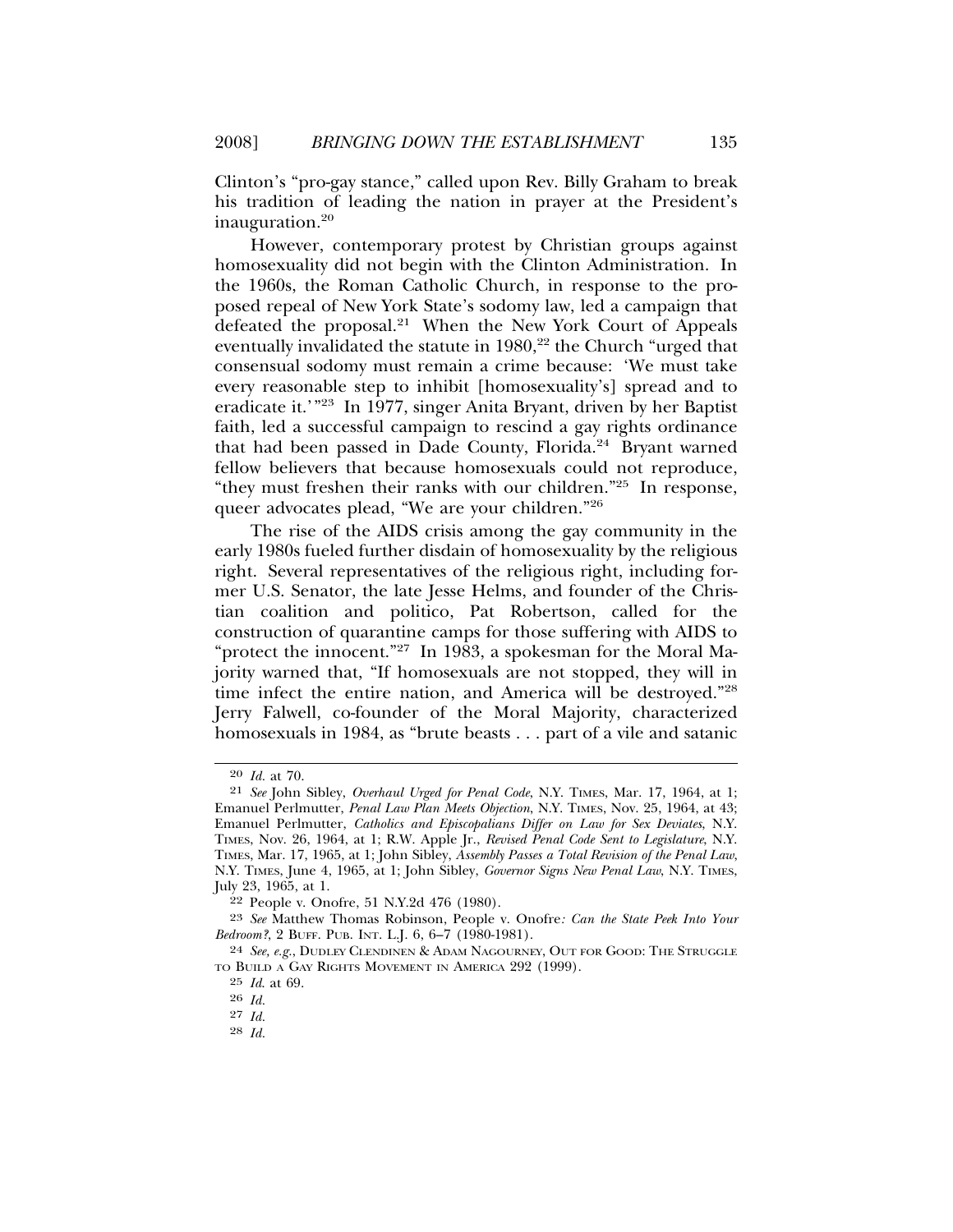system [that] will be utterly annihilated, and there will be a celebration in heaven."29

# *B. History of Christianity and the Law*

Ancient societies, including the Greeks, tolerated and even condoned homosexuality; Greece was eventually consumed by the Roman Empire, which was consumed, in turn, by Christianity.<sup>30</sup> Christianity's control over the Roman Empire marks the genesis of Judeo-Christian entanglement with modern American law. Roman Emperor Caesar Flavius Anicius Justinianus ("Justinian") became convinced, based on his Christian beliefs, "that the earthquakes, famine, and pestilence his empire had suffered were the consequence of God's wrath upon homosexuals."31 His 77th Novella, promulgated in A.D. 538, reflects this belief by characterizing lust between men as disgraceful and as contrary to nature.<sup>32</sup> As punishment for violation of the statute, homosexuals were to be "tortured, mutilated, paraded in public, and executed."33

Justinian's Code served as a pretext to an even greater hostility toward homosexuality that arose in the 11th and 12th centuries. After the dissolution of the Roman Empire, a number of religious factions arose throughout Europe.<sup>34</sup> One of the most prominent of those factions was the Cathars.<sup>35</sup> The Cathars advocated "nonviolence, the end of private property, and 'spiritual,' i.e., chaste marriages."36 The continued growth of the Cathars, especially in

*Id.* The "perish of cities" refers to conventional understanding of the biblical tale of Sodom and Gomorrah wherein the cities of Sodom and Gomorrah were destroyed by "brimstone and fire from the Lord out of heaven," because their inhabitants had engaged, among a number of other sins, in sodomy. Genesis 19:24–25. <sup>33</sup> *Id.* <sup>34</sup> *Id.* at 872.

<sup>&</sup>lt;sup>29</sup> *Id.* at 69–70.<br><sup>30</sup> C. Ray Cliett, *How a Note or a Grope Can Be Justification for the Killing of a Homosexual: An Analysis of the Effects of the Supreme Court's Views on Homosexuals, African Americans and Women*, 29 NEW ENG. J. ON CRIM. & CIV. CONFINEMENT 219, 251 (2003).

<sup>31</sup> HILL & CHEADLE, s*upra* note 18, at 68.

<sup>32</sup> Timothy W. Reinig, *Sin, Stigma & Society: A Critique of Morality and Values in Democratic Law and Policy*, 38 BUFF. L. REV. 859, 870 (1990).

<sup>[</sup>S]ince certain men, seized by diabolical incitement, practise among themselves the most disgraceful lusts, and act contrary to nature: we enjoin them to take to heart the fear of God and the judgment to come, and to abstain from suchlike diabolical and unlawful lusts, so that they may not be visited by the just wrath of God on account of these impious acts, with the result that cities perish with all their inhabitants. For we are taught by the Holy Scriptures that because of like impious conduct cities have indeed perished, together with the men in them.

<sup>35</sup> *Id.* <sup>36</sup> *Id.*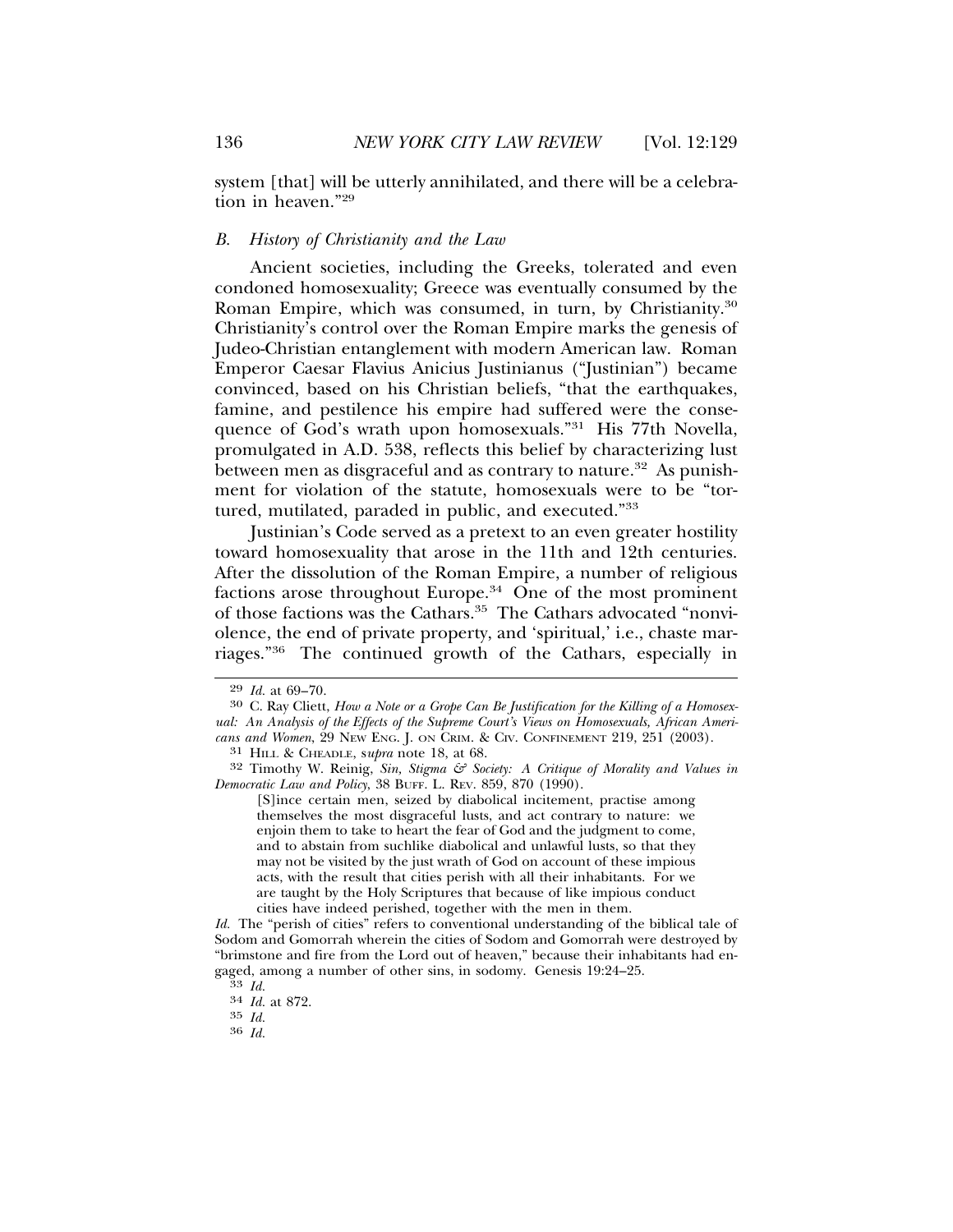France, eventually drew the attention of the Inquisition. Opponents, including the floundering Roman Catholic Church, claimed that in order to maintain their chaste marriages, the Cathars sodomized their wives.<sup>37</sup> To retain control, Pope Innocent II launched a crusade of a half million men, who slaughtered the Cathars throughout Provence.<sup>38</sup>

The Roman Catholic Church accused a number of sects of sodomy, incest, bestiality and orgy well into the 14th century.<sup>39</sup> Pope Clement V, along with Philip IV of France, in an effort to seize their treasury, extinguished the Order of the Knights Templar.40 Together, they forced the Templars to admit, under torture, that they had been "required to spit on the cross, enter [into] a pact with the Muslims, and commit sodomy with any Templar who demanded it."<sup>41</sup> According to scholar Arno Karlen, this formula of charges—heresy, treason, and homosexuality—became routine in heresy and witchcraft trials.<sup>42</sup>

These medieval religious authorities characterized their inquisition not as a punishment, but as a cure. They prescribed, among other practices, burning at the stake for homosexuals.<sup>43</sup> In fact, the term *faggot* referred to the kindling used to light the fire under a criminal sentenced to burn.<sup>44</sup>

Against this backdrop, Christian denunciation of homosexuality had permeated legal texts in England by the 14th century. Sir William Blackstone wrote that sodomy was a crime that "the express law of God, determine[s] to be capital. Of which we have a single instance . . . by the destruction of two cities by fire from heaven."<sup>45</sup> The appropriate punishment for the sodomite was to

<sup>37</sup> *Id.* The characterization of the sodomite as a homosexual has been inconsistent throughout history. Sodomy seemed to be used interchangeably with sex between men, though that characterization was not exclusive. It would not become so until the medical profession created the term homosexual and made the homosexual synonymous with the sodomite in the 19th century.<br><sup>38</sup> ARNO KARLEN, *Homosexuality in History*, *in* HOMOSEXUAL BEHAVIOR, A MODERN

REAPPRAISAL 75, 88 (J. Marmor ed., Basic Books, Inc. 1980). The Cathars, for their claimed sodomizing of their wives, were analogized to the Bogomile sect of Bulgaria who were considered heretics. Consequently, the French word "bougre" came into use for sodomite. Its English translation is "bugger" which is commonly used in England as the word for both intercourse and homosexuality. *Id.*  $\frac{39}{41}$  *Id.* at 89.  $\frac{40}{41}$  *Id.*  $\frac{42}{41}$  *Id.* 

<sup>42</sup> *Id.* <sup>43</sup> HILL & CHEADLE, s*upra* note 18, at 68. <sup>44</sup> *Id.*

<sup>45</sup> Phong Duong, *A Survey of Gay Rights Culminating in Lawrence v. Texas*, 39 GONZ.

L. REV. 539, 543 (2004).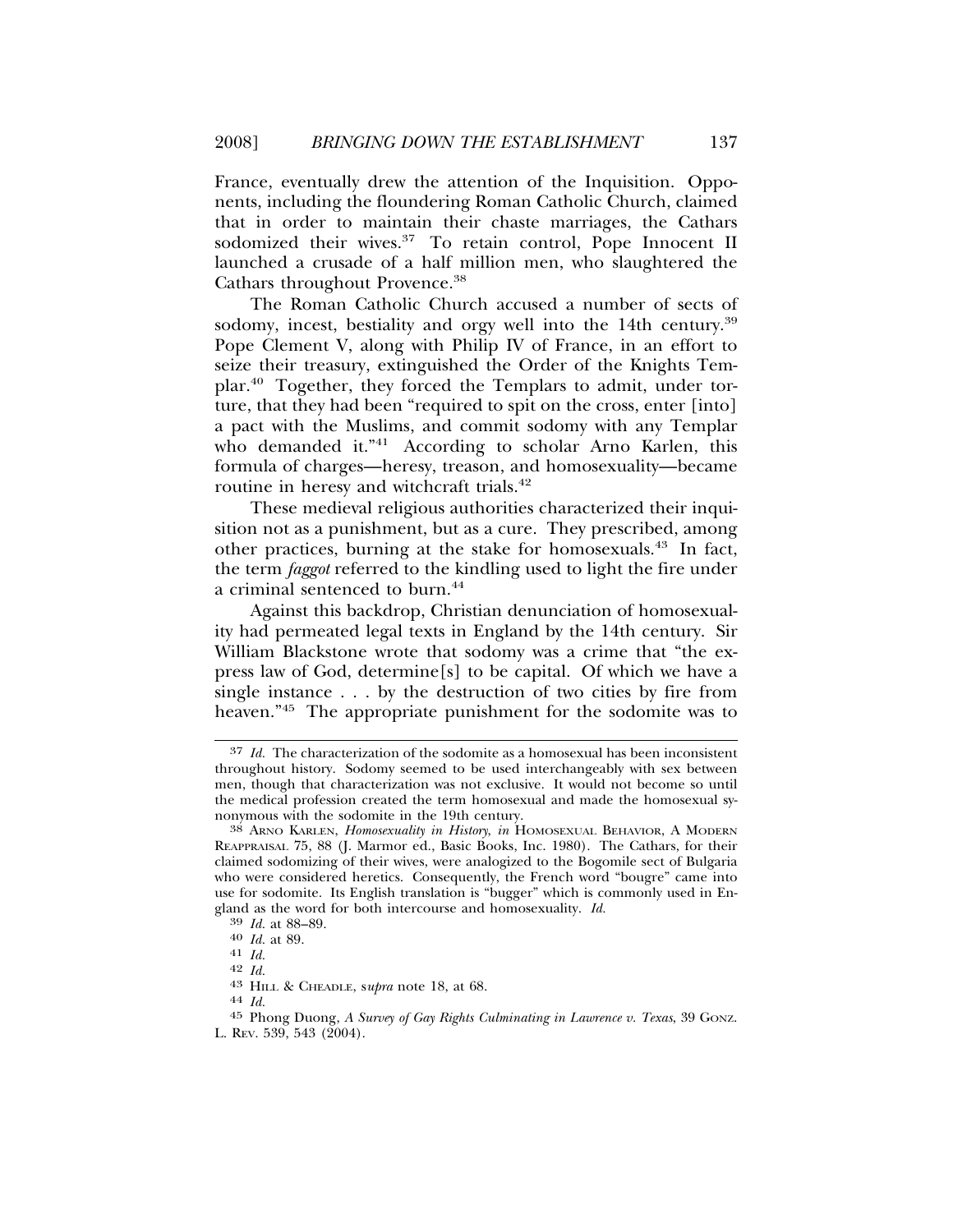be buried alive.<sup>46</sup>

Until the 16th century, regulation and punishment of homosexuality was the exclusive province of the Roman Catholic Church; however, the English monarchy secularized those proscriptions.<sup>47</sup> The 16th century hosted the great divide between England and the Roman Catholic Church. Henry VIII of England, in an effort to renounce Roman Catholic control, secularized Catholic doctrine by enacting it into law.<sup>48</sup> In 1533, the Reformation Parliament, at the behest of Henry VIII, made "the detestable and abominable vice of buggery committed with mankind or beast punishable by death."49 Elizabeth I reenacted the Act of 1533 with a mandatory death penalty.<sup>50</sup> At this time, however, the crime of sodomy or buggery was not exclusively characterized as an act between two men, but also as an act between a man and a woman.<sup>51</sup>

The proscription against sodomy in the United States began with the application of these English sodomy statutes in the colonies.52 "Colonial law was essentially religious law, and 'all crime was . . . synonymous with sin.'"<sup>53</sup> Colonial Protestants condemned all sex outside of marriage and permitted sex within marriage only for the purpose of procreation.<sup>54</sup> John D'Emilio has suggested that the colonists considered non-procreative sexual activity as counterutilitarian.55 "Sexual behavior that did not support reproduction, not even considering the 'counterproductive' and 'morally-wrong' acts of homosexuality, was seen as deviant, [and] self-indulgent."56 Accordingly, all non-procreative sex, including sodomy, was generally prohibited,57 although the colonies varied in their approaches

49 *Id.*

50 *Id.*

51 *Id.*

52 Bowers v. Hardwick, 478 U.S. 186, 192 (1986).

54 *Id.*

<sup>46</sup> *Id.*

<sup>47</sup> William N. Eskridge, Jr., *Law and the Construction of the Closet: American Regulation of Same-Sex Intimacy, 1880-1946*, 82 IOWA L. REV. 1007, 1012 (1997), *citing* Act of 1533, 25 Hen. 8, ch. 6 (Eng.).

<sup>48</sup> *Id.*

<sup>53</sup> Brief for American Civil Liberties Union as Amici Curaie Supporting Petitioners, at 16, Lawrence v. Texas, 539 U.S. 558 (2003) No. 02–102, quoting WILLIAM E. NELSON, AMERICANIZATION OF THE COMMON LAW: THE IMPACT OF LEGAL CHANGE ON MASSACHUSETTS SOCIETY: 1760-1830 39 (1975).

<sup>55</sup> *See* John D'Emilio, *Sexual Politics, and Sexual Communities: The Making of a Homosexual Minority in the United States*, 1940–1970 10 (The University of Chicago Press) (1983).

<sup>56</sup> Duong, *supra* note 45.

<sup>57</sup> Brief for American Civil Liberties Union *supra* note 53, at 16.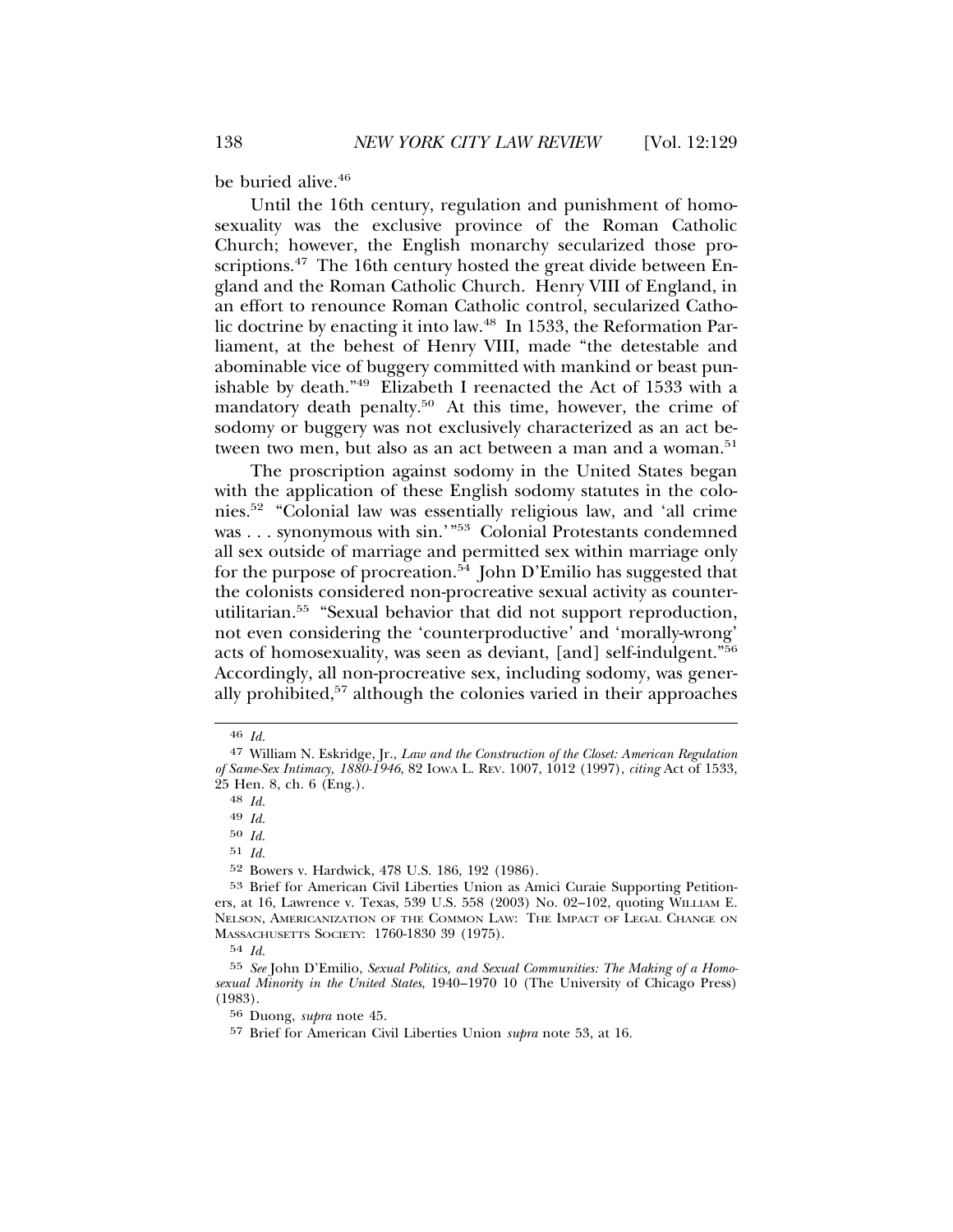to those prohibitions.58

After U.S. Independence, the original thirteen states adopted anti-sodomy laws similar to the Act of 1533, though most abolished the requirement of the death penalty as punishment.59 Similar to their English predecessors, the laws failed to clearly define what was meant by sodomy or buggery or to whom those acts extended. Interestingly, the language of the laws began to reflect what Blackstone termed the "infamous crime against nature" and made less explicit reference to passages of the Bible. $60$  This clearly demarcates the point at which Christian ideology became cloaked behind the facade of secular law.

The medical profession, by the 19th century, concretized this distorted perception that Christian ideology was in fact secular law. It created the term *homosexual*, clearly defined the sodomite as synonymous with the homosexual, and provided scientific justification for discrimination against homosexuals where such discrimination had once only been justified by adherence to the Bible.61 In 1886, Richard von Krafft-Ebing published *Psychopathia Sexualis*. <sup>62</sup> *Psychopathia Sexualis* was received widely among the medical profession in the United States and Europe.<sup>63</sup> Krafft-Ebing posited that men and women were biologically distinct and, as

<sup>58</sup> Eskridge, *supra* note 47, at 1013.

The American colonies followed a variety of approaches. The southern and middle colonies generally assumed or legislated that the Act of 1533 and its death penalty applied within their jurisdictions. Explicitly invoking biblical injunctions against men 'lying' with other men, New England colonies adopted statutes or policies covering more activities than the Act of 1533. Although the Massachusetts Bay Colony seriously considered but ultimately rejected the Reverend John Cotton's 1636 proposal that intercourse between women be included as sodomy, the New Haven Colony in 1656 prohibited under pain of death men lying with men, women lying with women, masturbation (if aggravating circumstances), and any other 'carnall knowledge.' The crimes of masturbation and women lying with women were dropped as offenses when the Connecticut Colony was formed in 1665, however. On the other hand, the authorities in Connecticut and Massachusetts, like those in Virginia, were willing to prosecute men and on at least one occasion women for same-sex lewdness without a specific statutory basis. Altogether there are records of no fewer than twenty sodomy prosecutions, and four executions, during the colonial period.

*Id.*

<sup>59</sup> *Id.* at 1013.

<sup>60</sup> *Id.* at 1013–14.

<sup>61</sup> Eskridge, Jr., *supra* note 47, at 1010–11.

<sup>62</sup> RICHARD VON KRAFT-EBING, PSYCHOPATHIA SEXUALIS (Franklin S. Klaf trans., Arcade Publishing ed., 1998) (1886).

<sup>63</sup> Eskridge, Jr., *supra* note 47, at 1022 (discussing Von Kraft-Ebing's work).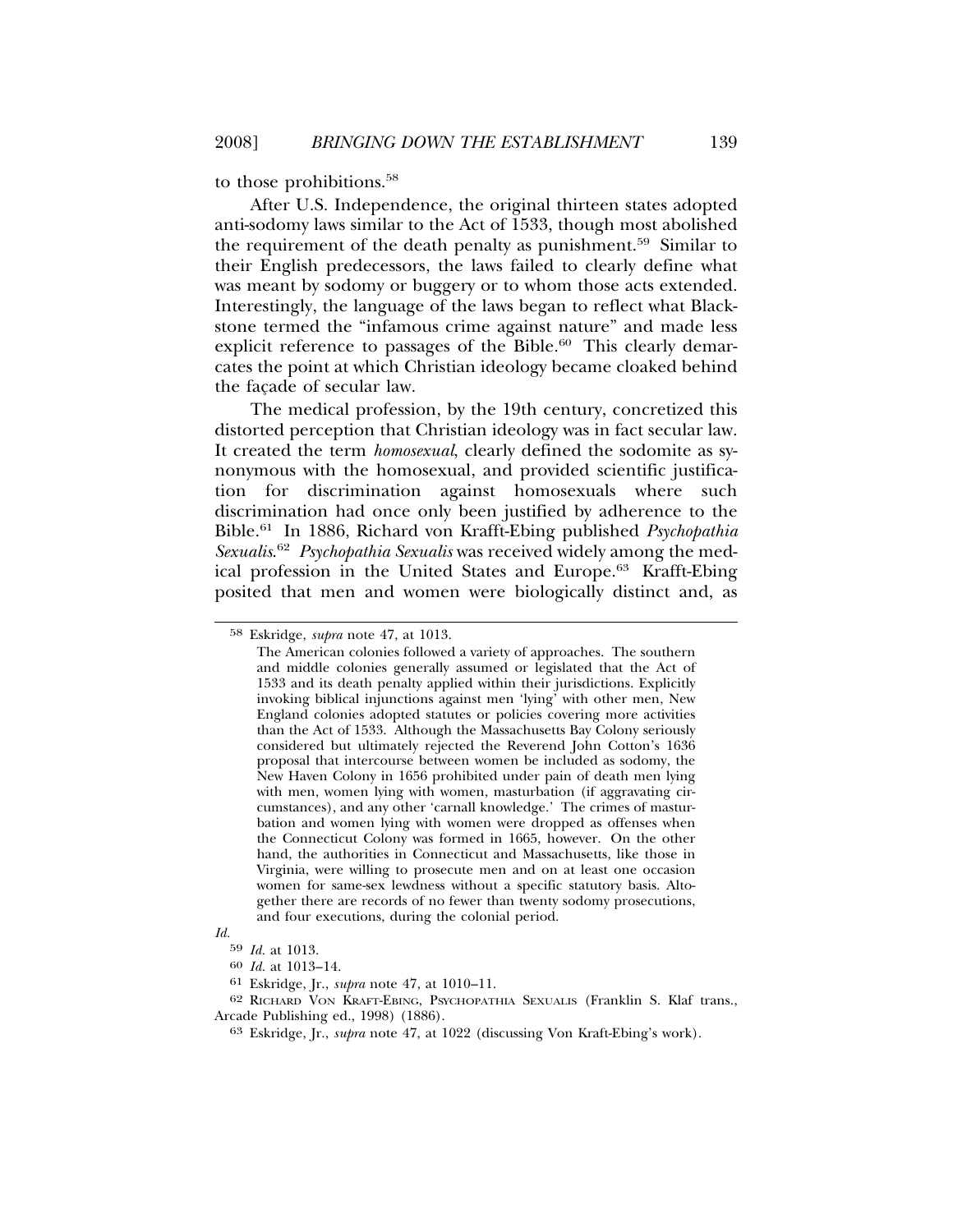such, had different sexual instincts.<sup>64</sup> "Man 'has beyond doubt the stronger sexual appetite' and is 'aggressive and impetuous,' while nurturing woman 'remains passive' as the man woos her."65 According to Krafft-Ebing, the anthropological development of a race was evidenced by the contrasts between the male and female genders.66 He assumed that normal sex was vaginal intercourse between the masculine male and the feminine female and described any other sexual act as an array of deviations from that norm.<sup>67</sup> According to Krafft-Ebing, any predisposition to deviate from the norm was "rooted in a congenital defect in the deviant's brain or constitution."68 "'Inversion' by women or men revealing physical or psychological characteristics of the opposite sex was for Krafft-Ebing a leading sexual pathology reflecting a broader mental or physical 'degeneration,' or reversion to a prior evolutionary status."69 According to William Eskridge, Jr., "Americans were most fascinated with Krafft-Ebing's idea that any departure from strict binary gender roles (man=masculine, woman=feminine) represented a 'degeneration' to more primitive forms."70

### II. THE ESTABLISHMENT

# *A. A Survey of Governmental Approaches to the Separation of Church and State: Bringing Down the Establishment*

The Establishment Clause of the First Amendment to the U.S. Constitution provides that "Congress shall make no law respecting an establishment of religion  $\dots$ .  $\cdot$ <sup>71</sup> Although the text is seemingly clear, the question of what constitutes an establishment of religion has been a matter of controversy since before the adoption of the Constitution.

1. Madison and Jefferson

Debate as to the role of religion in the burgeoning nation arose in 1785 upon a proposal to establish religion in the State of Virginia.72 Both Thomas Jefferson and James Madison, two men

<sup>64</sup> *Id.* at 1022–23.

<sup>65</sup> *Id.* <sup>66</sup> *Id.* at 1023.

<sup>67</sup> *Id.* <sup>68</sup> *Id.* <sup>69</sup> *Id.*; *see also* JOHN D'EMILIO & ESTELLE B. FREEDMAN, INTIMATE MATTERS: A HIS-TORY OF SEXUALITY IN AMERICA 193 (The University of Chicago Press 1997) (1988).

<sup>70</sup> Eskridge, Jr., *supra* note 47, at 1023.

<sup>71</sup> U.S. CONST. amend. I.

<sup>72</sup> Brief for Legal and Religious Historians and Law Scholars as Amici Curaie, at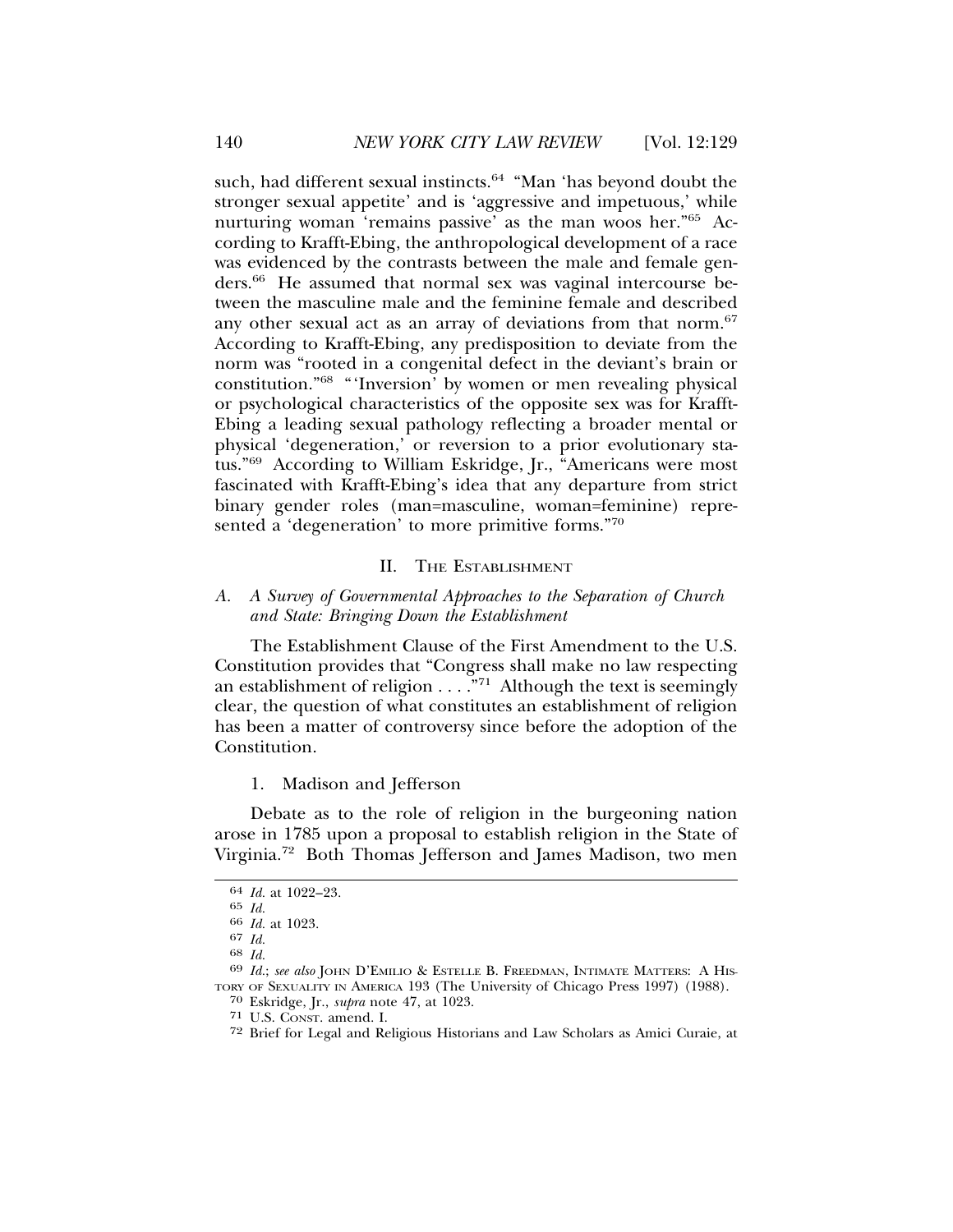who would become instrumental in the creation and adoption of the U.S. Constitution, came out strongly against such an establishment.73 Their warnings and philosophies provide guidance for what the framers intended when they prohibited laws respecting the establishment of religion.74

James Madison, in his Memorial and Remonstrance against Religious Assessments in Virginia, maintained that religion is wholly exempt from the cognizance of civil society, and that because the legislators acted as representatives of the people, religion was beyond the purview of the legislature.<sup>75</sup> He insisted that free government depended not only on a strict separation of religious and civil authority but also that religion, in order to maintain freedom, must not be used in any way to overleap the civil rights of the people.76 "The Rulers who are guilty of such an encroachment," he stated, "exceed the commission from which they derive their authority, and are Tyrants. The People who submit to it are governed by laws made neither by themselves nor by an authority derived from them, and are slaves."77

Jefferson, in opposing the establishment of religion in Virginia, purported that establishment of religion not only violated the civil rights of man, but also the will of God who ". . . chose not to propagate [religion]" by coercion, creating in humanity a free mind.<sup>78</sup> According to Jefferson, the assumption of dominion over the faith of others by legislators and rulers is impious and deprives a citizen of his liberty.<sup>79</sup> With respect to legally required financial contribution to religion, Jefferson stated that ". . . to compel a man to furnish contributions of money for the propagation of opinions which he disbelieves, is sinful and tyrannical . . . . "80"

After adoption of the Establishment Clause, Jefferson professed that the "act of the whole American people which declared that their legislature should 'make no law respecting an establishment of religion, or prohibiting the free exercise thereof,' . . . [er-

<sup>16,</sup> Hein v. Freedom from Religion Foundation, Inc., 127 S.Ct. 2553 (2007) (No. 06- 157).

<sup>73</sup> *Id.* at 16, 21–22.

<sup>74</sup> *Id.* at 22.

<sup>75</sup> James Madison, Memorial and Remonstrance against Religious Assessments in The Papers of James Madison (June 20, 1785), *available at* http://www.conservative usa.org/againstreligiousassessment.htm (last visited Oct. 29, 2008).

<sup>76</sup> *Id.*

<sup>77</sup> *Id.*

<sup>78</sup> Thomas Jefferson, The Virginia Act for Establishing Religious Freedom (1786).

<sup>79</sup> *Id*. <sup>80</sup> *Id.*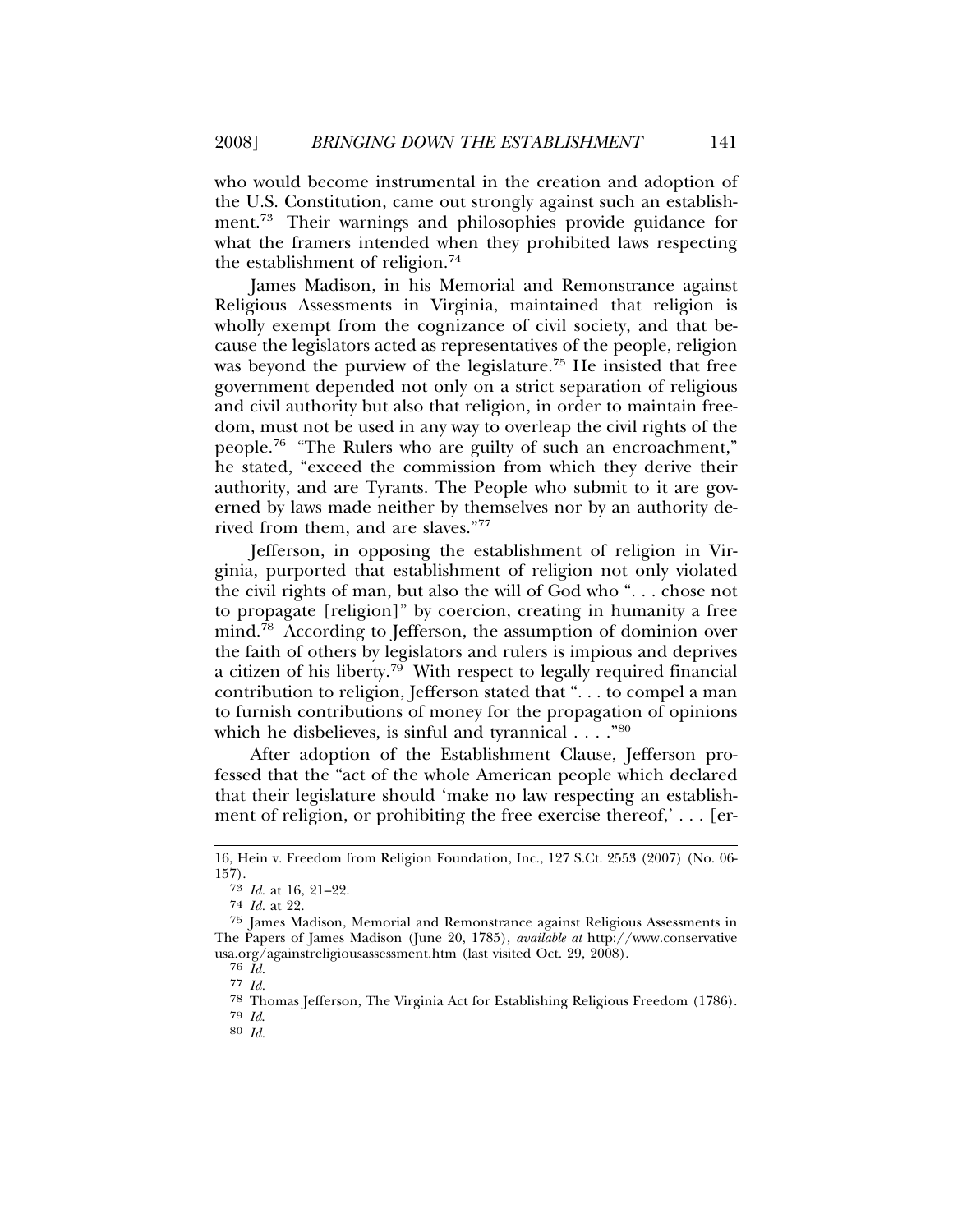ected] a wall of separation between church and State."81 Madison believed that the prohibition of establishment of religion went so far as to preclude appointment of chaplains to the Senate and House of Representatives.<sup>82</sup>

Jefferson believed that the Establishment Clause applied not only to Congress but also to the President.<sup>83</sup> As President, he refused to declare a national day of fasting and prayer.<sup>84</sup> In response to criticism, he explained that civil powers alone have been given to the President of the United States and that he had no authority to direct the religious exercises of his constituents. "Congress thus inhibited from acts respecting religion, and the Executive authorized only to execute their acts, I have refrained from prescribing even occasional performances of devotion."85

Madison, although similarly opposed to the idea of a national day of thanksgiving, eventually succumbed to popular pressure; however, he later regretted his actions.<sup>86</sup> In hindsight, he wrote that "[r]eligious proclamations by the Executive recommending thanksgivings [and] fasts are shoots from the same root with the legislative acts reviewed," and thus deemed the proclamations as "illegitimate as legislative establishment."87

2. Black

Justice Black, writing for the majority in the seminal case, *Ever*son v. Board of Education,<sup>88</sup> recognized the strict separation between church and state which, according to Jefferson, had been created with the adoption of the Establishment Clause. Black, invoking Jefferson, stressed that government and religion should in no way be intertwined.89

<sup>&</sup>lt;sup>81</sup> Letter from Thomas Jefferson to the Danbury Baptists (Jan. 1, 1802).<br><sup>82</sup> James Madison, Detached Memoranda (1817).

<sup>83</sup> See DANIEL DREISBACH, THOMAS JEFFERSON AND THE WALL OF SEPARATION BE-TWEEN CHURCH AND STATE 41 (New York University Press 2002).  $^{84}$   $\emph{Id.}$  at 40–41.  $^{85}$   $\emph{Id.}$ 

<sup>85</sup> *Id*. <sup>86</sup> Brief for Legal and Religious Historians and Law Scholars, *supra* note 72, at 16.

<sup>87</sup> *Id.* (quoting James Madison, *Madison's "Detached Memoranda,"* 3 Wm. & Mary Q. 534, 559 (Elizabeth Fleet ed. 1946) (ca. 1817) [hereinafter *Madison's "Detached*

*Memoranda"*]. <sup>88</sup> Everson v. Board of Education, 330 U.S. 1 (1947). <sup>89</sup> *Id.* at 15–16. According to Justice Black,

Neither a state nor the Federal Government can set up a church. Neither can pass laws which aid one religion, aid all religions, or prefer one religion over another. Neither can force nor influence a person to go to or to remain away from church against his will or force him to profess a belief or disbelief in any religion. No person can be punished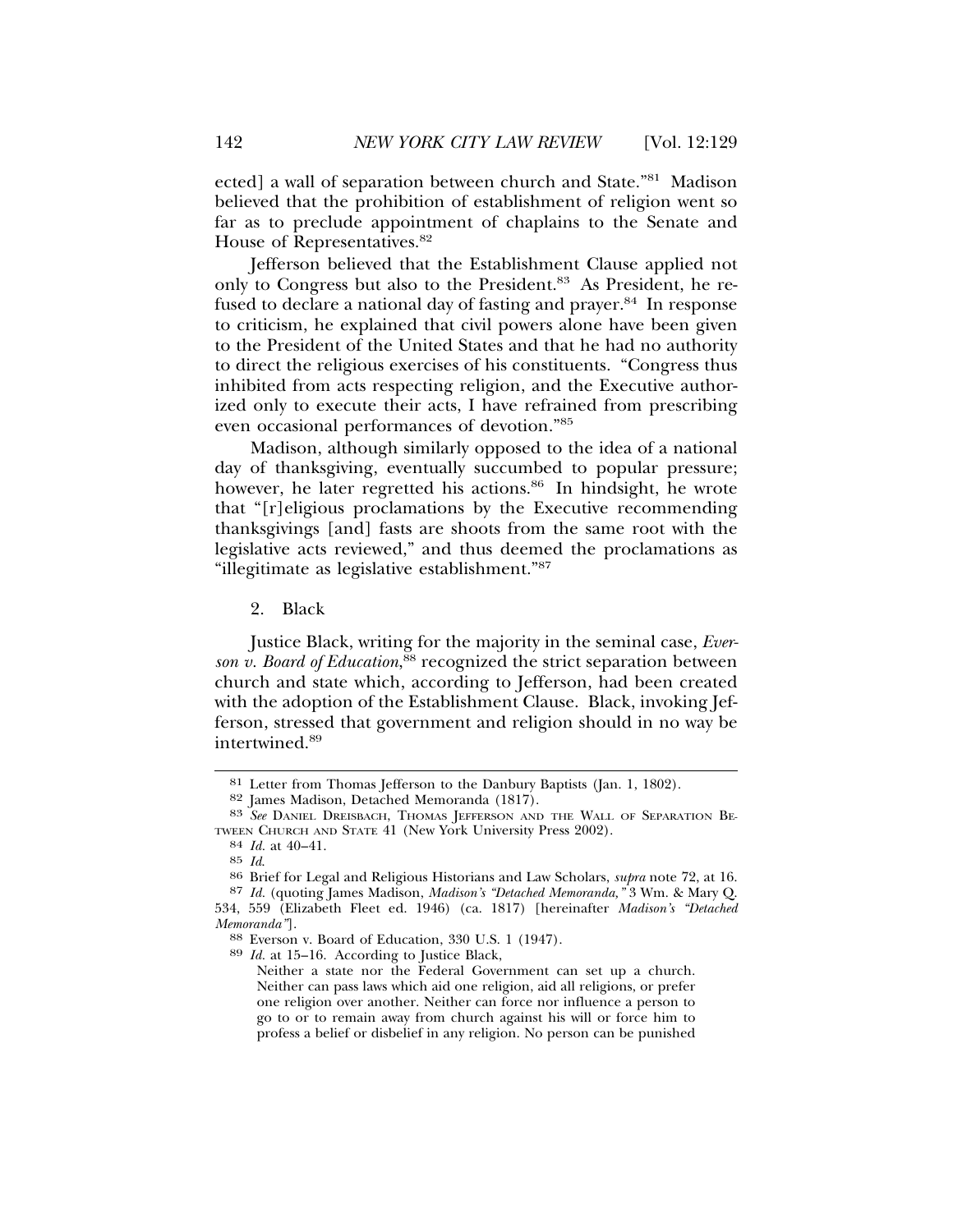At issue in *Everson* was whether a local school board could reimburse the transportation costs of parents who had sent their children to private or parochial schools.<sup>90</sup> The Court conceded that the Establishment Clause prohibited the contribution of tax-raised funds to support institutions that teach the tenets of any faith; however, it held that the ordinance at issue did not violate that prohibition.91 It is unclear as to why the Court concluded as it did; however, the Court generally mentioned that the ordinance permitted reimbursement for parents who had sent their children to non-parochial private schools.92 The Court, in its dicta, adopted the strictly separationist views of both Madison and Jefferson, while its holding suggested that indirect government funding of religion was permissible.<sup>93</sup>

#### 3. Burger

Establishment Clause jurisprudence took a dramatic turn with Lemon v. Kurtzman,<sup>94</sup> the case which would become the keystone of Establishment Clause jurisprudence. In *Lemon*, the United States Supreme Court invalidated, in relevant part, a Pennsylvania statute that reimbursed religious schools for the costs of teachers' salaries and a Rhode Island statute that directly supplemented the teachers' salaries by fifteen percent.95 In doing so, Chief Justice Burger announced a three-pronged test for determining whether a statute violates the Establishment Clause. "First, the statute must have a secular legislative purpose; second, its principal or primary effect must be one that neither advances nor inhibits religion; finally, the statute must not foster 'an excessive government entanglement with religion.'"96

for entertaining or professing religious beliefs or disbeliefs, for church attendance or non-attendance. No tax in any amount, large or small, can be levied to support any religious activities or institutions, whatever they may be called, or whatever form they may adopt to teach or practice religion. Neither a state nor the Federal Government can, openly or secretly, participate in the affairs of any religious organizations or groups and vice versa. In the words of Jefferson, the clause against establishment of religion by law was intended to erect 'a wall of separation between church and State.

*Id.*<sup>90</sup> *See generally id.*

<sup>91</sup> *Id.* at 16.

<sup>92</sup> *Id.* at 17. <sup>93</sup> *Id.* at 18. <sup>94</sup> Lemon v. Kurtzman, 403 U.S. 602 (1971).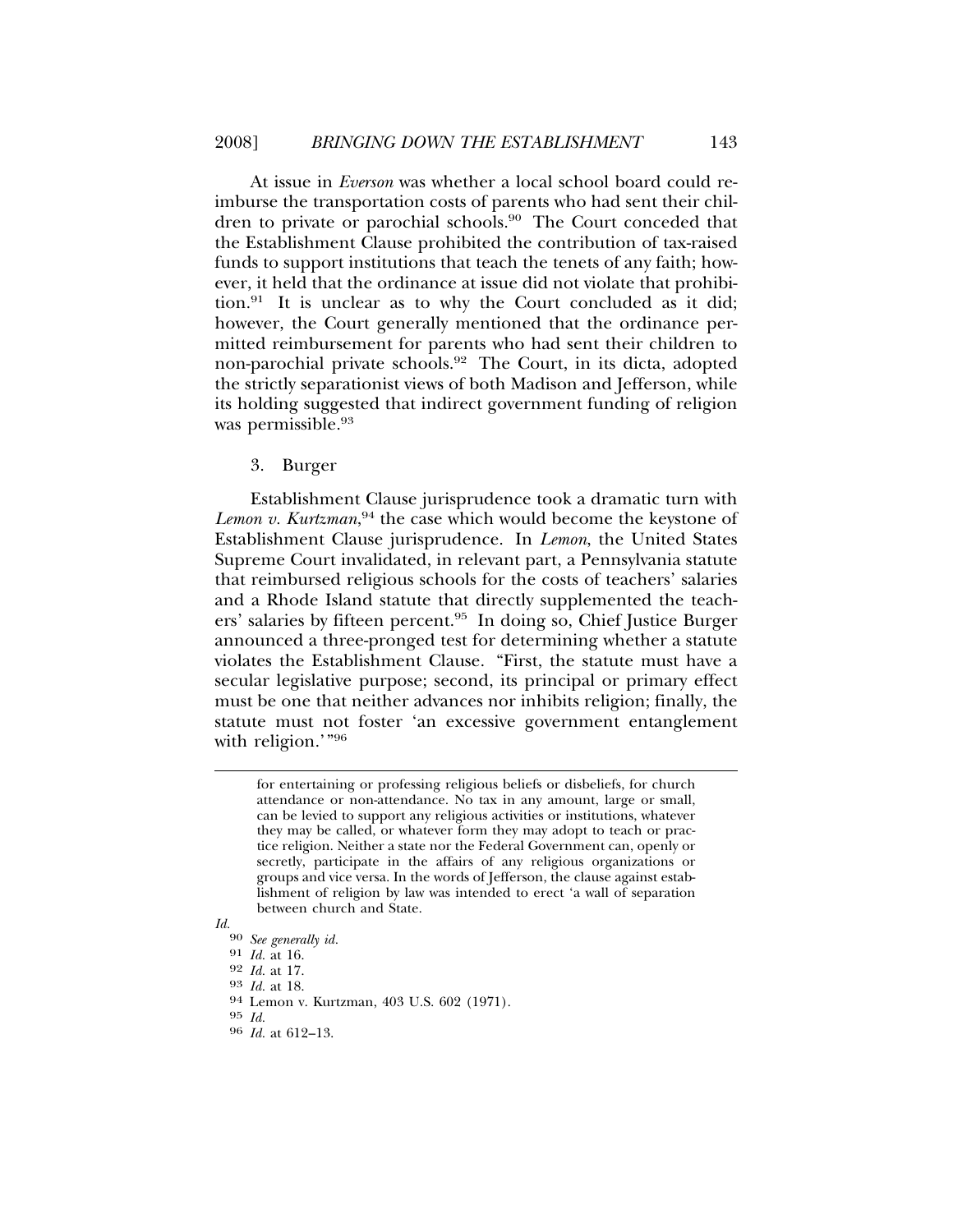The Rhode Island statute required, as a prerequisite to application for a salary supplement, that the teacher agree in writing "not to teach a course in religion for so long as or during such time as he or she receives any salary supplements."97 The Court accepted the States' intentions to "enhance the quality of the secular education in all schools covered by the compulsory attendance laws"98 as a valid secular purpose.

The Court suggested with respect to the Rhode Island statute, that direct government funding of religious activity would always have the primary effect of advancing that religious activity.<sup>99</sup> It concluded that "a dedicated religious person, teaching in a school affiliated with his or her faith and operated to inculcate its tenets, will inevitably experience great difficulty in remaining religiously neutral. Doctrines and faith are not inculcated or advanced by neutrals."100 The Court held further that the continuing state surveillance required to ensure that recipient-teachers remained religiously neutral created excessive entanglement with religion.<sup>101</sup>

The Court also invalidated the Pennsylvania statute based on similar grounds for invalidating the Rhode Island statute.<sup>102</sup> The Court distinguished *Everson* in response to a claim, based on the Court's decision in *Everson*, that the statute was constitutional because it provided indirect funding in the form of reimbursements as opposed to direct payment of salary.103 The Court noted that the indirect payment in *Everson* was to parents, not to the religious schools.<sup>104</sup>

The Court also concluded, with respect to both statutes, that the political debate along religious lines that had and would inevitably continue to ensue constituted an excessive entanglement with religion.105 The Court stated that "[o]rdinarily political debate and division, however vigorous or even partisan, are normal and healthy manifestations of our democratic system of government, but political division along religious lines was one of the principal evils against which the First Amendment was intended to protect."106

106 *Id.* at 622.

<sup>97</sup> *Id.* at 608. <sup>98</sup> *Id.* at 613. <sup>99</sup> *Id.* at 618–19.

<sup>100</sup> *Id.* at 618.

<sup>101</sup> *Lemon*, 403 U.S. at 620.

<sup>102</sup> *Id.* at 620–21.

<sup>103</sup> *Id.* at 621.

<sup>104</sup> *Id.*

<sup>105</sup> *Id.*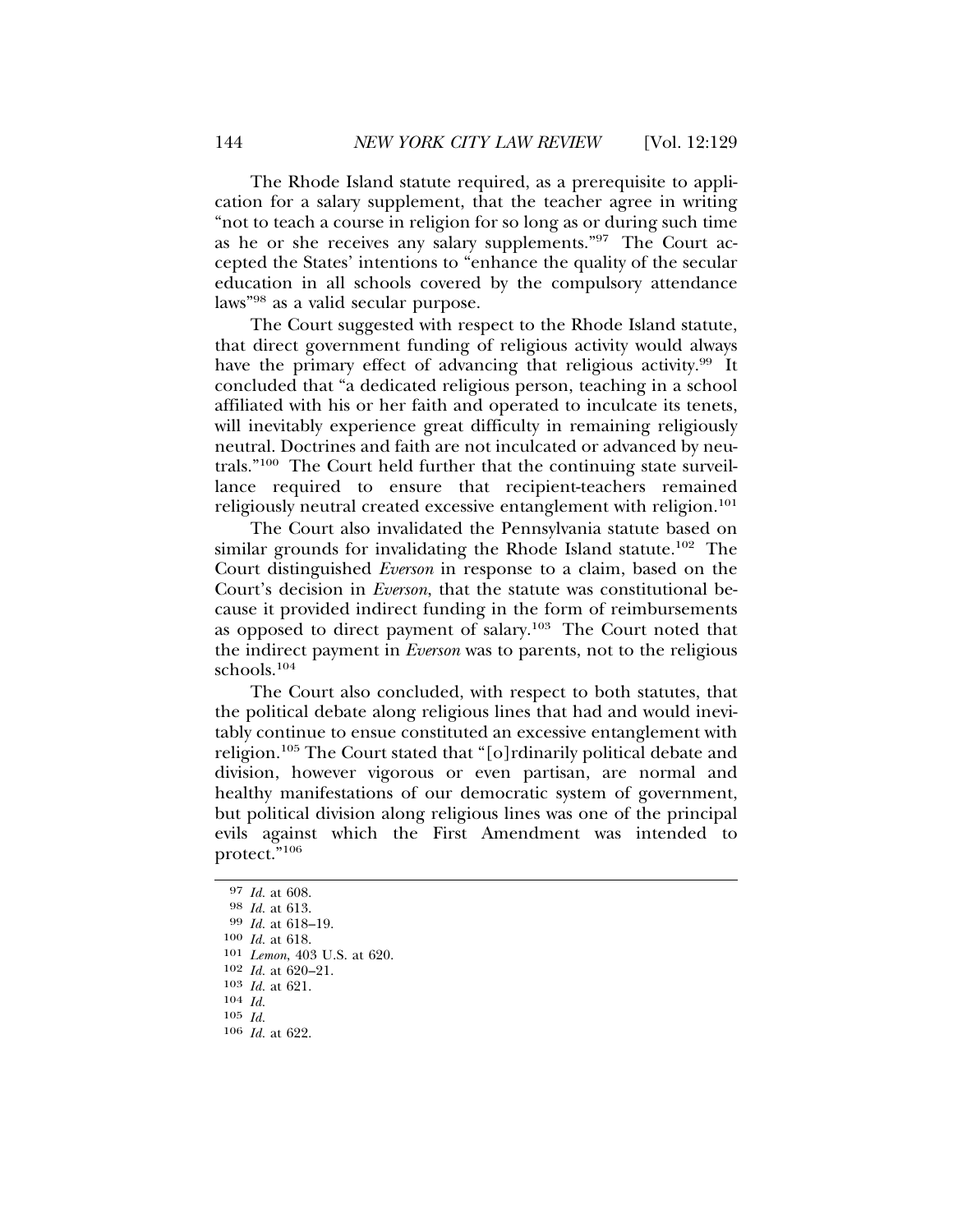Most notable, is the Court's suggestion that direct government funding of religious institutions "would be a relationship pregnant with involvement"<sup>107</sup> that would always require government surveillance that the underlying activities were not religious and would therefore always constitute excessive entanglement.

# 4. Rehnquist

Despite the Court's suggestion, if not outright holding, in *Lemon*, that direct government financial assistance to religious organizations always precipitates excessive entanglement with religion, the Court, in *Bowen v. Kendrick*, 108 held that religious organizations could, consistent with *Lemon*, receive direct financial assistance from the government.109 In *Bowen,* a number of taxpayers and clergy challenged the constitutionality of the Adolescent Family Life Act, which Congress had enacted to combat teen pregnancy.110 Pursuant to the act, a variety of groups, including religious groups, would receive government funds to combat premarital sex and teen pregnancy.<sup>111</sup> Chief Justice Rehnquist, writing for the majority, accepted as a valid secular purpose the "prevention of the social and economic injury caused by teen pregnancy and premarital sex."112 The ultimate issue became whether the government's direct funding of religious organizations had the primary effect of advancing religion.<sup>113</sup> The Court held that it did not.<sup>114</sup> The Court held that the Establishment Clause permits direct government funding of religious organizations but "prohibits the government from directly funding the inculcation of religious beliefs."<sup>115</sup> Therefore, the Court suggested that direct funding of religious organizations by the government was permissible so long as the funds were used for secular purposes.

Chief Justice Rehnquist also undermined, as he had done in previous dissents, the third prong of *Lemon*. He conceded that the mechanisms required to ensure that religion is not being advanced necessarily create an excessive entanglement with religion by the government<sup>116</sup>; however, here the Court asserted that the religious

<sup>107</sup> *Id.*

<sup>108</sup> Bowen v. Kendrick, 487 U.S. 589 (1988).

<sup>109</sup> *Id.* at 593.

<sup>111</sup> *Id.* at 594.

<sup>112</sup> *Id.* at 598, 617.

<sup>113</sup> *Bowen 487* U.S. at 611–12. <sup>114</sup> *Id.*

<sup>115</sup> *Id.* at 599, 606.

<sup>116</sup> *Id.* at 616.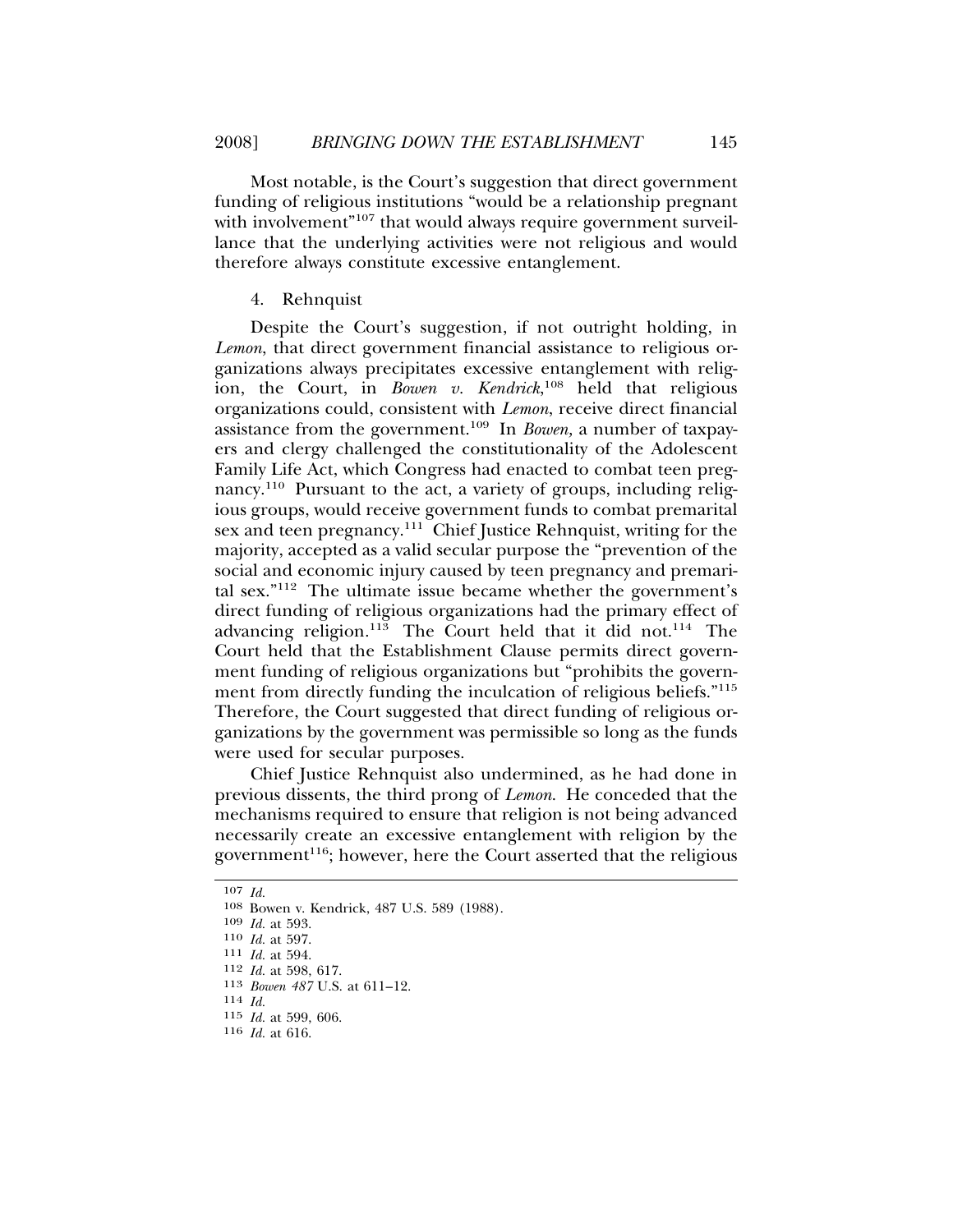grantees "were not pervasively sectarian in the same sense as the court ha[d] held parochial schools to be." $117$ 

The Court held that the statute at issue was constitutional on its face but remanded the case to determine whether it was constitutional as applied.<sup>118</sup> The Court directed the lower court to determine whether funds had been used for religious purposes.<sup>119</sup> In doing so, the Court suggested that evidence of religious neutrality permits a statute to survive constitutional scrutiny on its face.<sup>120</sup>

#### 5. O'Connor

Chief Justice Rehnquist's criticism of the third prong of the test announced in *Lemon* precipitated a revision of the test in *Agostini v. Felton*. 121 The Court, in *Agostini*, considered whether the Federal Elementary and Secondary Education Act of 1965 violated the Establishment Clause.<sup>122</sup> Pursuant to the Act, federal funds were disbursed to state boards of education who in turn distributed those funds to public schools.123 Recipients of those funds would then send teachers to work in private and parochial schools.<sup>124</sup> The purpose of the program was to provide assistance to the children of low-income families who were attending private or parochial schools by supplementing the cost of education.125 The Court accepted assistance to the children of low-income families as a valid secular purpose.126 The Court held further that the statute did not have the primary purpose of advancing religion because the state made the funds available, "generally without regard to the sectarian–nonsectarian or public–nonpublic nature of the institution benefited."127 With respect to the excessive entanglement pro-

126 *Agostini*, 521 U.S. at 226.

<sup>117</sup> *Id.* at 616–17 (quoting Kendrick v. Bowen, 657 (D.D.C. 1987) (quoting Hunt v. McNair, 413 U.S. 734 (1973))).

<sup>118</sup> *Id.* at 621–22.

<sup>119</sup> *Id.* at 622.

<sup>120</sup> Elisabeth Divine Reid, *Thou Shalt Honor the Establishment Clause: The Constitutionality of the Faith-Based Initiative*, 28 HAMLINE J. PUB. L. & POL'Y 431, 452 (2007).

 $121$  Agostini v. Felton, 521 U.S. 203 (1997).

<sup>122</sup> *Id.* at 209.

<sup>123</sup> *Id.*

<sup>124</sup> *Id.* at 209–10.

<sup>125</sup> Aguilar v. Felton, 473 U.S. 402, 404-407 (1985). *Aguilar* was a corollary case that had described the mechanisms by which program function. The program, by supplementing the cost of teachers, thereby supplemented the cost to attend the school. Furthermore, parochial schools were required to remove any religious symbols from classrooms where those teachers would be working. The Court in *Agostini* overruled *Aguilar.*

<sup>127</sup> *Id.* at 225 (quoting Comm. for Pub. Ed. & Religious Liberty v. Nyquist, 413 U.S. 756, 782–83, n.38 (1973)).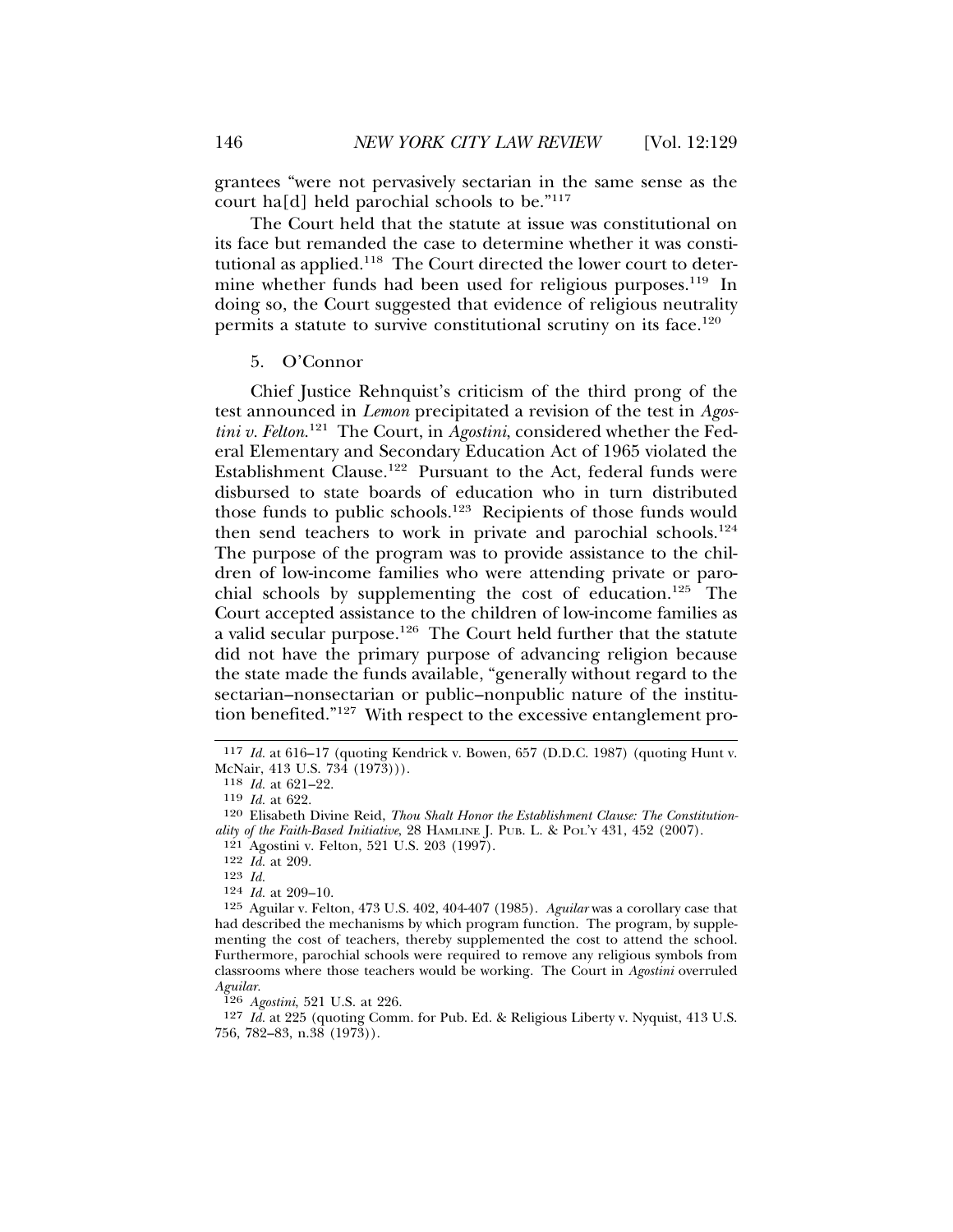hibition, the Court expressly abandoned any presumption that recipients would be unable to separate religious inculcation from their secular services, as suggested in *Lemon*. Consequently, government oversight is unnecessary to ensure that religion is not being advanced, and excessive entanglement does not result.<sup>128</sup> Notably, the Court, in *Agostini*, subsumed the third prong of the test announced in *Lemon.*129 The current test, which has become referred to as the "*Lemon-Agostini* Test," can be summarized as follows: A statute that provides direct financial assistance to religious organizations is constitutional where the statute serves a valid secular purpose and its principal or primary effect neither advances nor inhibits religion. A statute does not advance religion if it does not result in governmental indoctrination, define its recipients by reference to religion, or create excessive governmental entanglement with religion.<sup>130</sup>

6. Thomas

Justice Thomas, writing for a plurality in *Mitchell v. Helms,*<sup>131</sup> further diluted the test that had been announced in *Lemon.* According to Justice Thomas, a statute serves a valid secular purpose so long as it is applied to the state in a neutral manner.<sup>132</sup> According to the plurality, a statute is neutral when "religious, irreligious, and areligious are all alike eligible for government aid."133 The issue in *Mitchell* was whether the Federal Education Consolidation and Improvement Act of 1981, under which public and private schools could opt to partake in a program where the state would provide secular educational materials purchased with federal funds, violated the Establishment Clause.<sup>134</sup> The plurality held that it did not.<sup>135</sup>

Although the *Lemon-Agostini* Test seems to have been almost completely abandoned, the revised test announced in *Mitchell* is not binding precedent because the decision was reached by a plurality, not a majority of the Justices.136 Justice O'Connor, in her concurrence, opined that "actual diversion of government aid to

<sup>128</sup> *Id.* at 233–34.

<sup>129</sup> *Id.* at 234.

<sup>130</sup> *Id.*

<sup>131</sup> Mitchell v. Helms, 530 U.S. 793 (2000).

<sup>132</sup> *Id.* at 809.

<sup>133</sup> *Id.* at 809.

<sup>134</sup> *Id.* at 801–803.

<sup>135</sup> *Id.* at 801.

<sup>136</sup> *Mitchell*, 530 U.S. 793.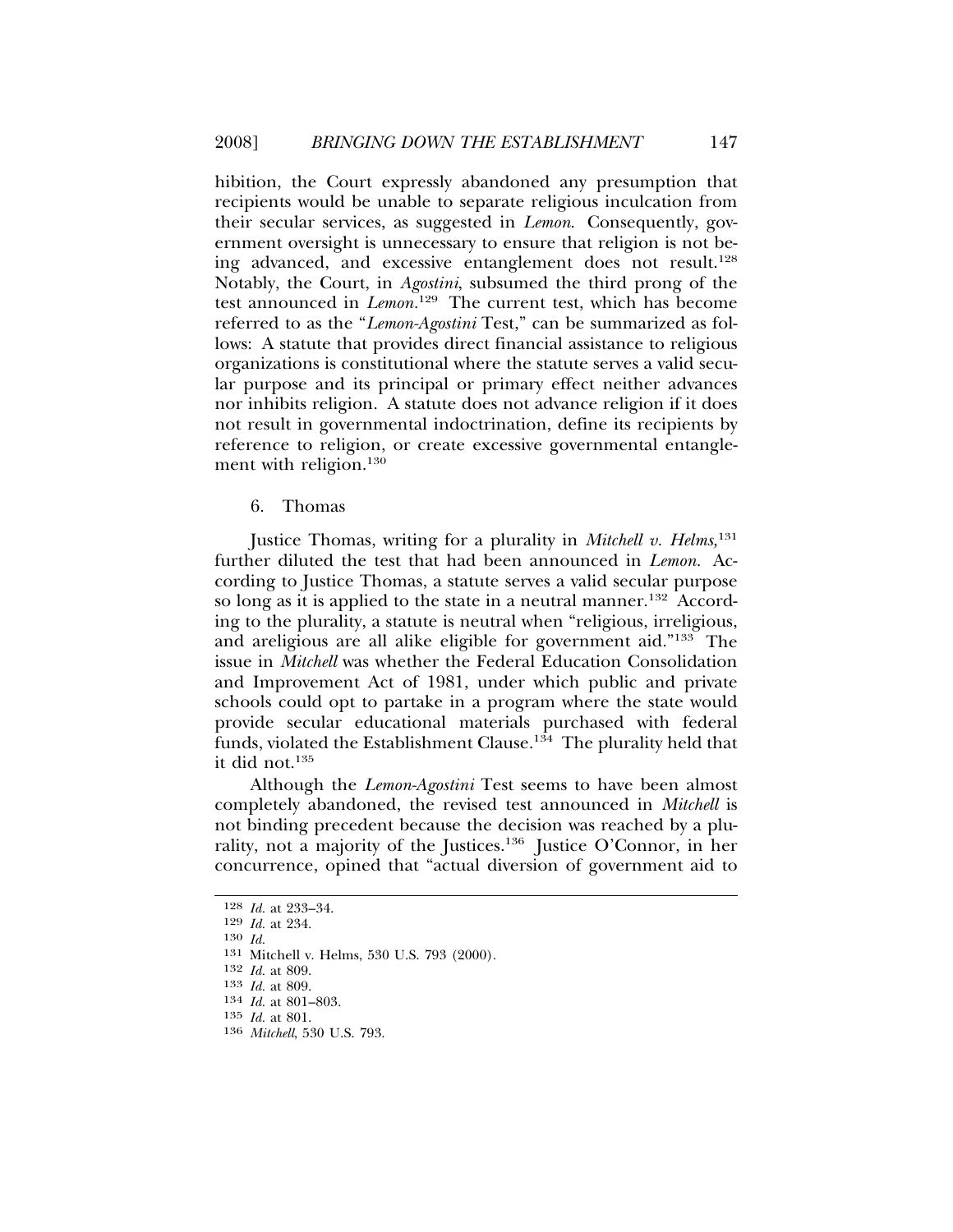religious indoctrination  $\dots$  is constitutionally suspect,"<sup>137</sup> and five Justices agreed. Notably, O'Connor warned that a presumption of constitutionality where funds are disbursed by the state in a neutral manner created too great a risk that those groups would divert those funds for religious purposes. $138$ 

7. Bush

Former President Bush has been accused of being, among other things, a religious zealot.139 On January 29, 2001, nine days after taking office, President Bush issued an Executive Order which established the White House Office of Faith-Based and Community Initiatives ("WHOFBCI").<sup>140</sup> The President's goal, as expressed in the Executive Order, was to provide faith-based entities with an equal opportunity to compete with secular service organizations for federal funds.141 The Executive Order also described the Office's functions and integrated the Initiative throughout several federal agencies, "coordinated educational activities to mobilize the public, educated state, local, and community policy makers regarding the ways in which they can become involved, and eliminated unnecessary barriers that currently impede an effective FBCI."142 That same day, President Bush signed a second Executive Order creating satellite offices within five federal agencies the Departments of Justice, Education, Labor, Health and Human Services, and Housing and Urban Development—and directed the agency heads to "coordinate department efforts to eliminate regulatory, contracting, and other programmatic obstacles to the participation of [faith-based and community organizations] in the provision of social services."<sup>143</sup>

Almost one year later, President Bush, on December 12, 2002, issued two more Executive Orders. One merely created satellite offices in two more federal agencies—the Department of Agriculture and the Agency for International Development<sup>144</sup>; however, the second, and more notable of the two, established an unprecedented role for the Executive. Entitled "Equal Protection of the Laws for Faith-Based and Community Organizations," the Execu-

<sup>137</sup> *Id*. at 840.

<sup>138</sup> *Id.*

<sup>139</sup> *See generally* Reid, *supra* note 120, at 440.

<sup>140</sup> Exec. Order No. 13,199, 66 Fed. Reg. 8,499 (Jan. 29, 2001). <sup>141</sup> *Id.*

<sup>142</sup> Reid, *supra* note 120, at 440.

<sup>&</sup>lt;sup>144</sup> Exec. Order No. 13,280, 67 Fed. Reg. 77,145 (Dec. 12, 2002).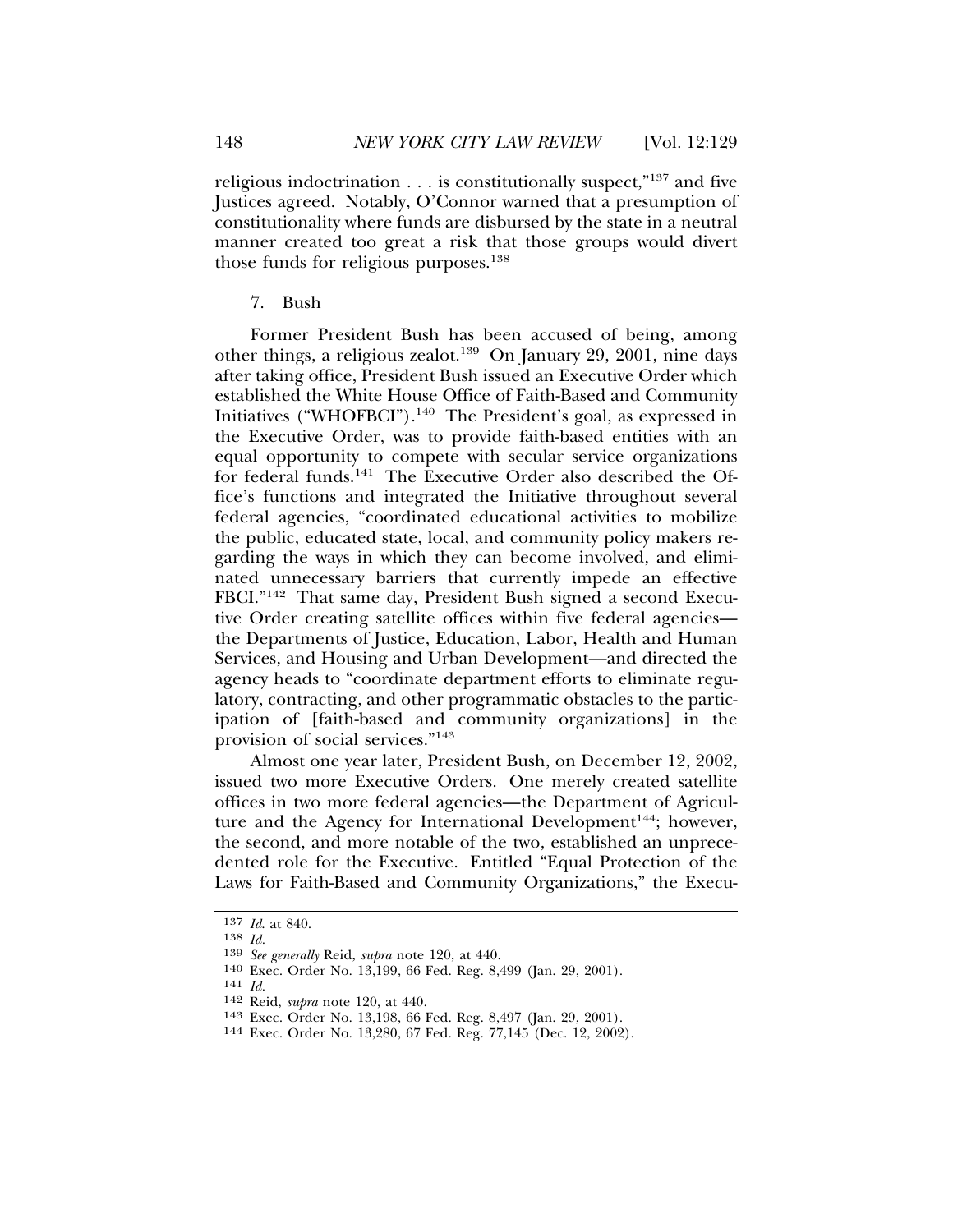tive Order extended the FBCI to all programs "administered by the Federal government, or by a State or local government using Federal financial assistance."145 It also implemented a number of substantive principles.<sup>146</sup> Pursuant to the Order, religious organizations receiving federal funds under the program are precluded from discriminating against program beneficiaries with respect to religion; the organizations, however, need not abandon their religious character.<sup>147</sup> According to the President, that an organization may retain its religious character means that it may discriminate on the basis of religion or adherence to religious principles in hiring.148 Organizations that engage in inherently religious activity—such as "worship, religious instruction, and proselytization—must offer those services separately in time or location from any programs or services supported with direct federal financial assistance, and participation in any such inherently religious activities must be voluntary for the beneficiaries of the social service program supported with such federal financial assistance."<sup>149</sup>

It is important to remember that government funding of religious organizations engaged in social work did not begin with the Bush Administration. However, the creation of the FBCI Program is unique in at least two ways—it was conceived and executed solely by the Executive through the use of funds appropriated to the Executive Branch, and it expressly disposes of any need for religious organizations to create a secular entity to which government funds could flow. Traditionally, religious charities would create entirely separate secular affiliates for the administration of social services.150 As a result of this process, those entities became familiar with intricacies of government funding and knew of the constitutional restraints associated with that funding.151 President Bush, in creating the FBCI, sought to dispose of such restraints and increase partnerships with religious organizations. This expansion raises concerns as to whether less experienced groups will use govern-

<sup>145</sup> *Id*.

<sup>146</sup> *Id.*

<sup>147</sup> Former White House Office of Faith-Based and Community Initiatives, *Protecting the Civil Rights and Religious Liberty of Faith-Based Organizations: Why Religious Hiring Rights Must Be Preserved* (June 24, 2003), *available at* http://www.religionandsocial policy.org/docs/general/6-24-2003\_whofbci\_religious\_hiring\_rights.pdf.<br> $^{148}$  Id.

<sup>148</sup> *Id*. <sup>149</sup> Reid, *supra* note 120, at 444. (quoting Exec. Order No. 13,279).

<sup>150</sup> Sheila Suess Kennedy & Leda McIntyre Hall, *What Separation of Church and State? Constitutional Competence and the Bush Faith-Based Initiative*, 5 J.L. SOC'Y 389, 390 (2004). 151 *Id*.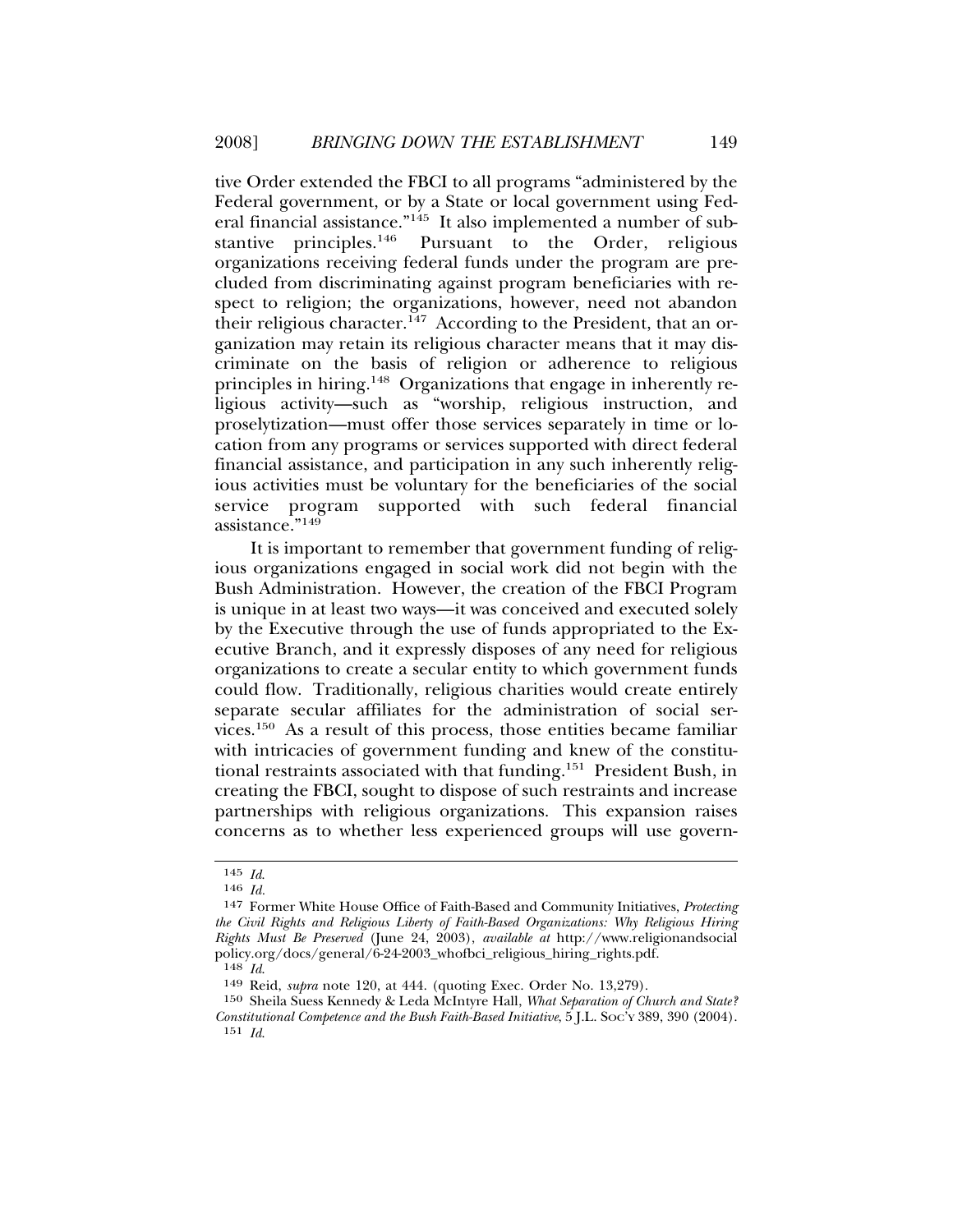ment funds in ways that are unconstitutional.<sup>152</sup>

#### *B.* Flast v. Cohen *and Taxpayer Standing*

Generally, "the interest of a federal taxpayer in seeing that Treasury funds are spent in accordance with the Constitution does not give rise to the kind of redressable 'personal injury' required for Article III standing"153; however, the Supreme Court, in *Flast v. Cohen* created an exception to this general prohibition with respect to Establishment Clause claims.154 In *Flast*, the taxpayer plaintiff had challenged the constitutionality of the Elementary and Secondary Education Act of 1965 under which religious schools received federal aid.155 The Court concluded that a plaintiff has standing to challenge the government's expenditure of funds as violative of the Establishment Clause subject to a two-part test requiring that the taxpayer establish: 1) a logical link between his or her status as a taxpayer and the legislation attacked, and 2) a nexus between that status and the precise nature of the alleged constitutional violation.<sup>156</sup>

### *C. Recent Taxpayer Establishment Clause Challenges*

Prior to the Supreme Court's decision in *Hein v. Freedom from Religion Foundation, Inc*., a number of plaintiffs used their statuses as taxpayers to challenge government funding of religious organizations.

<sup>152</sup> *Id.*

<sup>153</sup> Hein v. Freedom from Religion Foundation, Inc., 127 S.Ct. 2553, 2563 (2007). 154 Flast v. Cohen, 392 U.S. 83 (1968).

<sup>155</sup> *Id.*

<sup>156</sup> *Id.* at 102–03.

First, the taxpayer must establish a logical link between that status and the type of legislative enactment attacked. Thus, a taxpayer will be a proper party to allege the unconstitutionality only of exercises of congressional power under the taxing and spending clause of Art. I, § 8, of the Constitution. It will not be sufficient to allege an incidental expenditure of tax funds in the administration of an essentially regulatory statute. . . . Secondly, the taxpayer must establish a nexus between that status and the precise nature of the constitutional infringement alleged. Under this requirement, the taxpayer must show that the challenged enactment exceeds specific constitutional limitations imposed upon the exercise of the congressional taxing and spending power and not simply that the enactment is generally beyond the powers delegated to Congress by Art. I, § 8.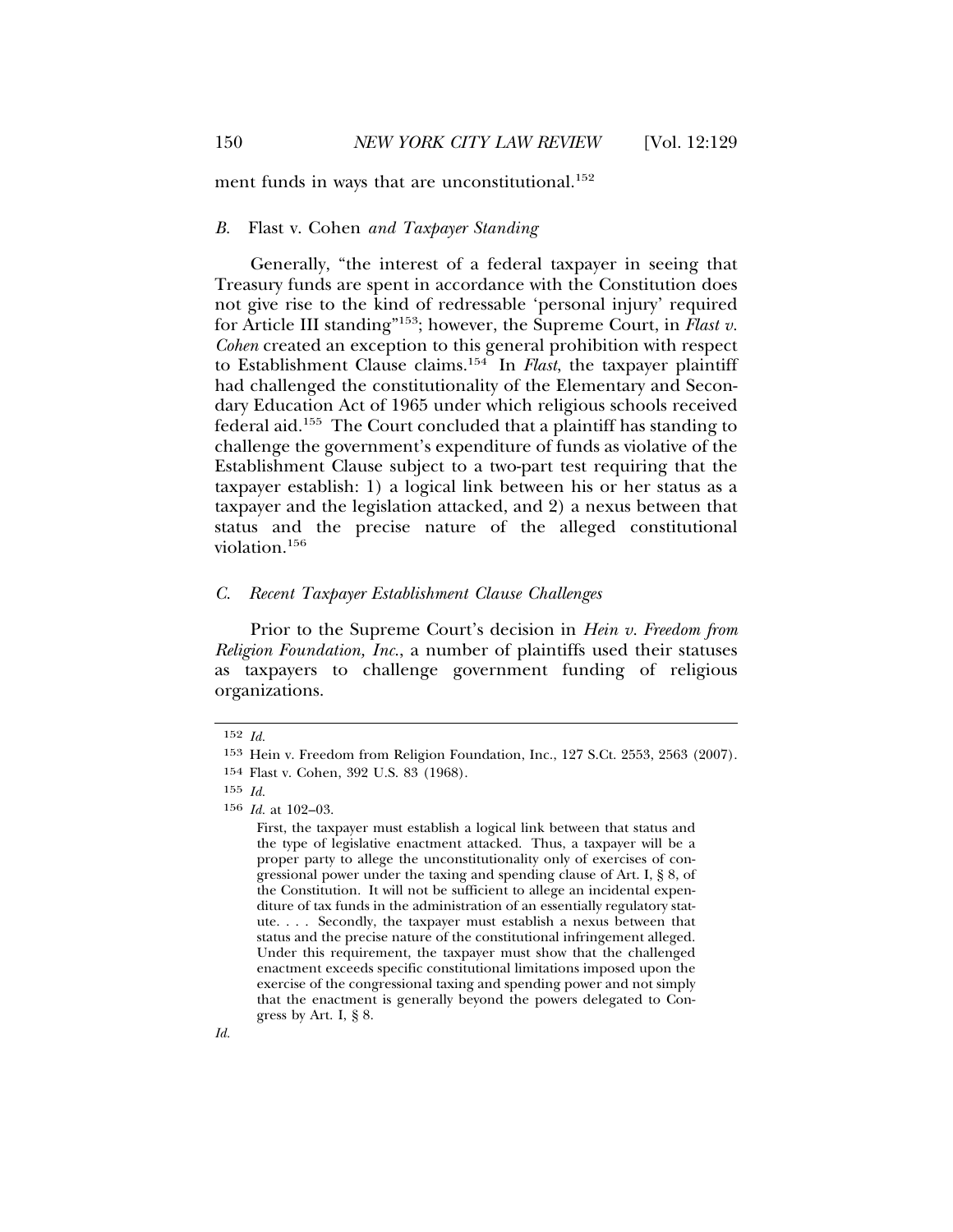#### 1. *DeStefano v. Emergency Housing Group*

In *DeStefano v. Emergency Housing Group*, 157 the Second Circuit held that New York State's funding of the Middletown Alcohol Crisis Center ("MACC") violated the Establishment Clause.<sup>158</sup> MACC received ninety-five percent of its funding from the State of New York through its Office of Alcohol and Substance Abuse Services ("OASAS").159 Joseph Destefano, the mayor of Middletown, New York, in his capacity as a taxpayer, claimed that MACC's use of Alcoholics Anonymous ("AA") in its recovery program violated the Establishment Clause.160 Using the test announced in *Agostini*, the court, while accepting that the state had a valid secular purpose for funding the program, held that involvement by MACC with AA would constitute government indoctrination with religion if AA staff supervised meetings and showed clients AA videos.<sup>161</sup> The court explained that a state is responsible for indoctrination where it directly funds programs that inculcate its recipients with religion.<sup>162</sup>

## 2. *Freedom from Religion Foundation v. McCallum*

The district court for the Western District of Wisconsin invalidated a program under which the State of Wisconsin provided funds to Faith Works, Inc., a faith-based addictions treatment program, in *Freedom from Religion Foundation v. McCallum*. 163 Wisconsin's governor and the head of the Department of Corrections, among others, challenged the expenditure in their capacities as taxpayers.164 The Department of Corrections instituted a program under which parole officers would recommend the program to parolees.<sup>165</sup>

Although this case presented a similar controversy to that in

161 *Id.* at 417–420.

164 *Id.*

<sup>157</sup> DeStefano v. Emergency Housing Group, 247 F.3d 397 (2d Cir. 2001).

<sup>158</sup> *Id.*

<sup>159</sup> *Id.* at 403.

<sup>160</sup> *Id.* at 404. Alcoholics Anonymous, in its recovery program suggests that members make "a decision to turn [their] will and [their] life over to the care of God as [they] underst[and] Him." Whether this submission is in fact meant to be religious, is highly contested. One AA member was "saddened and offended" by the Supreme Court's misinterpretation of the statement. To members, submission to belief in God means nothing more than submission to a belief that certain things are beyond one's control, such as addiction to alcohol and drugs.

<sup>162</sup> *Id.* at 417.

<sup>163</sup> Freedom from Religion Foundation v. McCallum, 179 F. Supp. 2d 950 (W.D. Wisc. 2002).

<sup>165</sup> *Id.* at 962.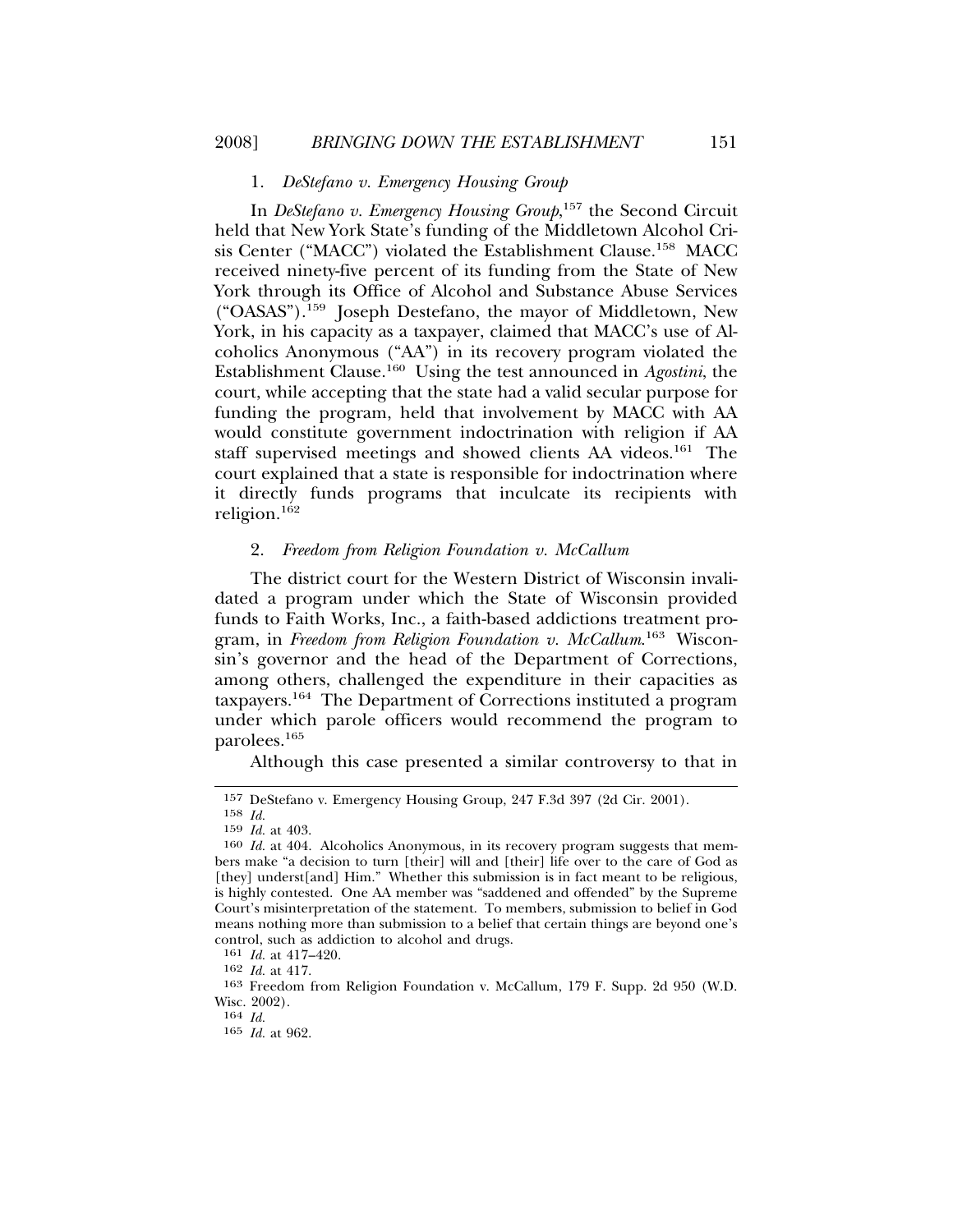*DeStefano*, 166 where the State of New York distributed funds to a secular organization whose association with AA led to the violation, in *McCallum*, the State of Wisconsin provided funds directly to a faith-based organization.167

The program at issue in *McCallum* called participants to accept that addiction is the product of "deep 'soul sickness'"168 and that addiction could be overcome only through developing a personal connection with God.169 Similar to the court in *DeStefano*, the court in *McCallum* focused on whether the program led to religious indoctrination. In its analysis, the court first determined whether the program itself led to religious indoctrination and then considered whether that indoctrination was fairly attributable to the government.<sup>170</sup> The court found that the program, which included Bible studies and mandatory meetings on Christian values, led to religious indoctrination.<sup>171</sup> In fact, most participants arrived with no religious beliefs and left the program claiming some relationship with God.<sup>172</sup> In determining whether that indoctrination was fairly attributable to the government, the court summarily concluded that "[d]irect subsidies are viewed as governmental advancement or indoctrination of religion."173 Consequently, the expenditure of funds to Faith Works, Inc. was found unconstitutional.<sup>174</sup>

# 3. *Freedom from Religion Foundation v. Montana Office of Rural Health*

In *Freedom from Religion Foundation v. Montana Office of Rural Health*175 the district court of Montana invalidated a program receiving funding pursuant to President Bush's FBCI.176 The defendant, the Montana Office of Rural Health's ("MORH") mission was "to improve health care . . . for all Montanans through health promotion, disease prevention, and reduction of the impact of illness, disease and disability."177 The primary director of MORH, in

<sup>166</sup> *DeStefano*, 247 F.3d 397.

<sup>167</sup> *McCallum*, 179 F. Supp. 2d. at 960.

<sup>168</sup> *Id.* at 959.

<sup>169</sup> *Id*. <sup>170</sup> *Id.* at 970.

<sup>171</sup> *Id.* at 953.

<sup>172</sup> *Id.* at 957.

<sup>173</sup> *Id.* at 970 (citing Rosenberger v. Rector and Visitors of the University of Virginia, 515 U.S. 819, 842 (1995)).

<sup>174</sup> *McCallum*, 179 F. Supp. 2d at 978.

<sup>175</sup> Freedom from Religion Foundation v. Montana Office of Rural Health, 2004 U.S. Dist. LEXIS \*29139 (D. Mont. Oct. 26, 2004).

<sup>176</sup> *Id.*

<sup>177</sup> *Id.* at \*2.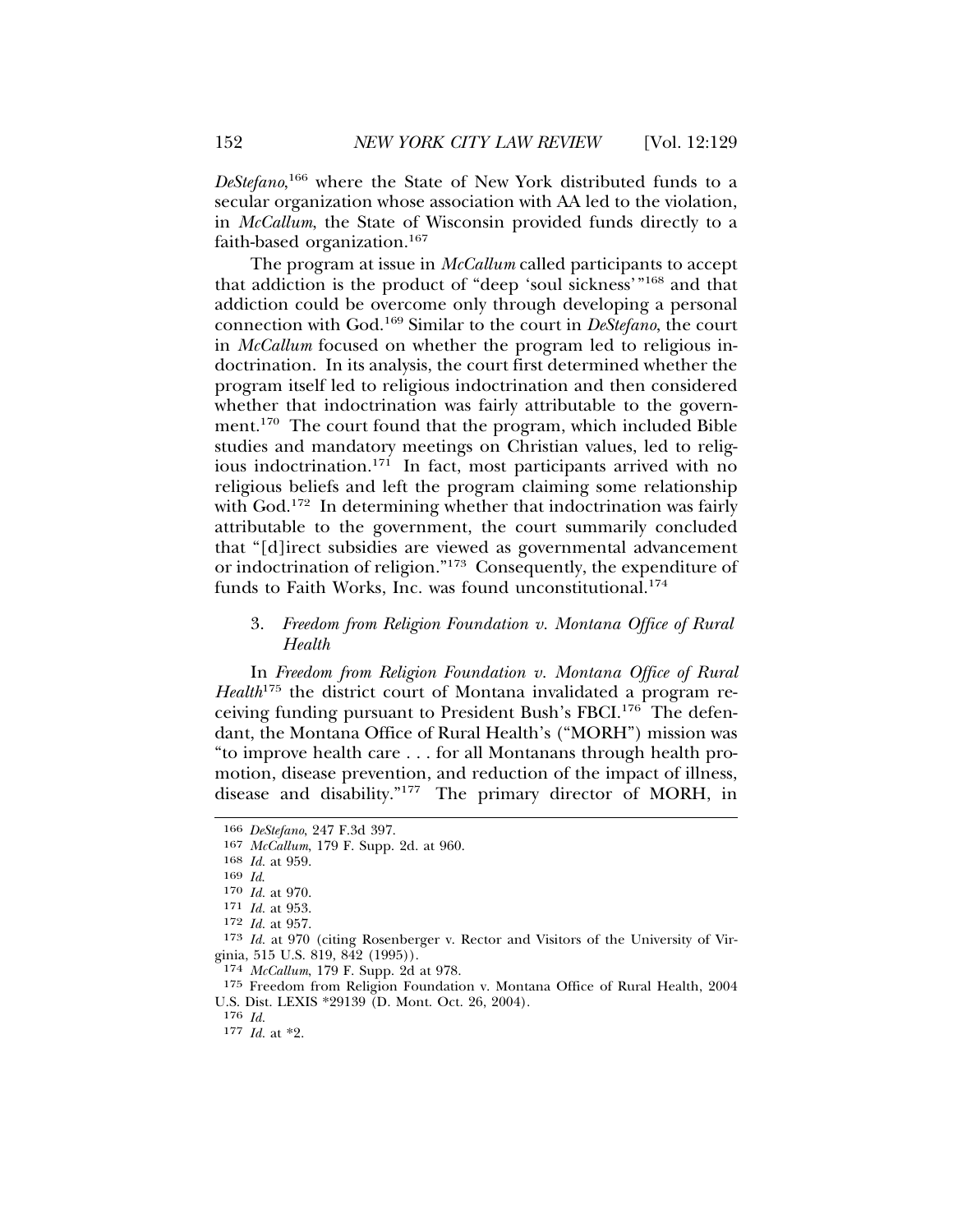awarding sub-grants, gave preferential treatment to parish nursing programs.178 The plaintiffs claimed that the state had violated the Establishment Clause by providing funds directly to those parish nursing programs.179 The court, applying *Agostini*, agreed.180 Most notable is the court's discussion of the secular purpose requirement of the *Agostini* test. The court rejected the state's asserted purpose, which was to provide secular health care through faithbased organizations, and instead held that the director of MORH "acted with the clear primary purpose of promoting and endorsing the use and application of Judeo-Christian principles in the provision of otherwise secular health care."181 The court explained that the Supreme Court has given deference to the "government's statement of a secular purpose" unless it is clear that the "statement is a sham or insincere."182 Here, the court detected such insincerity.

#### *D. Roadway Blocked:* Lown v. Salvation Army, Inc.

In *Lown v. Salvation Army, Inc.*, 183 eighteen former employees of the Salvation Army filed suit against the government in their capacities as taxpayers, claiming, in relevant part, that the government had, in funding the Social Services for Children ("SSC"), a Salvation Army program, violated the Equal Protection Clause of the Fourteenth Amendment and the Establishment and Free Exercise Clauses of the First Amendment to the U.S. Constitution.<sup>184</sup>

The SSC, through its contract with New York State, administers child welfare services and day care on behalf of the state.<sup>185</sup> Nearly ninety percent of its clients are "referred by or in the custody of government agencies and are assigned to SSC involuntarily."186 SSC derives nearly ninety-five percent of its budget from its contracts with the government.187 The plaintiffs alleged that the SSC diverted the percent of its revenue from those contracts to the Salvation Army Church.<sup>188</sup> Although it had not previously done so, SSC, in the months prior to initiation of the suit, began to infuse religion into the workplace and monitor employees for adherence

<sup>178</sup> *Id.* at \*4.

<sup>179</sup> *Id.* at \*5.

<sup>180</sup> *Id.* at \*37.

<sup>181</sup> *Id.* at \*25–26.

<sup>182</sup> *Id.* at \*20 (quoting Edwards v. Aguillard, 482 U.S. 578, 586–87 (1987)).

<sup>183</sup> Lown v. Salvation Army, Inc., 393 F. Supp. 2d 223 (S.D.N.Y. 2005).

<sup>184</sup> *Id.* at 235.

<sup>185</sup> *Id.* at 228.

<sup>186</sup> *Id.* 187 *Id.*

<sup>188</sup> *Id.* at 229.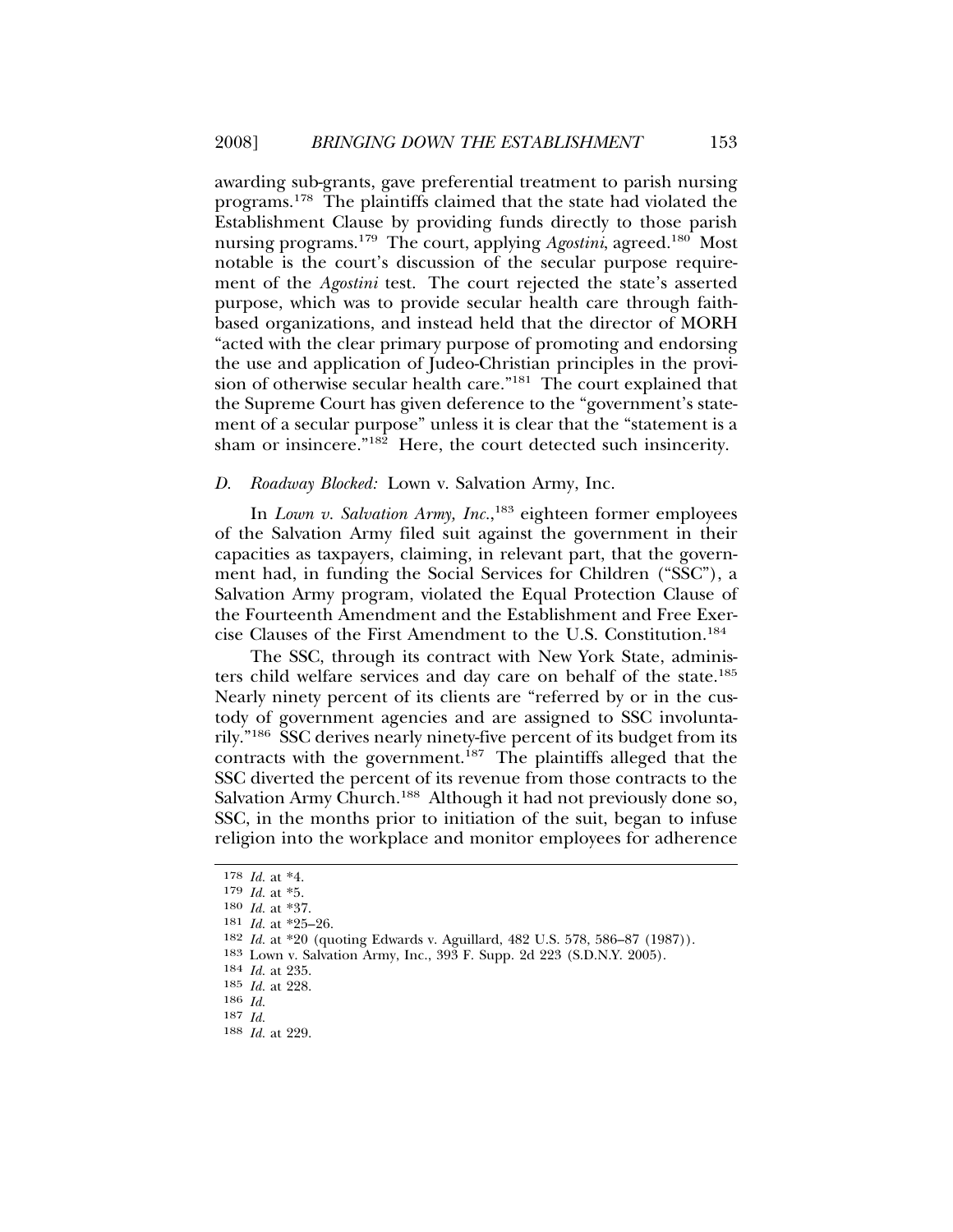to the religious tenets of the Salvation Army.189 The Salvation Army implemented a "Reorganization Plan" dedicated to ensuring the employment of Salvationists and other Christians.190 As its justification for the plan, the Salvation Army stated that it was not a social service organization, but a "Christian movement with a Social Service Program."191 As part of its plan, Salvation Army directors required the Human Resources Department at SSC to compile a report of the religious affiliations of its employees and to disclose the names of homosexuals working at SSC.<sup>192</sup> The SSC revised its employee manual to include a section entitled, "The Rules of Conduct," which, although advising that the Salvation Army did not discriminate on the basis of sexual orientation in hiring, stated that the Salvation Army reserved the right to make employment decisions based on conduct that might be incompatible with the tenets of the Salvation Army.<sup>193</sup>

Employees were then required to fill out a form acknowledging receipt of the manual and agree not to engage in any conduct that would "conflict with, interfere with, or undermine," the Salvation Army's programs.194 The Executive Director of the SSC, at the time the policy was adopted, was fired for his disagreement with the policy of requiring employees to make such a declaration.195 His successors, including Lown, the named plaintiff, failed to implement the policy.196 Both resigned, characterizing their resignations as precipitated by a hostile work environment.197 The plaintiffs claimed that since implementation of the Reorganization Plan, "manifestations of Christian faith [had] appeared in the workplace, including recitation of prayers at staff meetings and functions, frequent depositing of religious publications in employee mailboxes, conspicuous display of religious publications and regular public postings for prayer meetings and other religious events."198 The plaintiffs claimed that this resulted in a hostile

195 *Id.* at 232.

196 *Id.*

<sup>189</sup> *Id.*

<sup>190</sup> *Id.* at 230.

<sup>191</sup> *Id*. <sup>192</sup> *Id.*

<sup>193</sup> *Id.* at 231 ("Although '[t]he Salvation Army does not make employment decisions on the basis of an individual's sexual orientation or preference $\left[\right]$ , it nonetheless 'reserve[s] the right to make employment decisions on the basis of an employee's conduct or behavior that is incompatible with the principles of the Salvation Army.'") (quoting Am. Compl. ¶ 140) [internal quotations omitted].

<sup>194</sup> *Lown*, 393 F. Supp. 2d at 223.

<sup>197</sup> *Id*. <sup>198</sup> *Id.* at 233.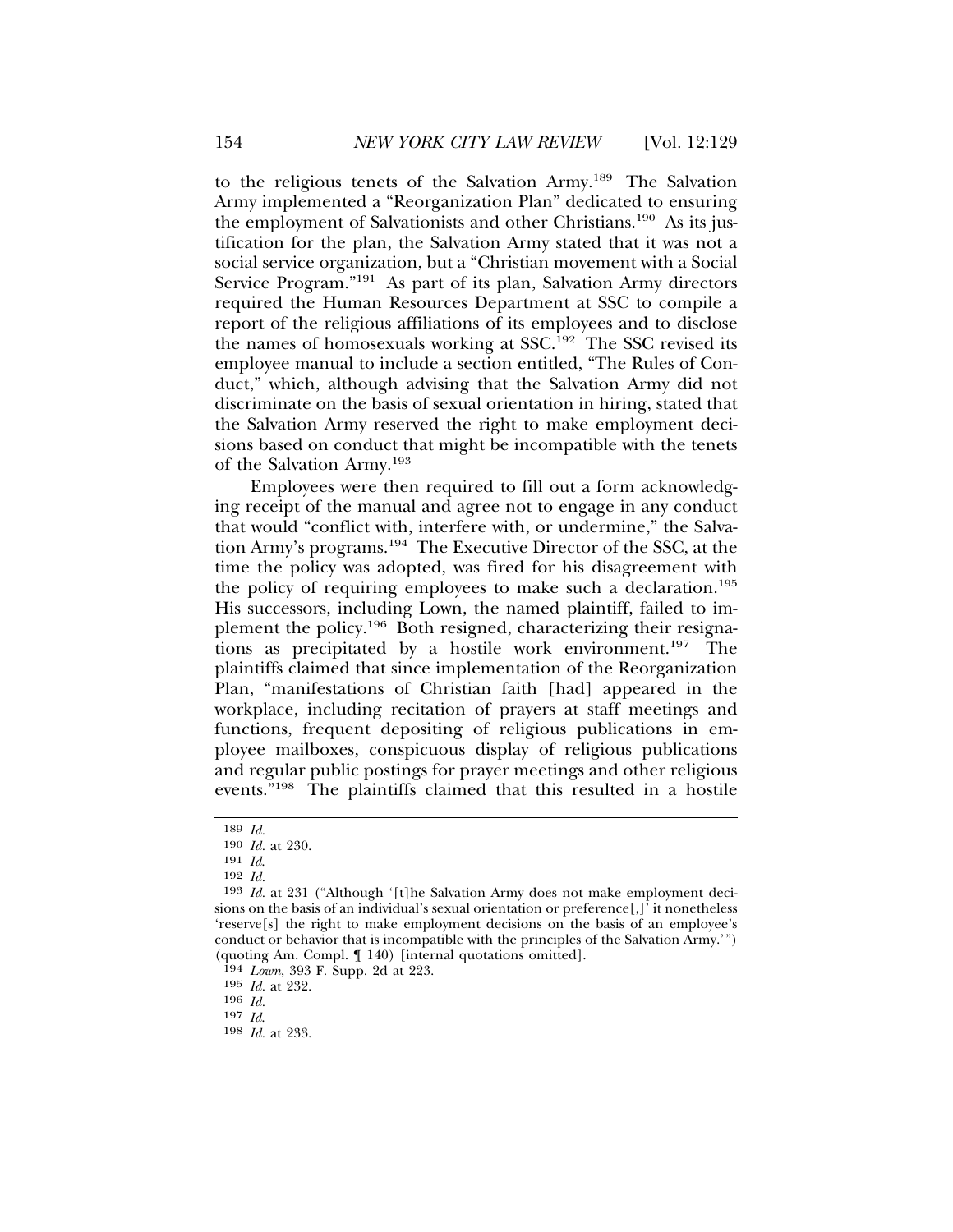work environment that precipitated the resignation of a number of employees, including the plaintiffs.<sup>199</sup>

New York State moved to dismiss the plaintiffs' motions. The District Court for the Southern District of New York granted the defendant's motion to dismiss with respect to the Equal Protection claim.200 It explained that the plaintiffs never alleged that the government had expressly classified on the basis of religion, "intended to discriminate, nor possessed animus in the execution of the contracts at issue."201 The court ruled in favor of the defendants with respect to the Free Exercise claim. The court explained that in order to prevail on a Free Exercise claim, "the [plaintiff] must show that a state action sufficiently burdened his exercise of religion."202 To do so, the plaintiff must demonstrate that private action can be fairly attributed to the state based on a close nexus between the private entity and the state.<sup>203</sup>

The court held that a sufficient nexus did not exist between the state and the Salvation Army because the state was not responsi-

203 *Id.* at 242. The court stated:

<sup>199</sup> *Id*. The United States participated in the litigation as *amici curiae* on the grounds that it had a particular interest in the outcome due to its Faith-Based and Community Initiatives Program. *See* Former White House Office of Faith-Based and Community Initiatives, *Protecting the Civil Rights and Religious Liberty of Faith-Based Organizations: Why Religious Hiring Rights Must Be Preserved*, *available at* http://www.religionandsocial policy.org/docs/general/6-24-2003\_whofbci\_religious\_hiring\_rights.pdf.

<sup>200</sup> *Lown*, 393 F. Supp. 2d at 237.

<sup>201</sup> *Id.* at 236.

<sup>202</sup> *Lown*, 393 F. Supp. 2d at 241 (quoting Genas v. State of N.Y. Dep't of Corr. Servs., 75 F.3d 825, 831 (2d Cir. 1996)).

For SSC's personnel policies to be properly characterized as state action, plaintiffs must claim '*both* an alleged constitutional deprivation caused by the exercise of some right or privilege created by the State or by a rule of conduct imposed by the State or by a person for whom the State is responsible, *and* that the party charged with the deprivation must be a person who may fairly be said to be a state actor.' . . . 'For the conduct of a private entity to be fairly attributable to the state, there must be such a close nexus between the State and the challenged action that seemingly private behavior may be fairly treated as that of the State itself.' . . . 'A nexus of "state action" exists between a private entity and the state when "the state exercises coercive power, is entwined in the management or control of the private actor, or provides the private actor with significant encouragement, either overt or covert, or when the private actor operates as a willful participant in joint activity with the State or its agents, is controlled by an agency of the State, has been delegated a public function by the state, or is entwined with governmental policies." ' . . . The close nexus requirement is meant to 'assure that constitutional standards are invoked only when it can be said that the State is responsible for the specific conduct of which the plaintiff complains.'

*Id*. (internal citations omitted).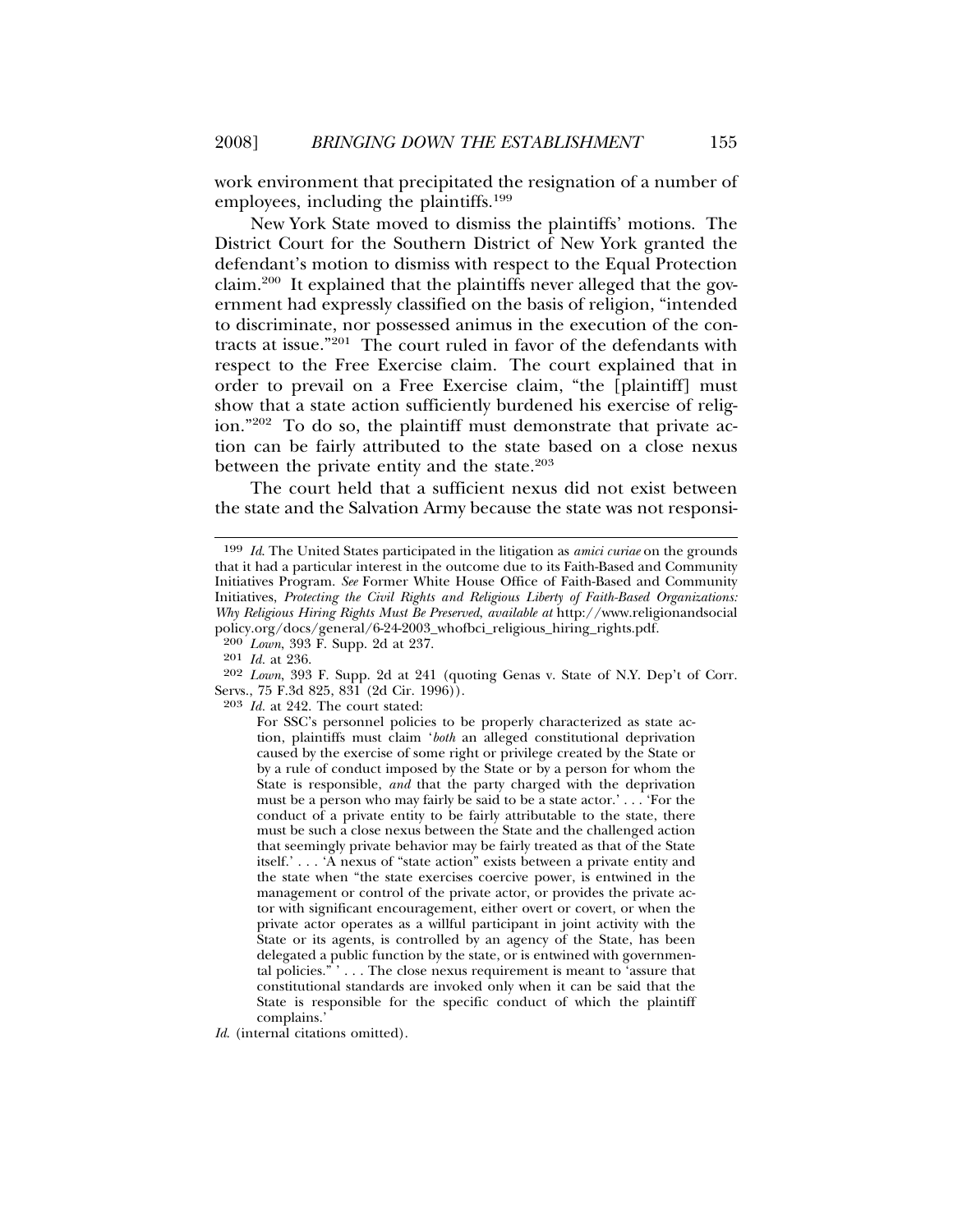ble for the conduct of which the plaintiffs complained, rendering the nexus requirement unsatisfied.<sup>204</sup> The court reached this conclusion despite the fact that SSC received ninety percent of its funds from government contracts.<sup>205</sup>

The court denied the defendants' motion to dismiss with respect to the Establishment Clause claim based on taxpayer standing.206 The court conceded that the plaintiffs had standing to challenge the government funding based on the exception created by *Flast v. Cohen*. 207 However, it did not reach a decision on the merits of the claim.<sup>208</sup> The Establishment Clause challenge, made by the plaintiffs in their capacities as taxpayers, was their only claim to survive.<sup>209</sup>

*E. No Detour:* Hein v. Freedom from Religion Foundation, Inc.

The Supreme Court, however, seemingly foreclosed that possibility, at least with respect to actions by the Executive, in *Hein v. Freedom from Religion Foundation, Inc*. 210

In *Hein*, the plaintiff claimed that the conferences held as part of President Bush's FBCI Program, that contained speeches using "'religious imagery' and praised the efficacy of faith-based programs in delivering social services,"211 violated the Establishment Clause. The plaintiff, a corporation opposed to government endorsement of religion, relied on its status as a taxpayer to file the suit.<sup>212</sup> The issue in *Hein* ultimately became whether the plaintiff had standing in that capacity.<sup>213</sup> The Court recognized the exception created by *Flast v. Cohen*, but framed the issue as whether that exception, which permits taxpayers to challenge the constitutionality of government expenditures with respect to religion, applied to expenditures made by the Executive Branch. The Court held that it did not.<sup>214</sup>

In doing so, the Supreme Court reversed the decision of the U.S. Court of Appeals for the Seventh Circuit that had held that federal taxpayers have standing to "challenge Executive Branch

<sup>204</sup> *Id.*

<sup>205</sup> *Id.* at 239.

<sup>206</sup> *Id.* at 239–41.

<sup>207</sup> *Id.* at 238–39.

<sup>208</sup> *Id.*

<sup>209</sup> *Id.* at 241.

<sup>210</sup> Hein v. Freedom from Religion Foundation, Inc., 127 S.Ct. 2553 (2007).

<sup>211</sup> *Id.* at 2559.

<sup>212</sup> *Id.*

<sup>213</sup> *Id.*

<sup>214</sup> *Id*. at 2559.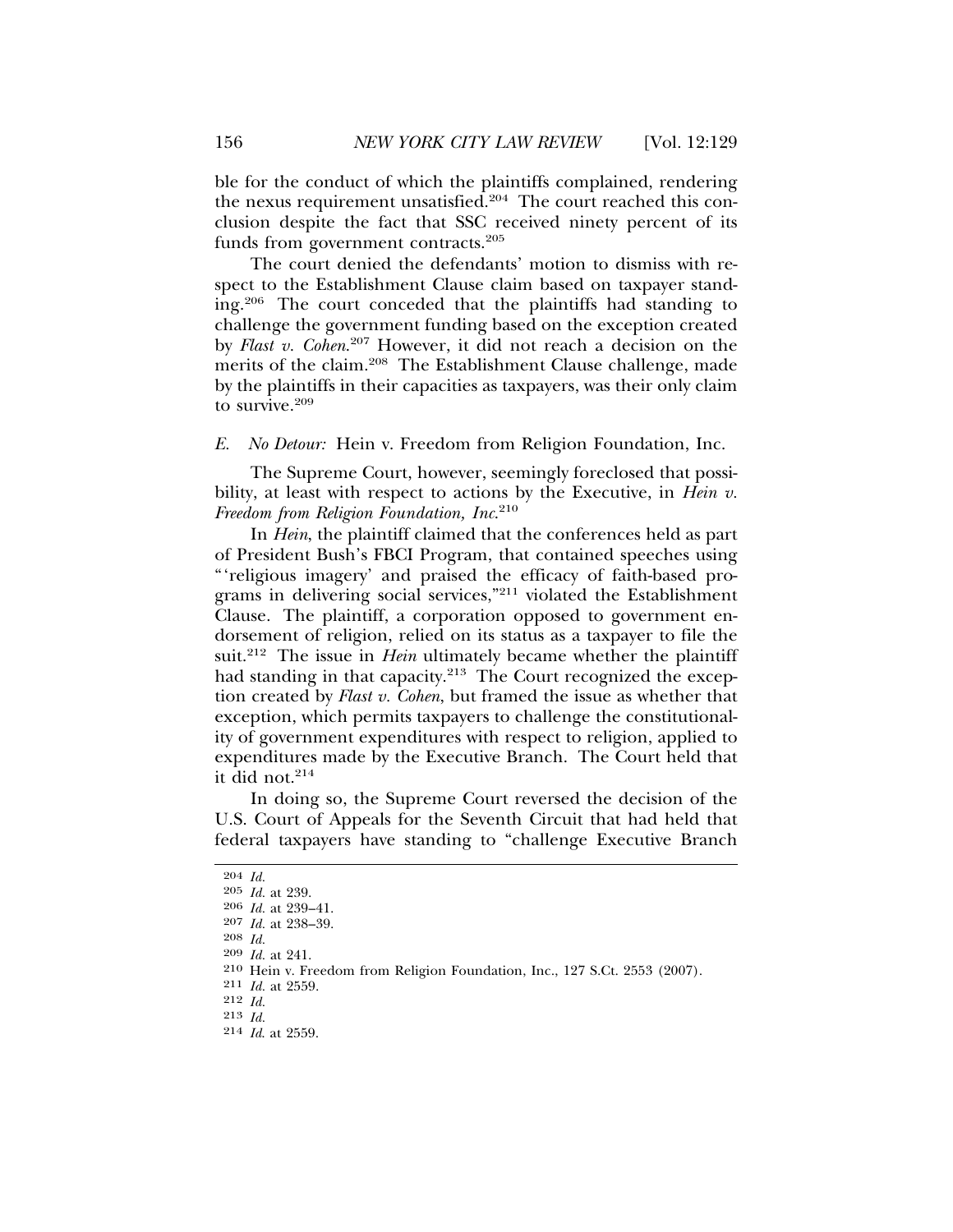programs on Establishment Clause grounds so long as the activities are 'financed by Congressional appropriation.'"215 The majority of the Seventh Circuit concluded that taxpayers have standing to challenge expenditures "even where 'there is no statutory program' enacted by Congress and the funds are 'from appropriations for the general administrative expenses, over which the President and other executive branch officials have' . . . discretionary power."216 The Court of Appeals overruled the district court, which had dismissed the plaintiff's claims for lack of standing by concluding that "federal taxpayer standing is limited to Establishment Clause challenges to the constitutionality of 'exercises of congressional power under the taxing and spending clause of Art. I,  $\S 8$ .<sup>"217</sup>

After a lengthy discussion of the principle and requirements of standing, the Supreme Court narrowly construed the exception created by *Flast v. Cohen.*<sup>218</sup> The respondents asserted that *Flast v. Cohen* created an exception through which a taxpayer could challenge the expenditure of all government funds as a violation of the Establishment Clause<sup>219</sup>; however, the Supreme Court, by a controlling plurality, characterized the exception as applying only to those expenditures made pursuant to an act of Congress. $220$ 

The Court warned that "[b]ecause almost all Executive Branch activity is ultimately funded by some Congressional appropriation, extending the *Flast* exception to purely executive expenditures would effectively subject every federal action—be it a conference, proclamation or speech—to Establishment Clause challenge by any taxpayer in federal court."221

Justice Souter, with whom Justices Stevens, Ginsburg, and Breyer joined, seeing no basis for distinguishing between expenditures by the Executive and Legislative Branches in either logic or precedent, dissented.222 Souter, citing *Flast* and invoking Madison, maintained that the "'injury' alleged in Establishment Clause challenges to federal spending" is "the very extract[ion] and spen[ding] of 'tax money' in aid of religion." $223$ 

In a sharply worded concurrence, Justice Scalia, with whom

<sup>215</sup> *Id.* at 2561 (quoting Flast v. Cohen, 433 F. 3d 989, 997 (7th Cir. 2006)).

<sup>216</sup> *Id.* at 2561 (quoting Flast v. Cohen, 433 F. 3d 989, 994 (7th Cir. 2006)).

<sup>217</sup> *Id.* at 2561 (quoting Flast v. Cohen, 392 U.S. 83, 88, 88 S. Ct. 1942 (2007)).

<sup>218</sup> Hein, 127 S.Ct. at 2565.

<sup>219</sup> *Id.*

<sup>220</sup> *Id.*

<sup>221</sup> *Id.* at 2569.

<sup>222</sup> *Id.* at 2584.

<sup>223</sup> *Id.* at 2584–85 (quoting DaimlerChrysler Corp. v. Cuno, 547 U.S. 332, 348  $(2006)$ .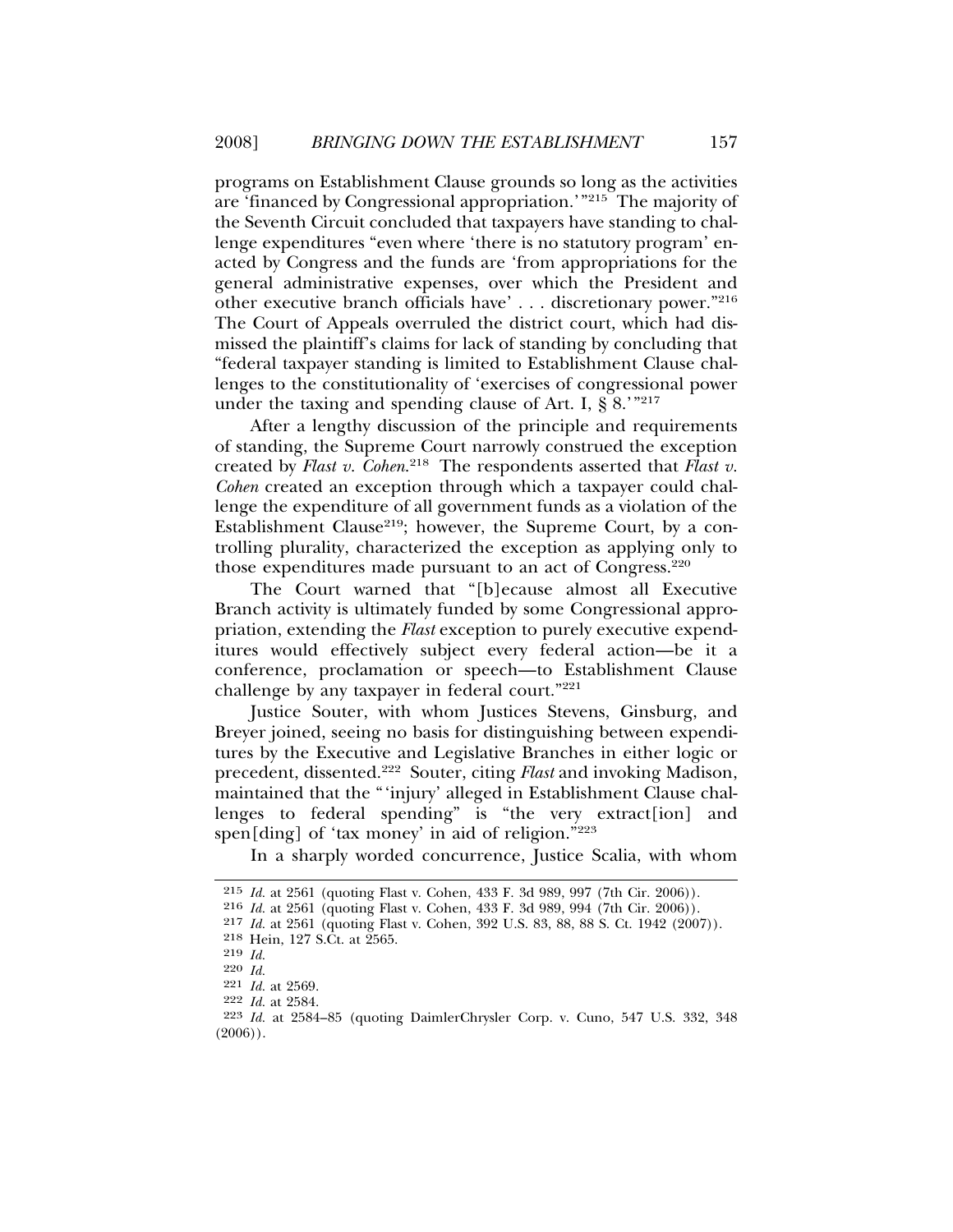Justice Thomas joined, accused the plurality of making unreasoned and unprincipled distinctions between expenditures by the Executive and Legislative Branches.224 Justice Scalia concurred in the judgment because he believes the exception created by *Flast v. Cohen* was wholly without merit, therefore agreeing that the respondents did not have standing. However, he criticized the majority for drawing the distinction it drew, urging the majority either to reject *Flast* entirely or apply it universally.<sup>225</sup>

Justice Scalia opined that the plurality's opinion invited demonstrably absurd results. "For example," he stated, "the plurality would deny standing to a taxpayer challenging the President's disbursement to a religious organization of a discrete appropriation that Congress had not explicitly allocated to that purpose, even if everyone knew that Congress and the President had informally negotiated that the entire sum would be spent in that precise manner."226

#### III. IMPLICATIONS

- *A. Taxpayer Standing Limited*
	- 1. The Far-reaching Implications of *Hein v. Freedom from Religion Foundation, Inc.*

The structure and purpose of President Bush's FBCI is disconcertingly vague. It is almost impossible to understand how the system works and the specific functions it serves. The President's statements with regard to the initiative demonstrate that the program was created to ensure that faith-based groups have the opportunity to compete equally with secular organizations; however, precisely what constitutes such an assurance is unclear. The nominal information that exists explains that the initiative is not in itself a source of funding—its purpose is to eliminate barriers to the receipt of federal funding by faith-based groups from sources already in existence. The FBCI offices throughout the agencies are overseers in place to ensure that barriers to the receipt of funding, including regulations, are eliminated.

<sup>224</sup> *Id.* at 2573.

<sup>225</sup> *Id*. at 2573–74 (Scalia, J., concurring) ("If this Court is to decide cases by rule of law rather than show of hands, we must surrender to logic and choose sides: Either *Flast v. Cohen*, should be applied to (at a minimum) *all* challenges to the governmental expenditure of general tax revenues in a manner alleged to violate a constitutional provision specifically limiting the taxing and spending power, or *Flast* should be repudiated.") (internal citation omitted).

<sup>226</sup> *Id.* at 2580.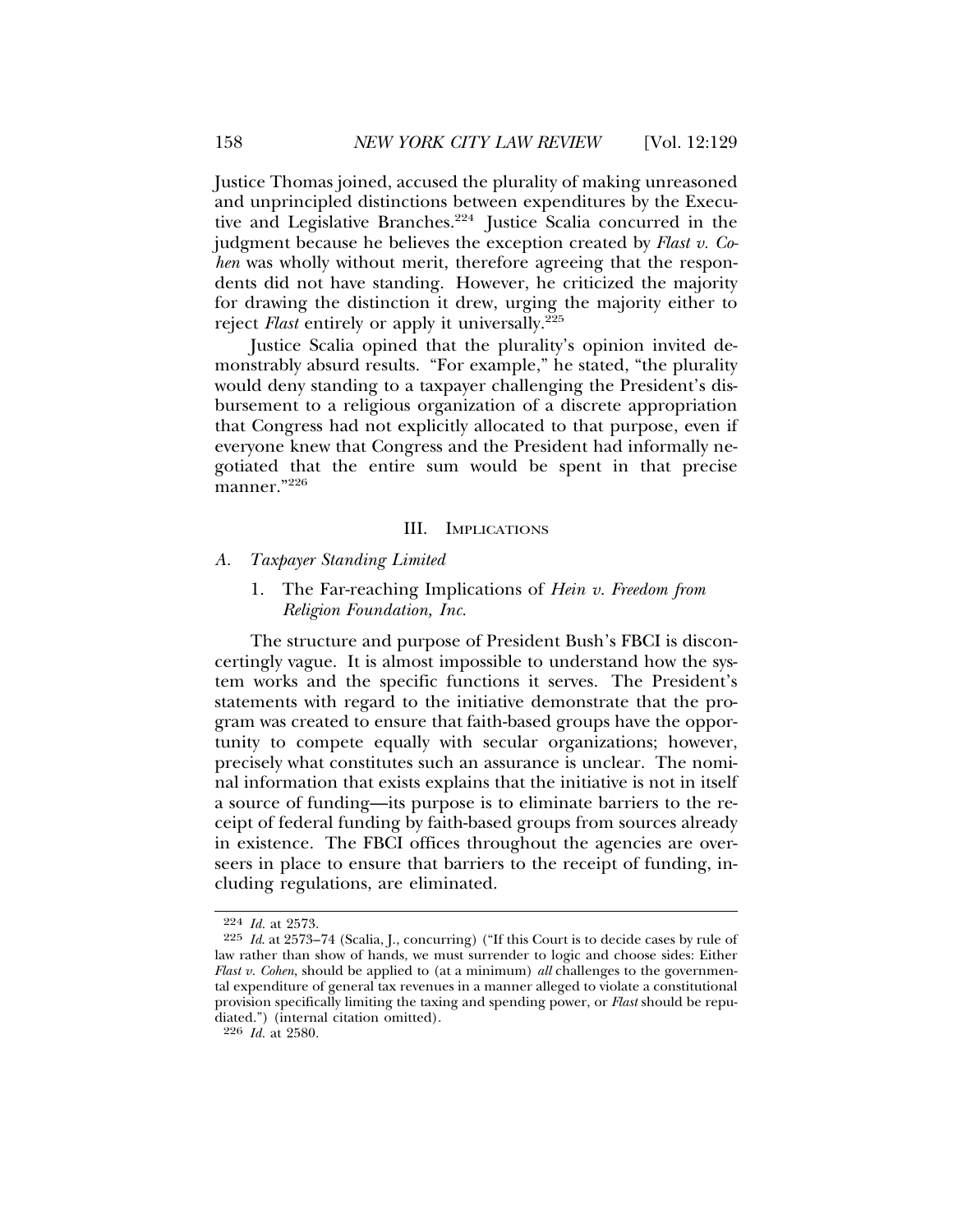However, the program clearly has a more substantive component. Groups can receive government funds pursuant to the program because those groups, in the absence of the initiative, might have previously been denied. Furthermore, the Executive Orders responsible for the creation of the initiative provide that a faithbased group need not create independent secular entities for the administration of social services or abandon their religious character. This means that faith-based organizations may discriminate on the basis of religion with regard to hiring, though they may not deny aid to prospective recipients of those services on the basis of religion.

The underlying issue in *Hein* was not whether the substantive component of the program, namely, assuring that faith-based organizations had equal access to federal funds, was constitutionally permissible; rather, the issue was whether speeches containing "'religious imagery' and prais[ing] the efficacy of faith-based programs in delivering social services," delivered at conferences organized at the behest of the Executive and financed through Executive funds, constituted an unconstitutional endorsement of religion by the government in violation of the Establishment Clause.<sup>227</sup> Ultimately, the Supreme Court was not asked to decide whether simplifying the process by which faith-based organizations could receive funding was constitutional but rather to determine whether the expenditures made by the Executive to organize the religion-tinged conferences, or to pay the salaries of those who organized the conferences or delivered the speeches, constituted governmentfunded endorsement of religion. However, the Supreme Court in *Hein* effectively neutralized the issue by denying taxpayer standing to challenge expenditures, made by the Executive, of funds acquired through general executive appropriations with respect to the Establishment Clause.

Although Justice Scalia called for the abandonment of taxpayer standing in his concurrence, he illuminated the far-reaching implications of the plurality's opinion in *Hein*. The immediate consequence of the Court's decision in *Hein* is that proselytization by the Executive branch is effectively immunized from judicial review with respect to Establishment Clause claims. Therefore, proselytization by the Executive has become, for all practical purposes, permissible so long as that proselytization is funded through general executive appropriations. However, the Court, by retaining the *Flast* exception with respect to expenditures made by Con-

<sup>227</sup> *Id.* at 2559.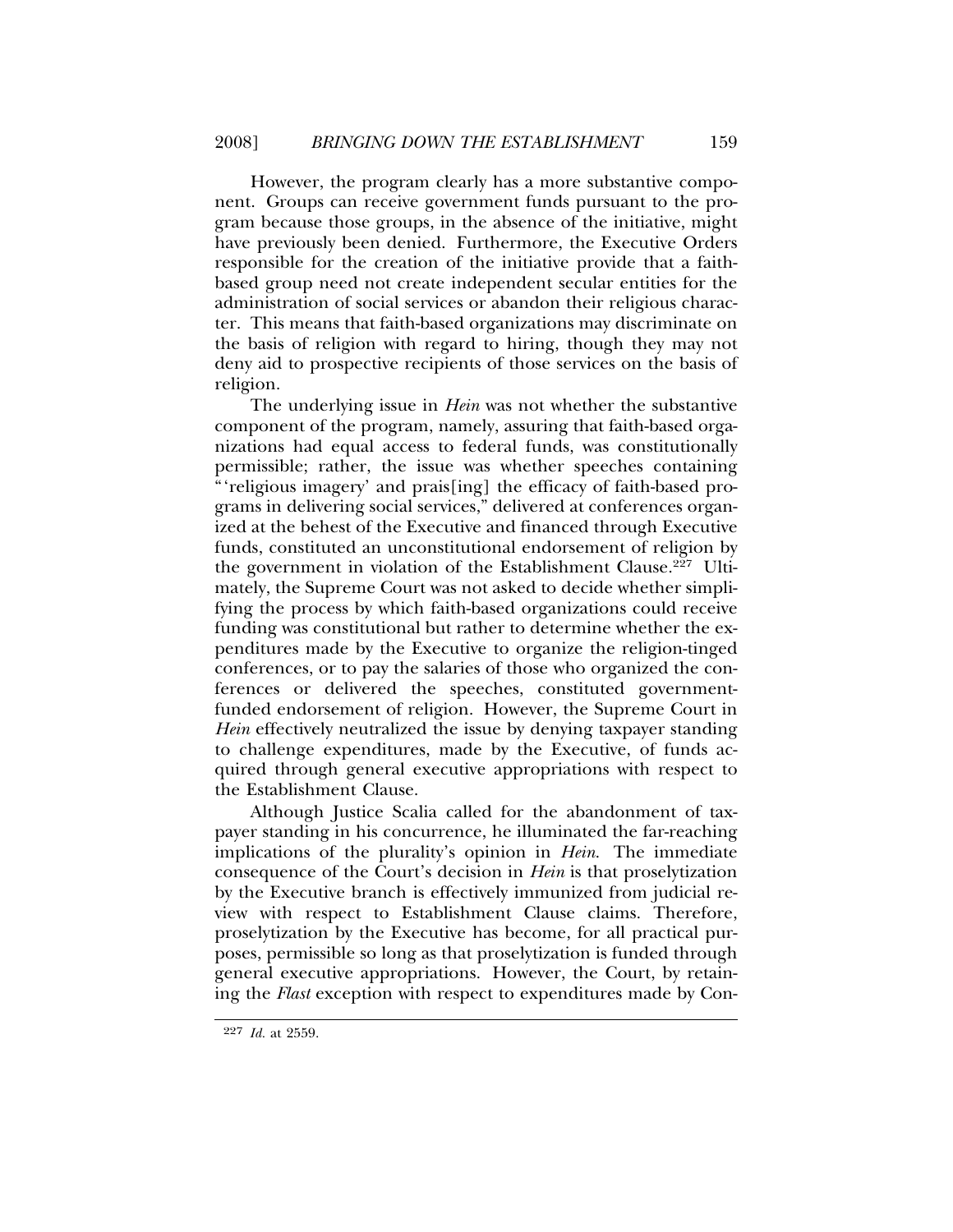gress, has made those expenditures, which would be immunized if made by the Executive, subject to Establishment Clause challenge. The result certainly contradicts Madison's statement that "'[r]eligious proclamations by the Executive . . . are shoots from the same root with . . . legislative acts reviewed,' and thus [are] . . . as illegitimate as legislative establishment."228

The prospect that the Executive Branch may proselytize, however, is less alarming than the other possibilities opened by the Court's decision in *Hein*. As Justice Scalia suggests, the Executive may, immune from judicial review, implement programs that blatantly violate the Establishment Clause so long as those programs are financed through general executive appropriations and not specifically appropriated by Congress to that end. For example, the President could reorganize the FBCI so as to constitute a new source of funding for private faith-based organizations; he could eliminate any safeguard that those groups will not use those funds to inculcate religion, and in fact, he could encourage those groups to do so; he could decide to fund only those groups which advance the religion to which he adheres; or he could decide to fund only those religious groups which promote an agenda with which he agrees. Further, he could direct those groups to deny services to potential recipients based on their religious affiliations; and could direct those groups to deny services to potential recipients whose practices conflict with the tenets of a particular religion. This could all occur, of course, only where the funds expended by the Executive to implement the program or fund its recipients were derived from general executive appropriations. The plurality in *Hein* suggests that Congress would never make an appropriation so large and undefined as to permit this parade of horribles; however, as Justice Scalia suggests, there is nothing to prevent Congress and the President from negotiating as to the purpose of executive appropriations "behind closed doors" while formally labeling those appropriations "general."

By immunizing the Executive Branch from accountability to taxpayers, the Supreme Court has effectively given license to the Executive to proselytize or make expenditures in ways that would undoubtedly violate the Establishment Clause had such proselytization or expenditures been made by Congress. The plurality in *Hein* warned that construing *Flast* so as to apply to actions by the Executive would bring into question any number of actions by the Execu-

<sup>228</sup> Brief for Legal and Religious Historians and Law Scholars, *supra* note 72, at 16 (quoting Madison's "Detached Memoranda," *supra* note 87).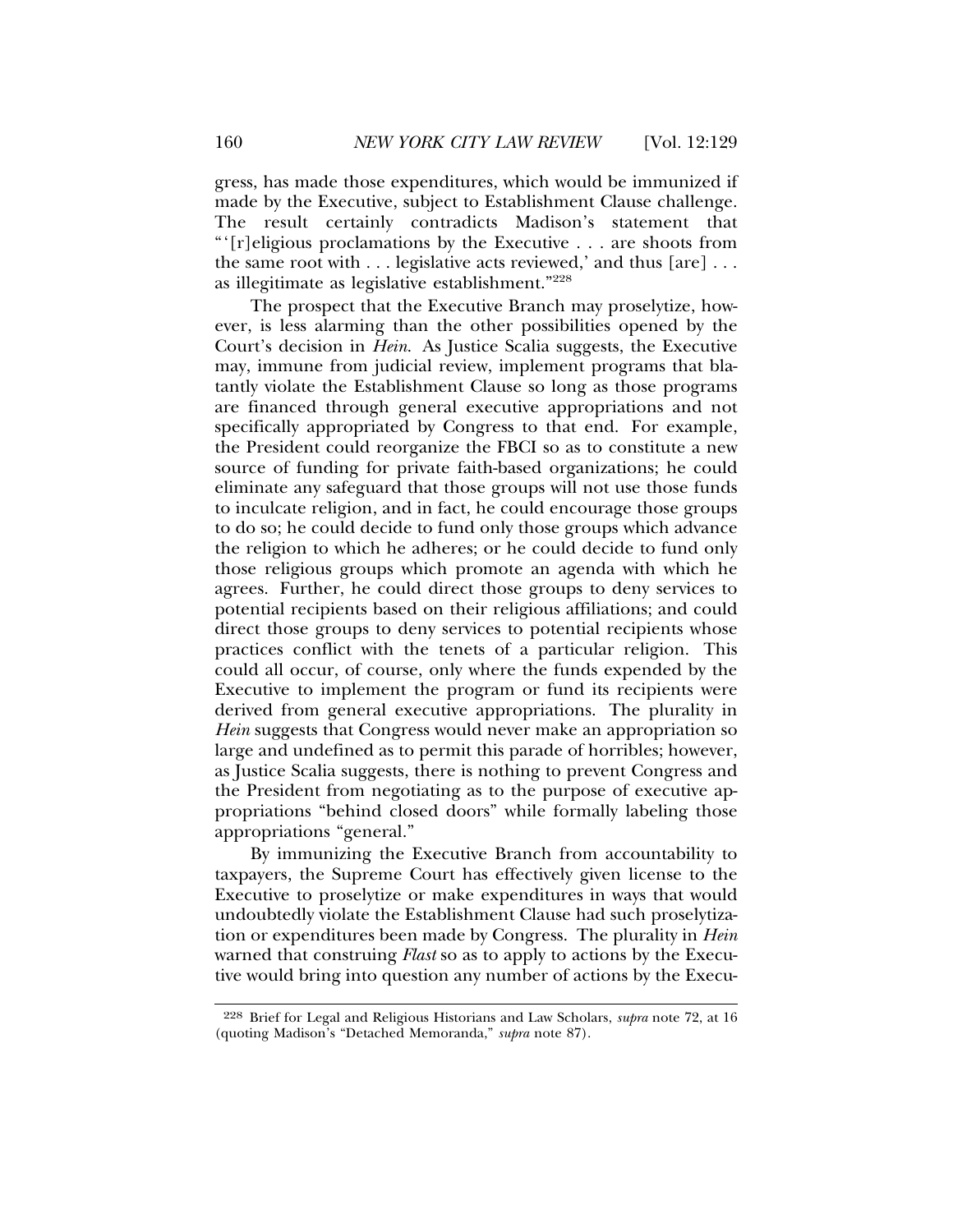tive with respect to the Establishment Clause. However, it is difficult to understand why such a result would be scorned as opposed to celebrated since the very purpose of the Establishment Clause was to prevent "the very 'extract[ion] and spen[ding]' of 'tax money' in aid of religion."229

### *B. Government Dis-Establishment*

1. Government Funding of Faith-based Social Service Organizations Serves No Secular Purpose

The meaning of the Establishment Clause has been irreparably distorted. What was once perceived as an impenetrable wall between church and state has become a discourse impotent with language of neutrality and elementized tests. Current Establishment Clause jurisprudence has rendered unrecognizable what Madison and Jefferson understood it to symbolize and even what the Court had understood it to mean in *Everson.* Courts can no longer distinguish between secular interests and religious interests. Religion has become so predominant in our culture that the courts often take for granted that the interests it accepts as secular are based on religious ideologies.

The United States, for its own failure to provide for its citizens, has turned to faith-based organizations to fulfill the duties that it has failed to perform. What seems beyond the purview of the Court's understanding is that faith-based organizations engage in social service activities because of their faiths. It is religion that drives them, and, similar to the perspective of the Salvation Army, they are not social service organizations but religions that, in the context of their faiths, perform social work. From that perspective, any claim that government funding of faith-based organizations serves a secular purpose seems beyond comprehension. Funding of faith-based social services organizations merely assists those organizations in performing those services their religions call them to provide. Similar to the district court's suggestion in *Freedom from Religion Foundation v. Montana Office of Rural Health*, government funding of faith-based organizations in some situations does not assist in providing secular services; it promotes the use and application of religious principles in the administration of otherwise secular services.<sup>230</sup>

<sup>229</sup> *See Hein*, 127 S.Ct. at 2585 (quoting DaimlerChrysler Corp. v. Cuno, 547 U.S. 332, 348).

<sup>230</sup> *See* Freedom from Religion Found., Inc. v. Montana Office of Rural Health, 2004 U.S. Dist. LEXIS 29139, 25–26 (D. Mont. 2004).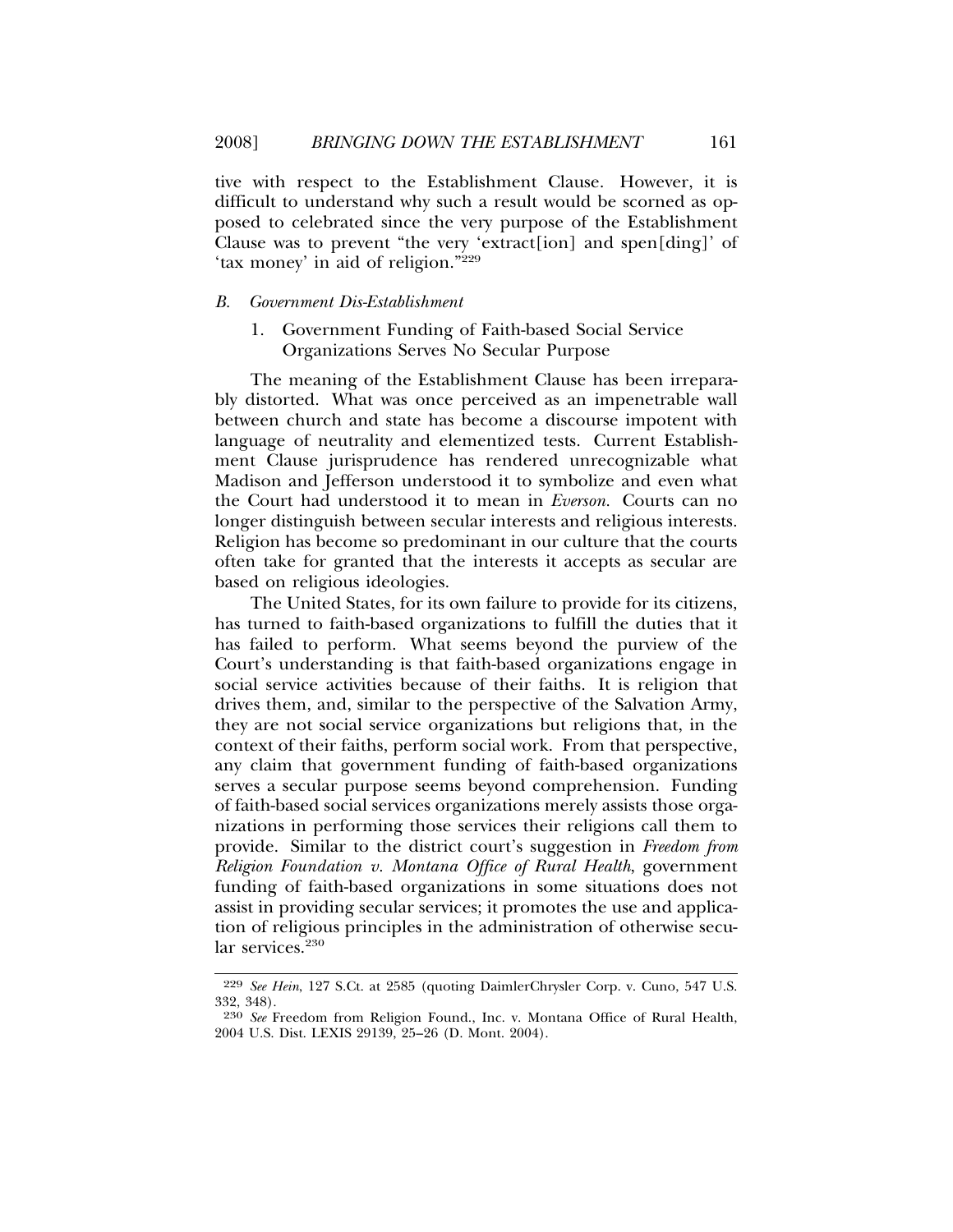The Court has given great deference to the government in its assertions of a secular purpose; however, it has afforded that deference, in the context of funding of faith-based organizations (and with regard to justifying discrimination against homosexuals), unwisely. It is admittedly difficult to distinguish, given the Christian influence in the United States, secular justifications from religious justifications; however, in the context of state funding of faithbased organizations, the distinction could not be any clearer. Recognition of the fact that it is religion that drives these organizations to provide the services they do makes any consideration of whether those services have the primary effect of advancing religion, result in governmental indoctrination, define recipients by reference to religion, or create excessive governmental entanglement with religion, obvious and inconsequential.<sup>231</sup>

Current Establishment Clause jurisprudence requires that direct government funding of a faith-based organization serve a valid secular purpose and that it not advance religion.<sup>232</sup> In determining whether the expenditure advances religion, the Court considers whether the expenditure results in governmental indoctrination with religion, whether it defines its recipients by reference to religion, or creates excessive entanglement with religion.233 Courts have repeatedly suggested that the oversight required to ensure that government funds are not being used for the promotion of religion necessarily creates an excessive entanglement with religion. However, the more proper assertion is that the funding itself creates the excessive entanglement. It seems clear that the funding is problematic if it requires intensive government oversight to ensure its proper use. Irrespective of the legalese, it seems, as a matter of common sense, that when the government pays religious organizations to provide services that it has failed to perform the payment itself creates an excessive entanglement between the government and that religious organization. If one accepts the assertion that faith-based organizations provide social services because of and in furtherance of their religious mission, it is undeniable that the government's funding of those services advances that religion and that there is no use of that funding which is not religious.

More interesting are prohibitions against religious indoctrination and the definition of recipients with respect to religion. If the

<sup>231</sup> Lemon v. Kurtzman, 403 U.S. 602 (1971).

<sup>232</sup> *Id.*

<sup>233</sup> *Id.*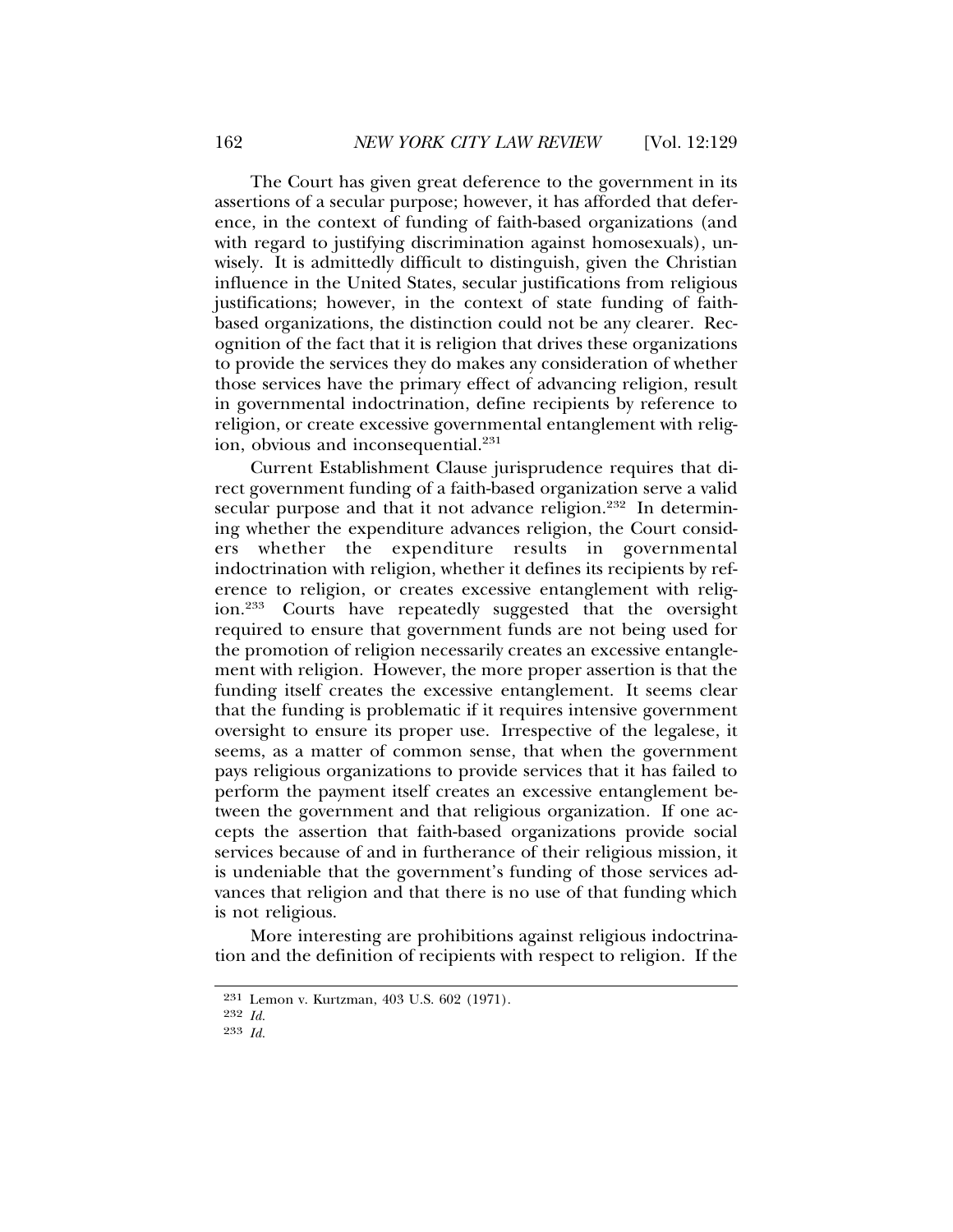government were to fund organizations based only on formal affiliations with recognizable religions, or if government funded services caused their recipients to identify with a particular religion, courts would, under the current standard, generally find the government expenditure impermissible. However, the focus of the courts is misdirected.

Courts consistently fail to recognize that for some, perhaps even most, beliefs and practices are informed by religious affiliation and ideology and, with respect to faith-based social service organizations, those practices and beliefs pervade the services they provide. Indoctrination does not result only where a program participant adopts a belief in Jesus Christ or Allah as a result of participation in the program. Indoctrination occurs where a participant adopts a belief or practice associated with the religion that has administered the program. Therefore, if a faith-based organization were to promote abstinence until marriage as a means for preventing sexually transmitted diseases or denounce homosexuality or abortion, and a recipient of that service were to adopt a belief that she had done something wrong by contracting a sexually transmitted disease or by having sex before marriage; or by having an abortion; or if she failed to have an abortion because she had learned it was not a viable option; or if she adopted an aversion toward homosexuals as a result of her participation, then she is indoctrinated with that religion.

Similarly, while it is impermissible for an organization to deny a prospective recipient services because of his religious affiliation, it may deny those services because of beliefs he may hold or practices in which he may engage that do not comport with the tenets of the organization's religion. Under the current framework, if an organization were to deny services to drug users, or homosexuals, or women who have had abortions, or any other person who had engaged in activity with which the organization did not agree, it would be permissible. To discriminate on the basis of religion means more than denying services to someone because he is a Jew, or a Christian, or a Muslim—it means denying services to a person because one does not agree, based on his religious beliefs, with the actions or "lifestyle" of that person. This sort of religious activity can never be separate in time or place from the social services it provides. If one is to understand religion as a series of practices and beliefs, one could recognize that religion is present during every point at which the service is administered—the religion is inherent in the service.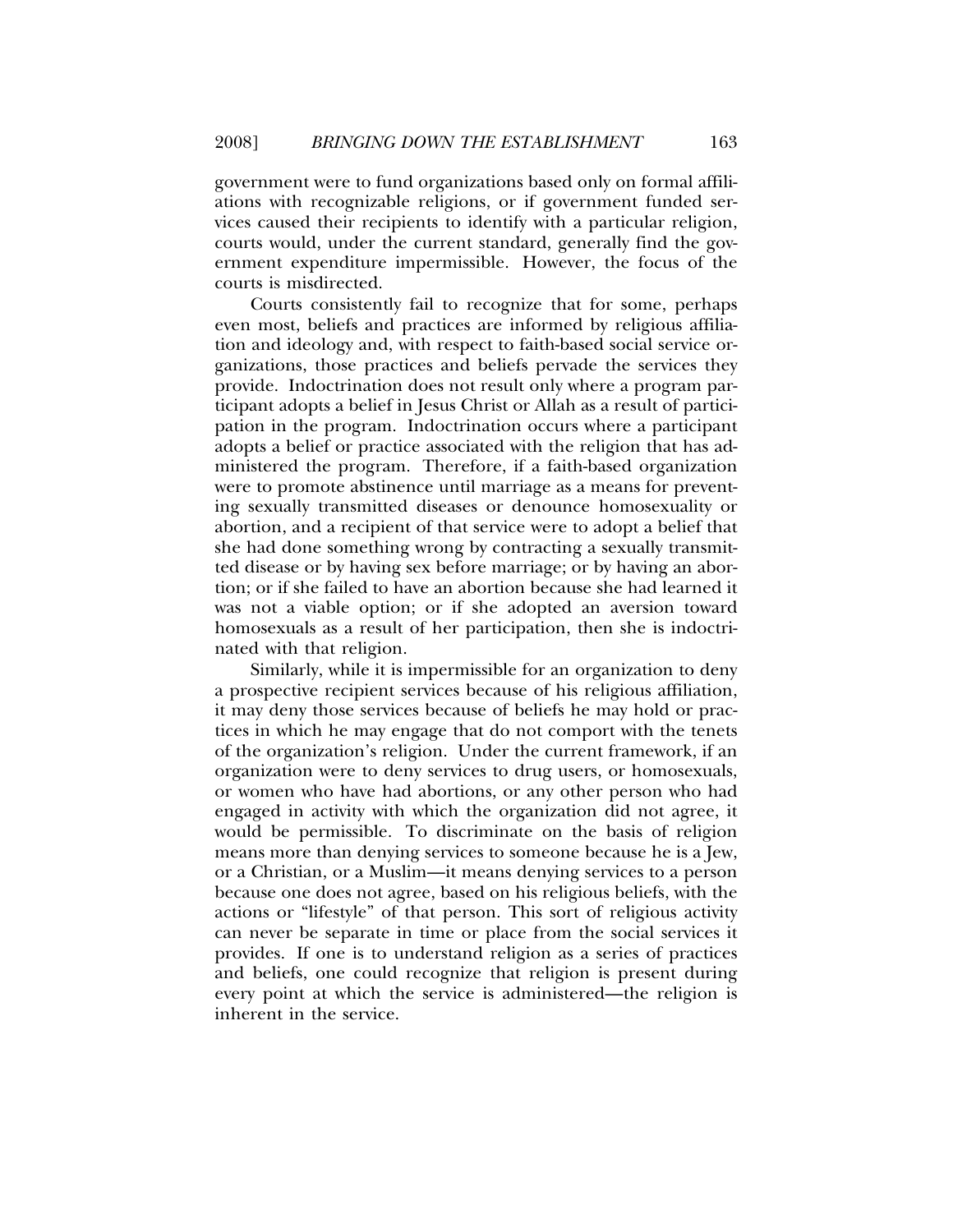Pursuant to President Bush's Executive Order, organizations that engage in inherently religious activity, such as "worship, religious instruction, and proselytization, must offer those services separately in time or location from any programs or services supported with direct federal financial assistance, and participation in any such inherently religious activities must be voluntary for the beneficiaries of the social service program supported with such federal financial assistance."234 President Bush similarly misconstrues activities or justifications that are inherently religious. One must recognize that given the nature of faith-based organizations, *all* activities in which they engage are inherently religious—they are driven by their faiths to administer the activities and therefore the activities, even social services, are inherently religious. Furthermore, the manner in which faith-based organizations provide their social services is inherently religious—in the methods they use, the concepts to which they adhere, and the clientele to which they choose to cater.

# 2. Governmental Discrimination Against Homosexuals Violates the Establishment Clause

Justifications for discrimination against homosexuals have become similarly convoluted. Courts either do not recognize, or fail to admit, that interests asserted by the government to justify the denial of equal benefits and equal opportunities to homosexuals are inherently Christianity-based. As such, those justifications render discrimination against homosexuals unconstitutional pursuant to the Establishment Clause.

Aversion to homosexuality is pervasive in the dominant denominations of Christianity and more particularly, in Catholicism. Traditionally, homosexuals and sodomites were subject to punishment by death and torture; however, many Christians now view homosexuality as a yoke that each homosexual must bear. The homosexual is meant to remain celibate so as not to commit the sin he has the tendency to commit. For his suffering, they would say, the homosexual will be rewarded in the afterlife.

However, this form of discrimination is moderate compared to those more fanatical sects of Christians who view homosexuals as predators, a group of persons conspiring to transform children into homosexuals themselves. Others, some of whom are our nation's leaders, view HIV/AIDS as punishment for the homosex-

<sup>234</sup> Reid, *supra* note 120, at 444.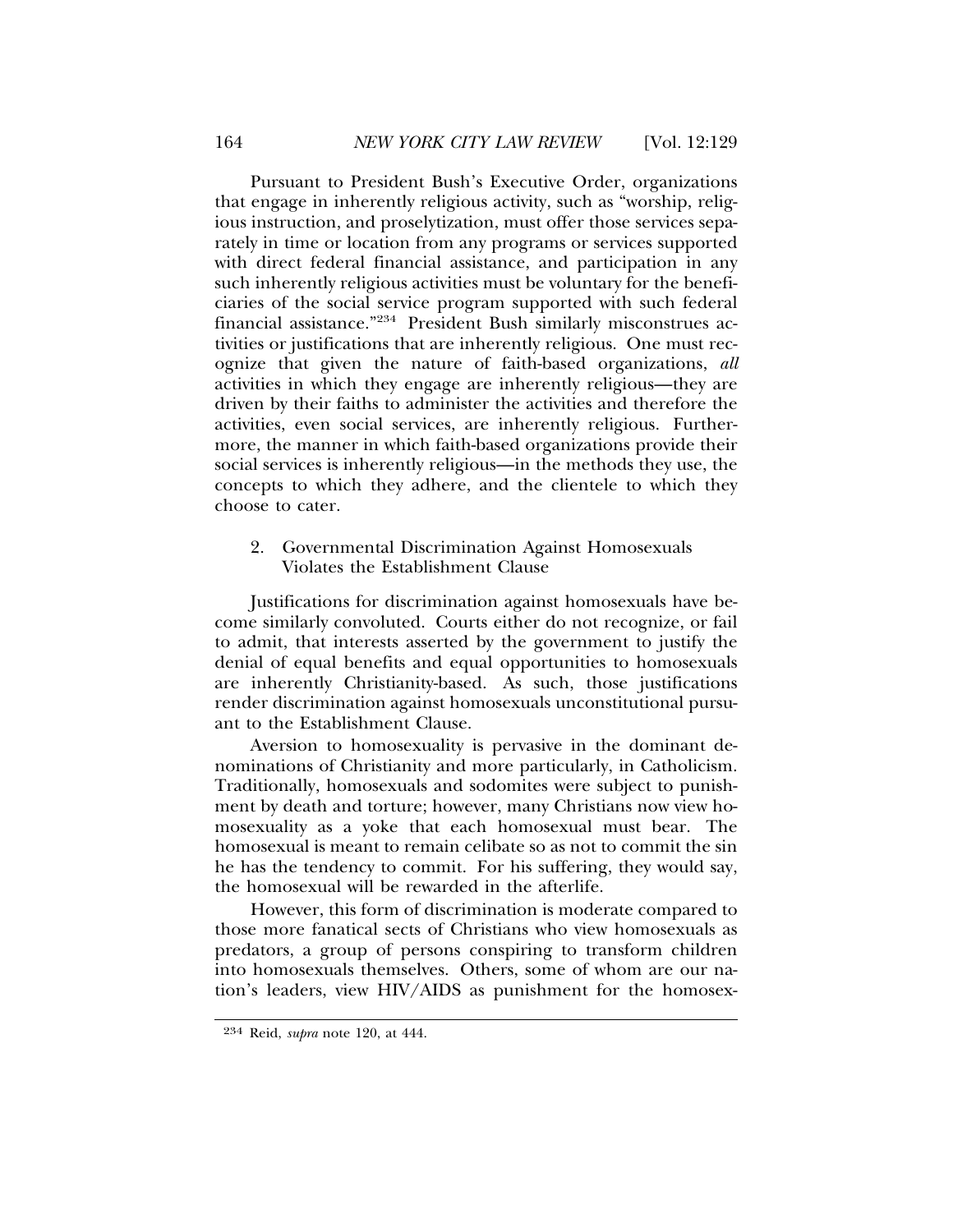ual—a plague sent by God to purge the United States of these sinners.

Either form of discrimination against homosexuals—moderate or fanatical—is impermissible in a nation founded on a separation between church and State; yet such discrimination is pervasive in U.S. law. Christianity has become so deeply embedded in the law that the government, the courts, and the electorate can no longer distinguish those state interests that are secular from those that are merely an imposition of Christian ideology. This phenomenon is reflected both in government funding of faith-based organizations and in the justifications used to deny homosexuals equal treatment, equal opportunities—indeed, equal citizenship. Some, President Bush for example, celebrate the influence of Christianity in the law. President Bush's actions were guided by what some would call fanatical adherence to Christian views. His lack of remorse for questionable actions is justified by his sense of morality, which clearly distinguishes what is right from what is wrong.<sup>235</sup>

Many Christians find this sort of advocacy comforting. While others, with respect to discrimination against homosexuals, have merely misconstrued religious justifications for secular ones. The inability to distinguish Christian from secular justifications, at least with respect to homosexuality, has its roots in history. Although homosexuality was accepted, and even condoned at the time of the Greek Empire, civil law became, at the rise of the Roman Empire, Christian law. The Catholic Church and the civil government were indistinguishable, as emperors like Justinian served at the pleasure of the Church. Everyone recognized that the law was based on Christianity; yet, it seems, in time, the people had forgotten and began to characterize Christian ideals as secular truths. This conflation, at least with respect to the United States, can be attributed primarily to two moments in history—England's purposefully disas-

<sup>235</sup> Megan A. Kemp, *Blessed Are the Born Again: An Analysis of Christian Fundamentalists, the Faith-Based Initiative, and the Establishment Clause*, 43 HOUS. L. REV. 1523, 1534–35 (2007). According to Megan A. Kemp,

President Bush views society in moral absolutes that are informed by a rigid faith. The President demonstrates this worldview each time he is confronted with dissenting opinions and differing points of view; he summarily dismisses opposition and reaffirms his views as morally superior. In the arena of domestic policy, Bush's worldview translates into dogmatic positions on values questions. Life begins at conception, and all abortion is wrong. The Bible condemns homosexuality and therefore the government cannot condone nonheterosexuality by any means. Only abstinence can prevent pregnancy and the spread of sexually transmitted diseases.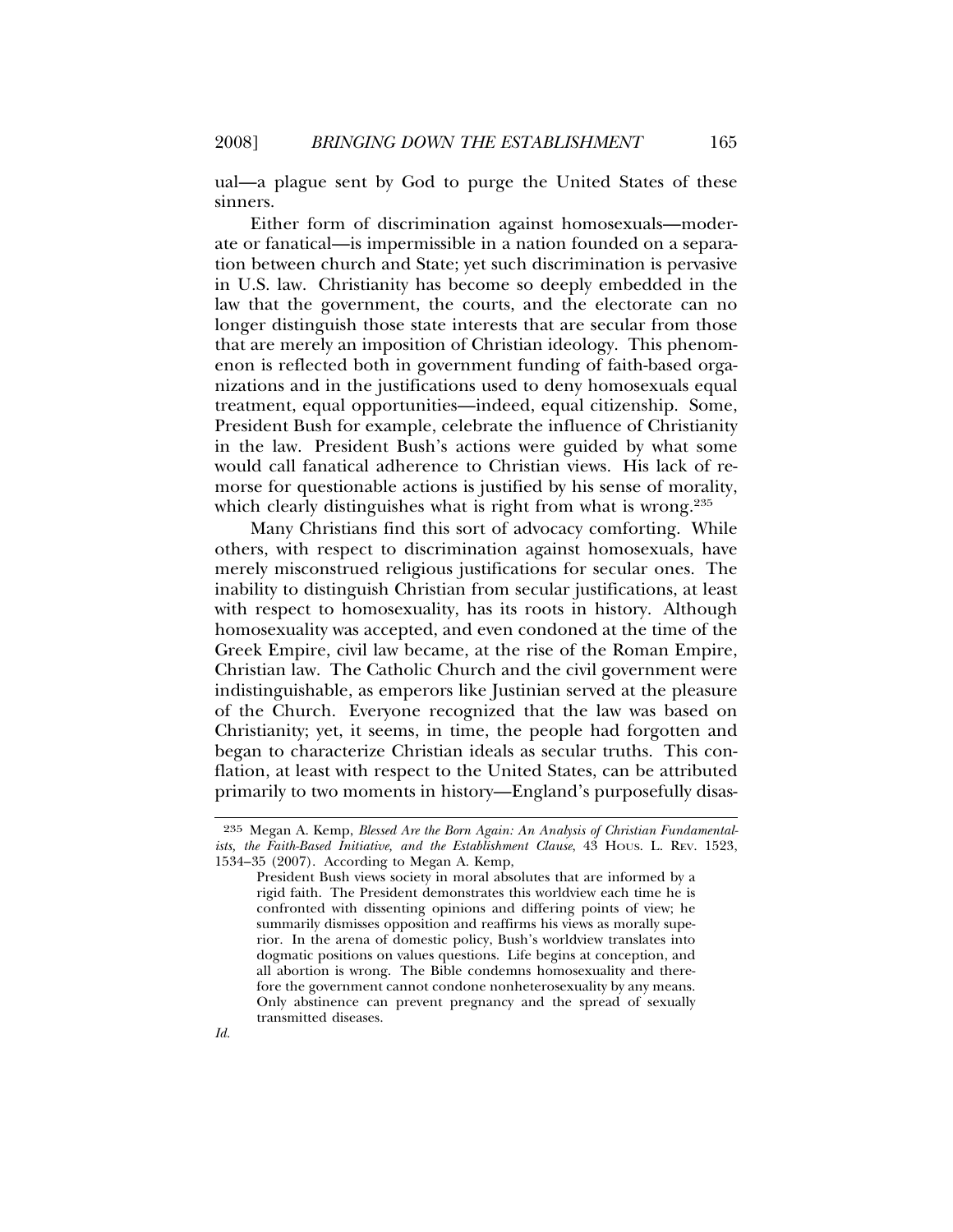sociation from the Catholic Church, and, in the 19th century, the medical profession's re-characterization of homosexuality as an evolutionary defect.

In an effort to clearly break with the Catholic Church, England, in the 16th century, statutorily enacted law governing behavior that had previously been governed exclusively by the Catholic Church. This symbol on the part of the monarchy created the illusion that the monarchy no longer acted at the behest of the Catholic Church, but was a nation of civil law. However, the proscriptions against homosexuality were merely Christian ideals re-characterized as secular law. This law made its way to the colonies and eventually arose in State statutes. The statutes generally referred to sodomy and did not universally characterize the act as an act exclusively between two men; however, the proscriptions against sodomy were rooted in the Christian denunciation of nonprocreative sex. Discrimination against homosexuality in the law has been characterized as deeply rooted in our nation's history for that reason; yet, in reality the roots of such discrimination lead to Christianity. Consequently, those proscriptions violate the Establishment Clause because they serve no valid secular purpose.

The medical profession, and especially Richard von Krafft–Ebing in the 19th century gave scientific justification to discrimination against homosexuals. Krafft–Ebing, in *Psychopathia Sexualis*, both concretized the sodomite as synonymous with the homosexual, and, by characterizing homosexuality as an evolutionary defect, gave society a medical justification for its repression. He assumed that normal intercourse was penile-vaginal intercourse, and that any deviation from the norm was a sign of de-evolution.

Petitioners and their *amici* in *Lawrence v. Texas*236 insisted that historically, the practice of sodomy was not associated exclusively with homosexuals and therefore that Texas's statute, which criminalized sodomy between persons of the same sex, but not persons of the opposite sex, was underinclusive. $237$  Those advocates purported that the Bible's prohibition of sodomy was not a denunciation of homosexuality but a denunciation of sex without the possibility of procreation. They argued, therefore, that the Texas statute at issue, which prohibited only homosexual sodomy, was underinclusive because heterosexual sodomy could similarly not lead

<sup>236</sup> Lawrence v. Texas, 539 U.S. 558 (2003).

<sup>237</sup> *See* Brief for the Cato Institute as Amicus Curiae In Support of Petitioners at 21, Lawrence v. Texas, 539 U.S. 558 (2003) (No. 02-102) (citing Respondent's Brief in Opposition at 18).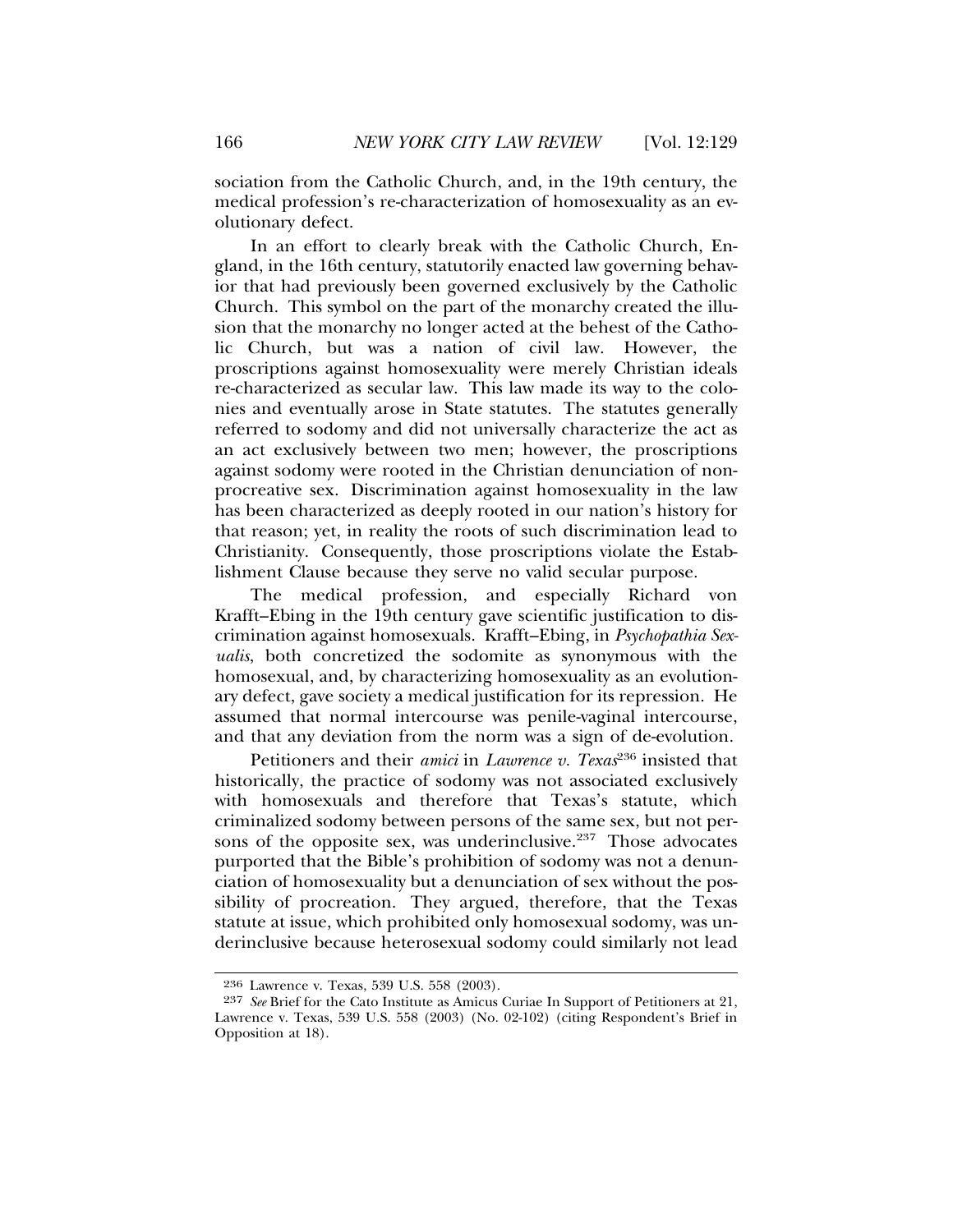to procreation. In doing so, they conceded the state's interest in ensuring procreation within marriage.<sup>238</sup>

Those advocates, however, glaringly missed the point by using the Bible as the justification to override a statute. Similar to the statute's proponents who used the Bible to justify the discrimination against homosexuals, these advocates used their interpretation of the Bible to justify its invalidity, thereby reifying the place of the Bible as an instrument by which one should determine the constitutionality of a law. What the statute's opponents either failed to realize, or felt was too controversial to suggest, is that the Bible's teaching with regard to homosexuality is irrelevant to the matter of whether a statute is constitutional. Using any religious text as the basis for the construction or interpretation of law blatantly violates the First Amendment's Establishment Clause. In *Lawrence*, the State of Texas, as justification for the statute, asserted that "[h]omosexual conduct cannot lead to biological reproduction, or occur within or lead to a marital relationship."239 Notably, the Catholic Church uses that same justification for denouncing homosexuality.<sup>240</sup>

Interestingly, the Court framed the issue such that it concluded that the right to privacy, derived from the Due Process Clause of the Fourteenth Amendment, included a right to consensual, sexual conduct within the home. By doing so, the Court was able to avoid the issue of whether homosexuals must be treated equally to heterosexuals under the law in the context of sexual conduct or otherwise.<sup>241</sup> However, Justice O'Connor, in her concurrence, utilized equal protection. Although she did not assert that there were no legitimate interests that would justify unequal treatment of homosexuals,  $242$  she felt that the statute at issue in particular demonstrated no other interest than moral disapproval of a particular group of people and that such disapproval was insufficient to justify a law that discriminates among a group of persons under rational basis review.243

<sup>238</sup> *Id.* at 21–22.

<sup>239</sup> Respondent's Brief in Opp. to Petitioner at 18, Lawrence v. Texas, 539 U.S. 558 (2003) (No. 02-102).

<sup>240</sup> CATECHISM OF THE CATHOLIC CHURCH, *supra* note 11, 566 § 2357.

<sup>241</sup> *See generally Lawrence*, 539 U.S. 558 (2003).

<sup>242</sup> Preserving the traditional institution of marriage, according to O'Connor, is a legitimate state interest. *Id.*

<sup>243</sup> *Lawrence*, 539 U.S. at 582.

Moral disapproval of this group, like a bare desire to harm the group, is an interest that is insufficient to satisfy rational basis review under the Equal Protection Clause. Indeed, we have never held that moral disap-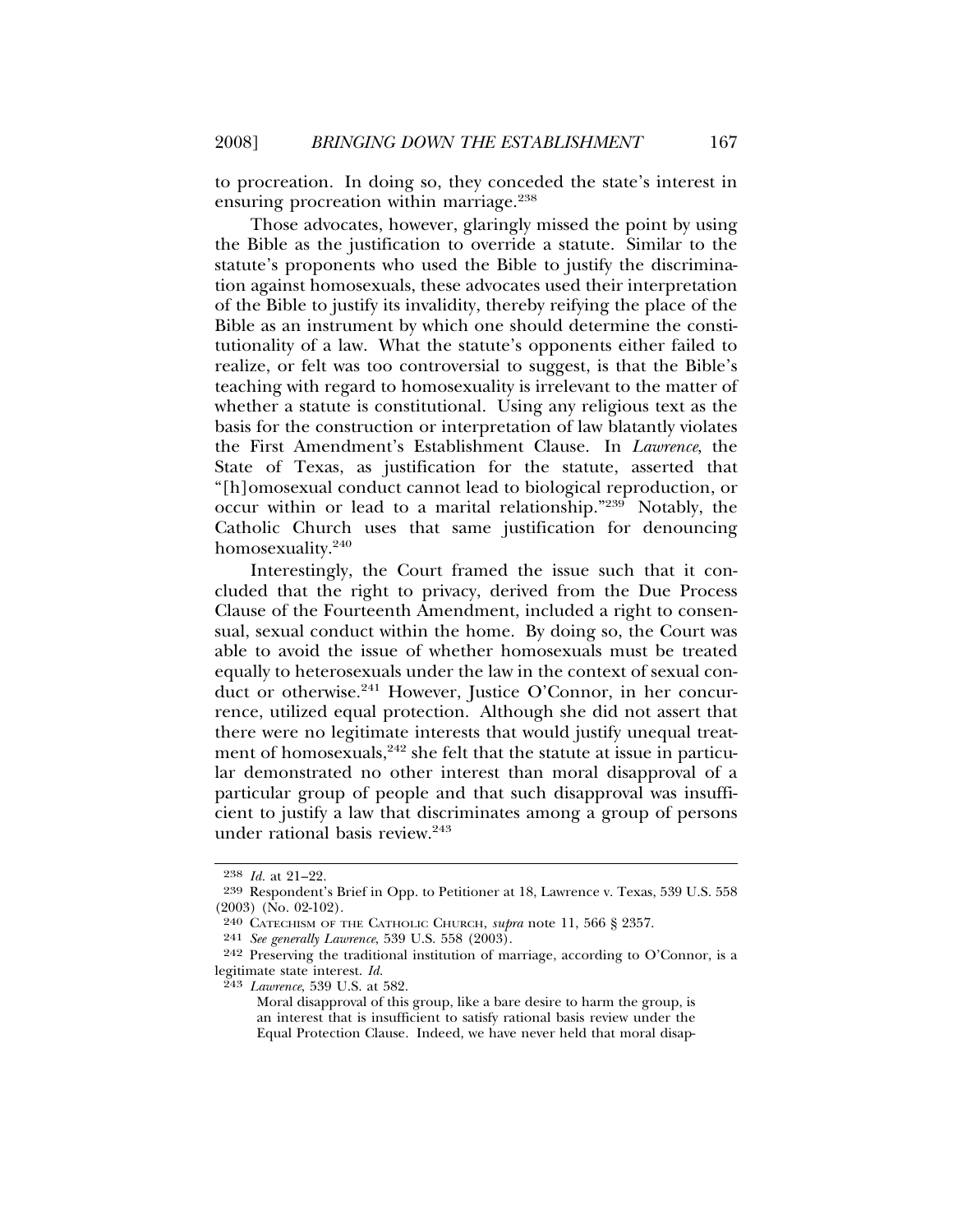Among those surprised with O'Connor's conclusion was Justice Scalia who, in his dissent, scoffed at O'Connor's suggestion that morality was not a sufficient justification for law. He recognized the impact that O'Connor's conclusion could have on limiting marriage to opposite-sex couples and correctly asserted that:

[The] reasoning leaves on pretty shaky grounds state laws limiting marriage to opposite-sex couples. [Justice O'Connor] seeks to preserve them by the conclusory statement that "preserving the traditional institution of marriage" is a legitimate state interest. But "preserving the traditional institution of marriage" is just a kinder way of describing the State's *moral disapproval* of same-sex couples. Texas's interest . . . could be recast in similarly euphemistic terms: "preserving the traditional sexual mores of our society." In the jurisprudence Justice O'Connor has seemingly created, judges can validate laws by characterizing them as "preserving the traditions of society" (good); or invalidate them by characterizing them as "expressing moral disapproval" (bad).<sup>244</sup>

Disturbingly, Justice Scalia's characterization of Justice O'Connor's statement is completely accurate. However, both Justices Scalia and O'Connor fail to recognize the ultimate issue. Using morality to justify discrimination against homosexuals in the context of marriage or otherwise is not simply a question of whether it may constitute a legitimate state interest under equal protection analysis, but is a question of whether Christian ideologies may be imposed to validate unequal treatment of a class of citizens.

In the context of same-sex marriage, courts have begun to frame justifications for the exclusion of homosexuals from the institution less in terms of moral superiority of heterosexuals over homosexuals, but rather emphasize the purposes the traditional institution functions to serve. Homosexuals are precluded from partaking in that institution not because they are morally inferior but because they cannot fulfill the purposes that marriage serves. What the courts fail to recognize, however, is that their characterizations of the purposes of marriage are based on the same Christian ideologies that denounce homosexuality. Recently, in *Hernandez v. Ro-*

*Id.* 244 *Id.* at 601–02.

proval, without any other asserted state interest, is a sufficient rationale under the Equal Protection Clause to justify a law that discriminates among groups of persons.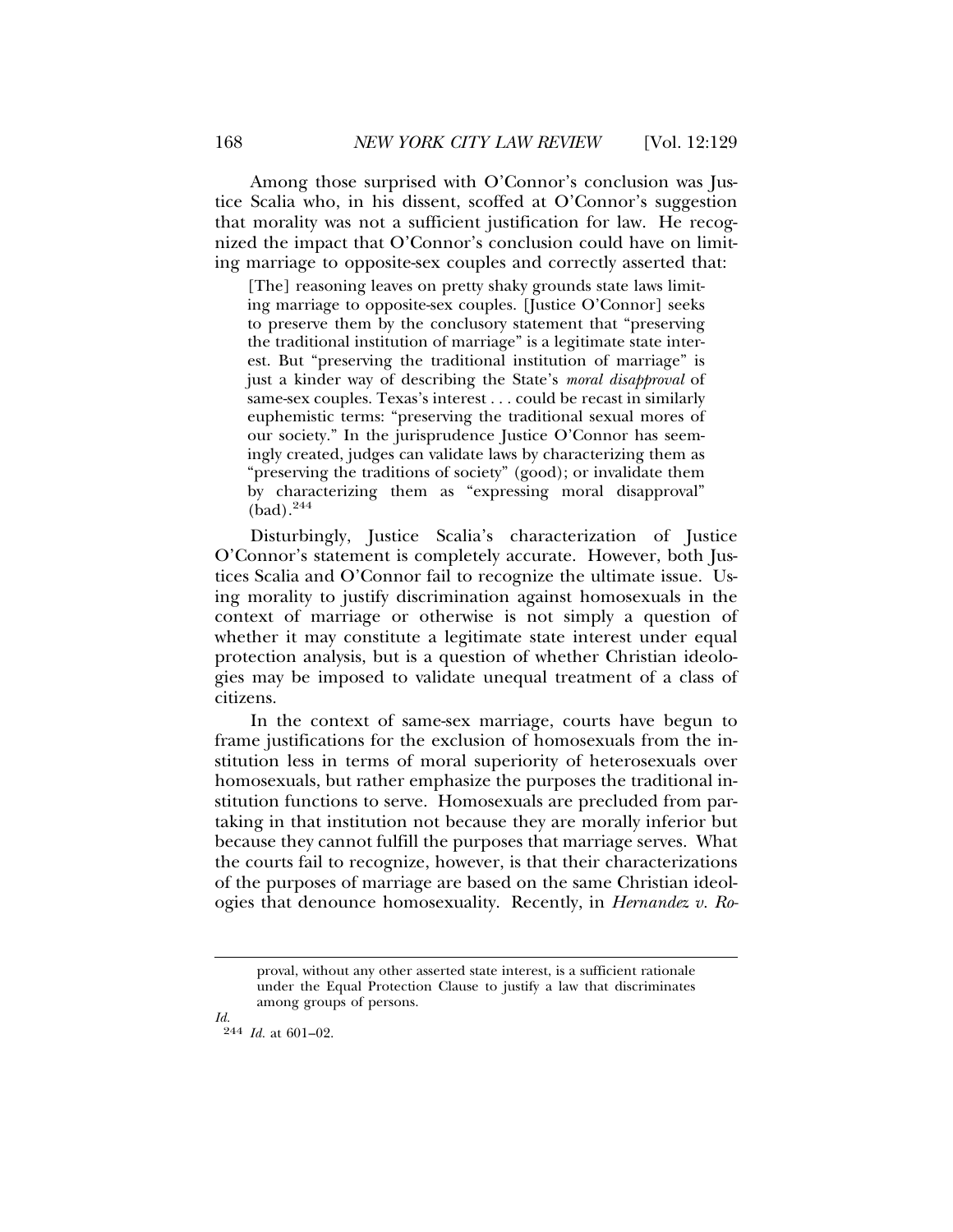*bles*, 245 the Court of Appeals of the State of New York held that the equal protection provision of the New York State Constitution did not preclude exclusion of homosexuals from the institution of marriage. Among the asserted state interests were the interests of encouraging procreation within marriage and encouraging heterosexual couples to procreate.<sup>246</sup> Chief Judge Kaye, while dissenting, conceded that "encouraging opposite-sex couples to marry before they have children is certainly a legitimate interest of the State<sup>[.]"247</sup> She concluded, however, that the exclusion of samesex couples from marriage in no way furthered that interest. Judge Kaye, in her dissent, rejected the interest of encouraging heterosexual couples to procreate; however, she accepted, as a legitimate state interest, encouraging opposite-sex couples to procreate within marriage. Interestingly, the Catholic Church, the most dominant sect of Christianity and, as described above, the source of Christianity in the law, finds that same interest highly compelling.<sup>248</sup>

Even those who have advocated an end to discrimination against homosexuals have used Christian ideology as their justification for reform. This evidences just how deeply Christian ideology has become embedded in the law. However, it becomes apparent, when one recognizes that the source of discrimination against homosexuals is Christianity, that any justification for that discrimination serves no valid purpose, let alone a secular one. Discrimination against homosexuals is often justified by claims that a majority of Americans agree with such discrimination. As of 2007, Christians comprised 78.5% of the population in the United States, so there may be merit to that claim.<sup>249</sup> However, oppression by a religious majority is exactly what the Establishment Clause was designed to prevent.<sup>250</sup>

# 3. Faith-Based Organizations and the Executive Discriminate Against Homosexuals

As was demonstrated in *Lown*, faith-based groups, through

<sup>245</sup> Hernandez v. Robles, 855 N.E.2d 1 (N.Y. 2006).

<sup>246</sup> *Id.* at 391.

<sup>247</sup> *Id.*

<sup>248</sup> *See generally* CATECHISM OF THE CATHOLIC CHURCH, *supra* note 11.

<sup>249</sup> CIA, THE WORLD FACTBOOK-UNITED STATES, https://www.cia.gov/library/publi cations/the-world-factbook/geos/us.html (last visited Feb. 6, 2009).

<sup>250</sup> *See* Sanja Zgonjanin, *Quoting the Bible: The Use of Religious References in Judicial Decision-making*, 9 N.Y. CITY L. REV. 31, 66 (2005) (warning that religious references in the law coerce the minority to accept the "norms of the majority").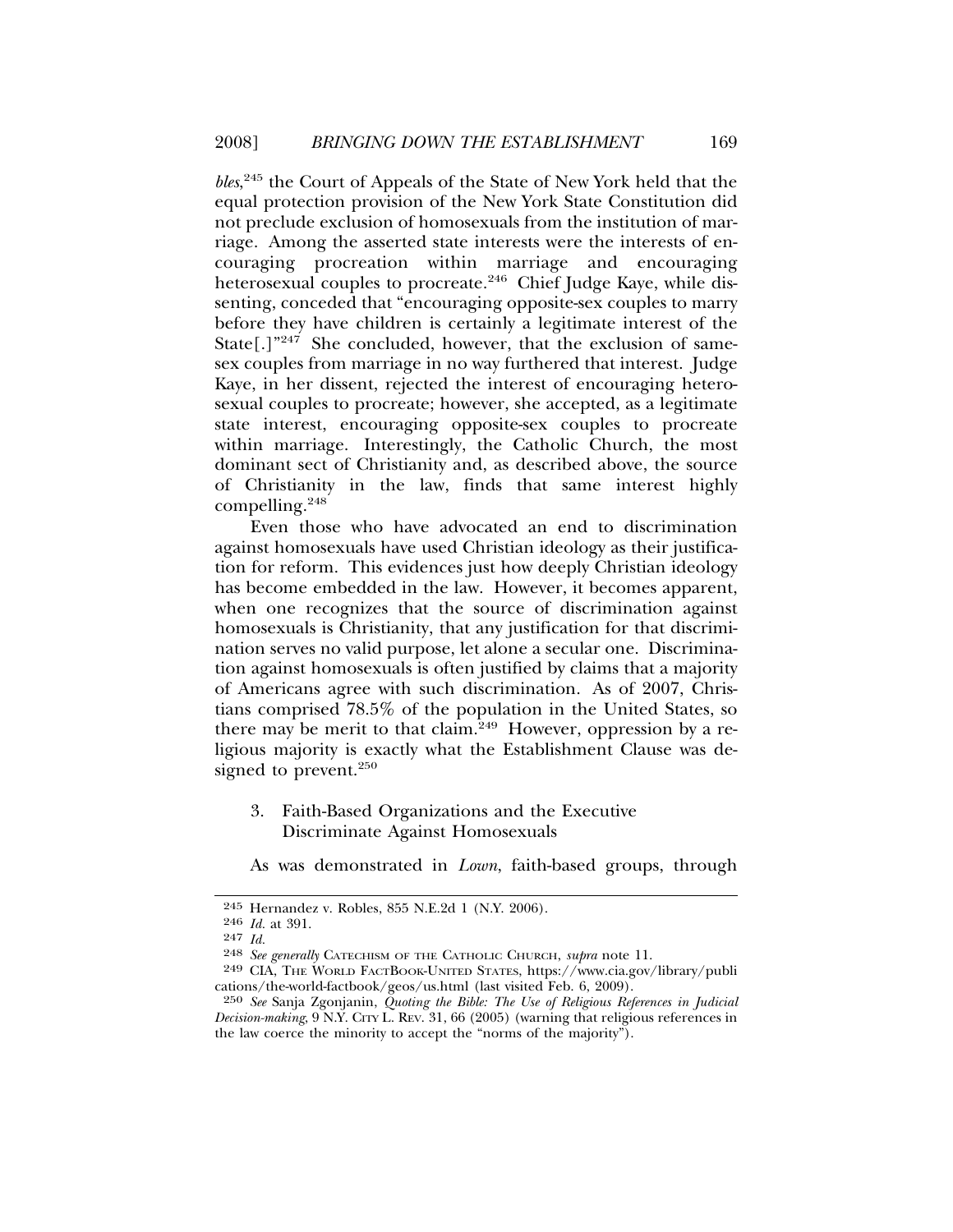Presidential mandate, may discriminate on the basis of homosexuality in hiring.251 The FBCI permits faith-based organizations receiving funding to retain their religious character in hiring. In *Lown*, the Salvation Army used its faith to eradicate homosexuality from its workforce. The Salvation Army received ninety-five percent of its revenues from the government; yet, it was able to demonstrate blatant animus toward homosexuals and justify that discrimination by its religious tenets. For practical purposes, *Lown* demonstrates that the government may further an anti-homosexual agenda by contracting with private faith-based organizations that use religions beliefs to justify discrimination. As was discussed previously, that discrimination is not limited to its hiring practices. Although faith-based organizations receiving government funding may not deny services to potential recipients on the basis of religion, there is nothing to prevent those organizations from alienating homosexuals through the practices and beliefs to which they adhere. The conflation of religious and secular interests in the United States has led to the acceptance of justifications for the denial of services as secular where those justifications are, in fact, rooted in religious ideology. For example, a faith-based organization may offer HIV/AIDS services only to those who had contracted HIV through a blood transfusion. That HIV/AIDS service may be centered in Manhattan, and the leaders of that organization would know that the majority of HIV/AIDS infection occurs in New York City by unprotected sex between men. The faith-based organization may make a conscious decision not to serve that clientele because it believes their conduct is sinful and that their affliction with HIV/AIDS is merely due punishment. In doing so, the faith-based organization has used religion to deny its services to a group of people who do not adhere to the tenets of its religion; yet, it is likely its decision to serve only HIV/AIDS patients who had contracted the disease through blood transfusions would not be construed as such.

This is merely to demonstrate that religion pervades our culture. If a faith-based group is privately funded, its denial of services to persons based on their religious beliefs may be reprehensible but not legally cognizable; however, where the government funds those groups, it has endorsed the practices and prejudices of a religious group. Proponents of faith-based groups would assert that the hypothetical group described above is providing a social ser-

<sup>251</sup> *See Lown*, 393 F. Supp. 2d at 255.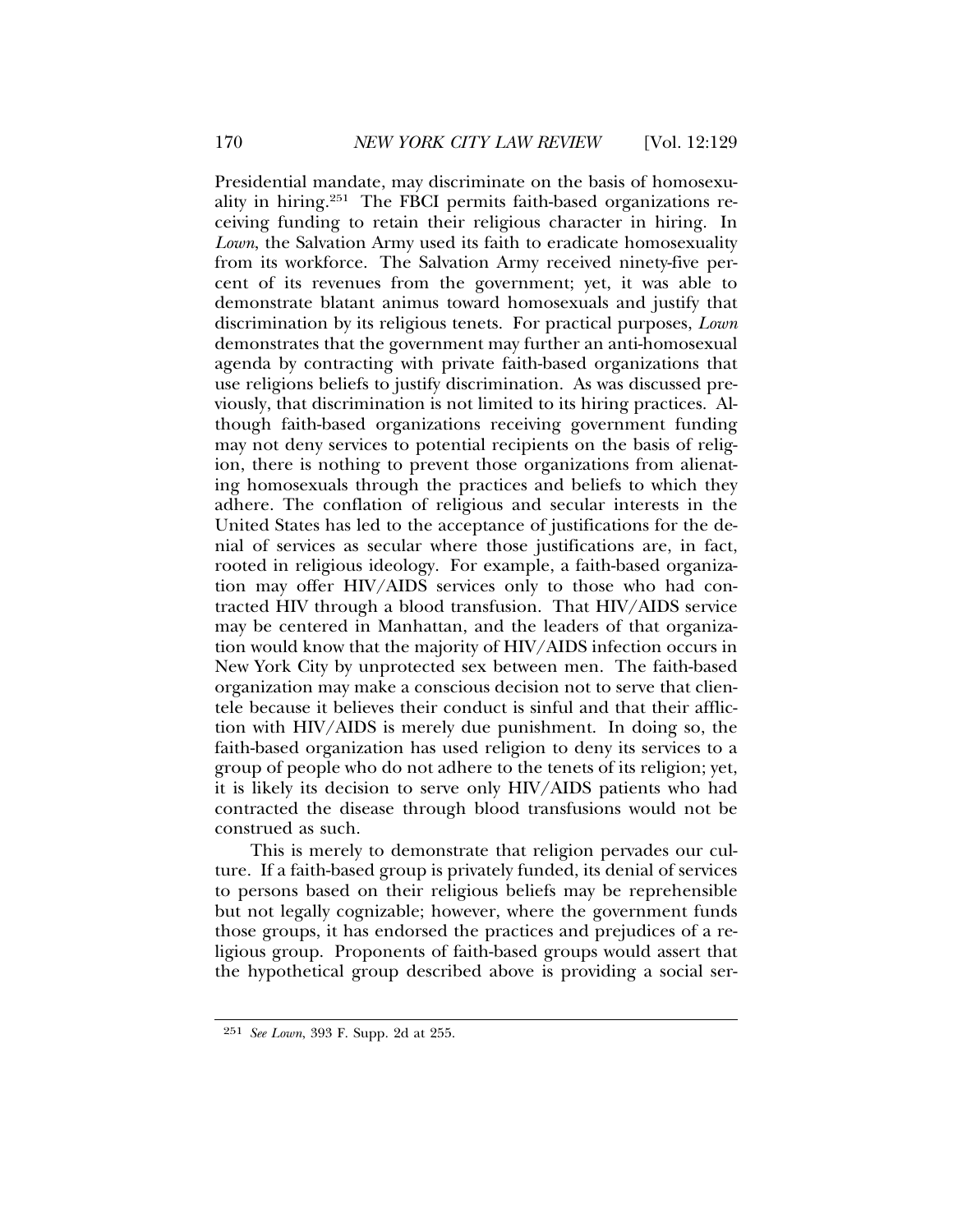vice—treatment of HIV/AIDS; yet opponents realize the potential for abuse.

The Supreme Court, in *Hein*, has exacerbated that potential for abuse. As a result of its decision, the Executive Branch may do directly, through expenditure of general executive appropriations, that which had been done indirectly in *Lown*. The Executive Branch may expend its general appropriations to proselytize against homosexuality and fund faith-based organizations directly to do so. Faith-based organizations receiving funding from a direct grant by the Executive could blatantly discriminate on the basis of religion and still be immune from judicial review. Any safeguard that might have existed before *Hein* has, in a sense, become inconsequential, because taxpayers no longer have standing to challenge violations of the Establishment Clause so long as a group is funded though general executive appropriations. The Supreme Court, in *Hein*, suggested that limiting taxpayer standing only to Congressional expenditures did not foreclose the possibility that others would have standing to challenge those executive expenditures.<sup>252</sup> However, it remains unclear to whom and to which challenges it was referring. It is clear that a faith-based group who had applied for executive funds and was denied the funds would have no incentive to challenge the constitutionality of a program on the basis of the Establishment Clause—as it would be, itself, a faith-based group. Furthermore, such an action would be inappropriate; more appropriate would be an Equal Protection claim—where two similarly situated faith-based groups had been denied equal treatment. However, this tactic offers no recourse with respect to the Establishment Clause violation.

Furthermore, the District Court for the Southern District of New York suggested that a person who had been discriminated against in hiring on the basis of religion had no other recourse than to make an Establishment Clause claim against the government, from which the faith-based group had received its funding. Even assuming the current safeguards apply—that a group cannot deny services on the basis of religion—it seems clear that if a person were denied services based on practices with which the religious organization disagreed, he would similarly only have an Establishment Clause claim against the government.<sup>253</sup>

<sup>252</sup> Hein v. Freedom from Religion Foundation, Inc., 127 S.Ct. 2553, 2571–72 (2007).

<sup>253</sup> The court in *Lown* concluded that although the Salvation Army had received 95% of its revenues from government contracts, it could not be characterized as a state actor. Therefore, the court held that the protections of the Equal Protection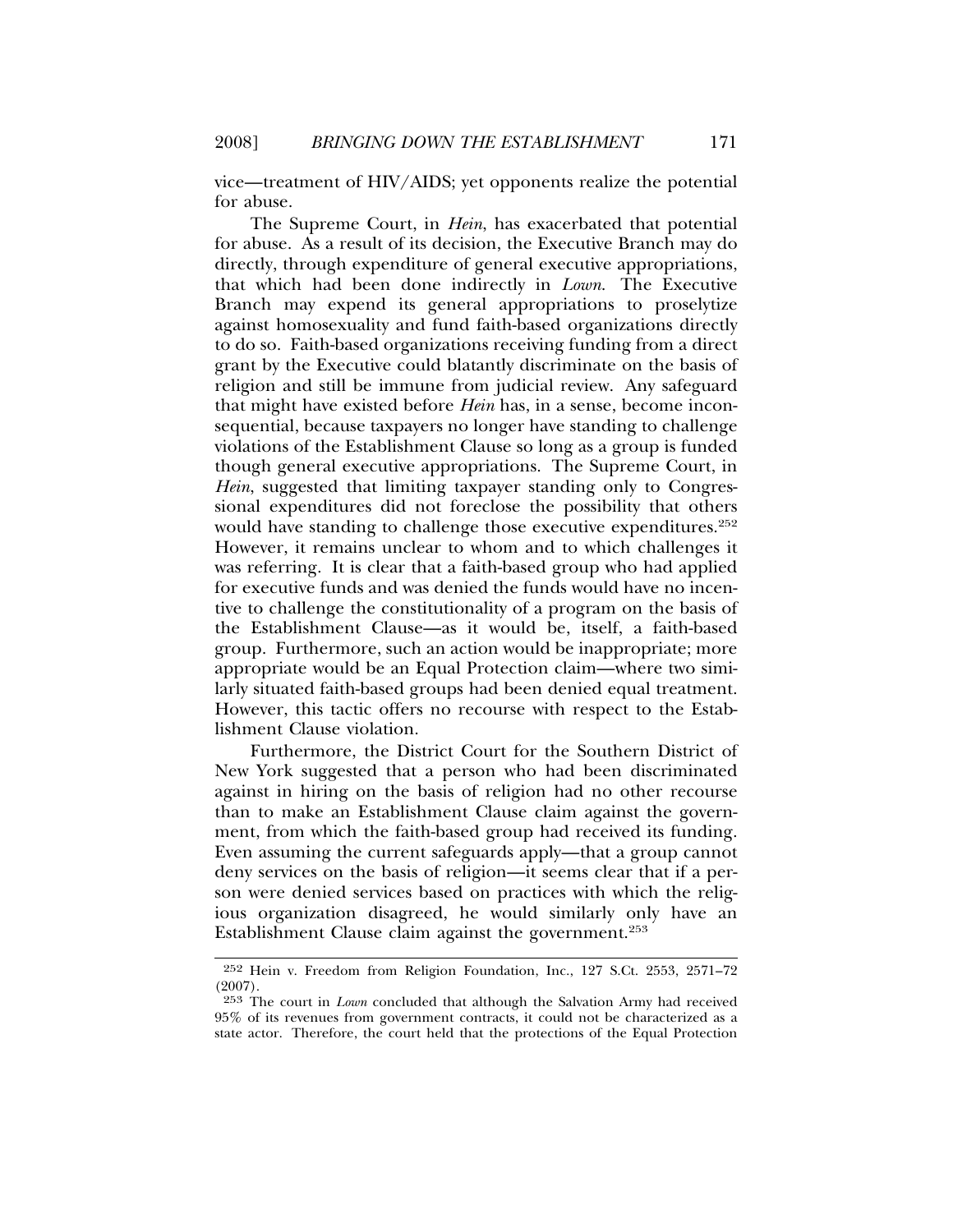Given the provisions of the FBCI, that a group may discriminate on the basis of religion in hiring, an Establishment Clause claim would unlikely be successful; however, after *Hein*, the possibility that the question would even be entertained by the courts insofar as a group is funded by the Executive Branch—has been foreclosed. *Hein*, by denying standing to taxpayers to challenge general expenditures by the Executive Branch, has denied those taxpayers the ability to challenge the actions, however discriminatory, of executively funded faith-based organizations. The original purpose of the Establishment Clause, therefore, has been rendered meaningless.

#### **CONCLUSION**

*Hein v. Freedom of Religion Foundation, Inc.* has given the Executive Branch license to proselytize through the use of its general appropriations by foreclosing the ability of federal taxpayers to challenge the proselytization on the basis of the Establishment Clause. Further, the Court's decision has also opened the possibility that the Executive, through its general appropriations, may fund faith-based organizations thereby rendering their actions similarly immunized from judicial review. Government funding of faith-based groups, by any branch of the government, violates the Establishment Clause. It serves no valid secular purpose and, because those groups provide social services pursuant to their religious beliefs, inevitably advances religion. This violation, however, has become unclear as society has embedded religion, particularly Christianity, in the law. The government and the electorate conflate religious justifications for government actions with secular justifications.

This conflation has especially polluted the discourse surrounding homosexual equality. The State uses Christian ideology as justification for discriminating against homosexuals. However, because that ideology has become so deeply embedded in our law, it is unrecognizable as such. Pursuant to President Bush's FBCI, religious groups, including those advocating religions that denounce homosexuality, may discriminate in hiring on the basis of homosexuality. They may also pervert the meaning of social service by injecting religious ideologies into the practice of otherwise secular services. The Supreme Court, in *Hein*, has not only given the Executive

Clause and Free Exercise Clauses did not apply. The only claim to survive was an Establishment Clause claim against the government for funding the faith-based group. *See Lown,* 393 F. Supp. 2d at 255.